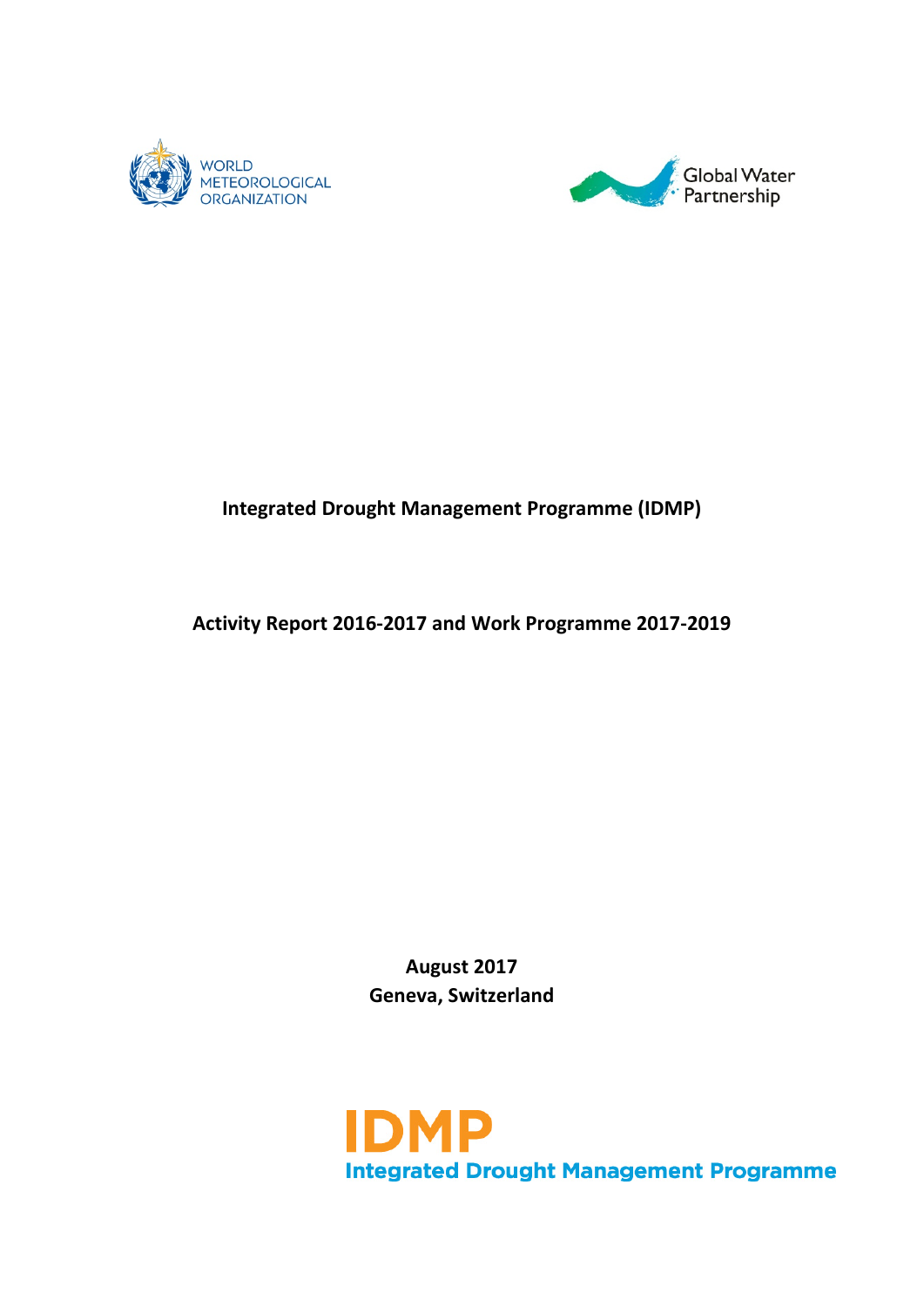# Table of Contents

| 1.             |       |                                                                                         |  |  |
|----------------|-------|-----------------------------------------------------------------------------------------|--|--|
| 2.             |       |                                                                                         |  |  |
|                | 2.1   |                                                                                         |  |  |
|                | 2.2   |                                                                                         |  |  |
|                | 2.3   |                                                                                         |  |  |
|                | 2.4   |                                                                                         |  |  |
|                | 2.4.1 | IDMP Working Paper: Benefits of action and costs of inaction: Drought mitigation and    |  |  |
|                |       |                                                                                         |  |  |
|                | 2.4.2 | Handbook of drought indicators and Indices translated into all official UN languages 11 |  |  |
|                | 2.4.3 |                                                                                         |  |  |
|                | 2.4.4 | Contribution to Book "Drought and Water Crises: Integrating Science, Management, and    |  |  |
|                | 2.4.5 |                                                                                         |  |  |
|                | 2.5   |                                                                                         |  |  |
|                | 2.5.1 |                                                                                         |  |  |
|                |       |                                                                                         |  |  |
| 2.5.2          |       |                                                                                         |  |  |
| 2.5.3<br>2.5.4 |       |                                                                                         |  |  |
|                | 2.5.5 |                                                                                         |  |  |
|                | 2.5.6 |                                                                                         |  |  |
|                | 2.5.7 |                                                                                         |  |  |
|                | 2.6   |                                                                                         |  |  |
|                | 2.7   |                                                                                         |  |  |
|                |       | 2.7.1 Development of Work Stream on the Benefits of Action / Costs of Inaction<br>31    |  |  |
|                | 2.7.2 | Global Competition for Youth-Led Projects on Flood and Droughts 32                      |  |  |
|                | 2.7.3 | Discussion on the Community of Practice on Drought in WMO Commission for                |  |  |
|                |       |                                                                                         |  |  |
|                | 2.7.4 | Request for feedback on the Limpopo Disaster Preparedness Action Plan 2016-2030 33      |  |  |
|                | 2.7.5 |                                                                                         |  |  |
|                | 2.7.6 |                                                                                         |  |  |
|                | 2.7.7 | WMO Training Workshops on Satellite Data and Products for Drought Monitoring and        |  |  |
|                |       |                                                                                         |  |  |
|                | 2.7.8 |                                                                                         |  |  |
|                | 2.8   |                                                                                         |  |  |
|                | 2.9   | Development and Implementation of the Communication Strategy  34                        |  |  |
|                | 2.10  |                                                                                         |  |  |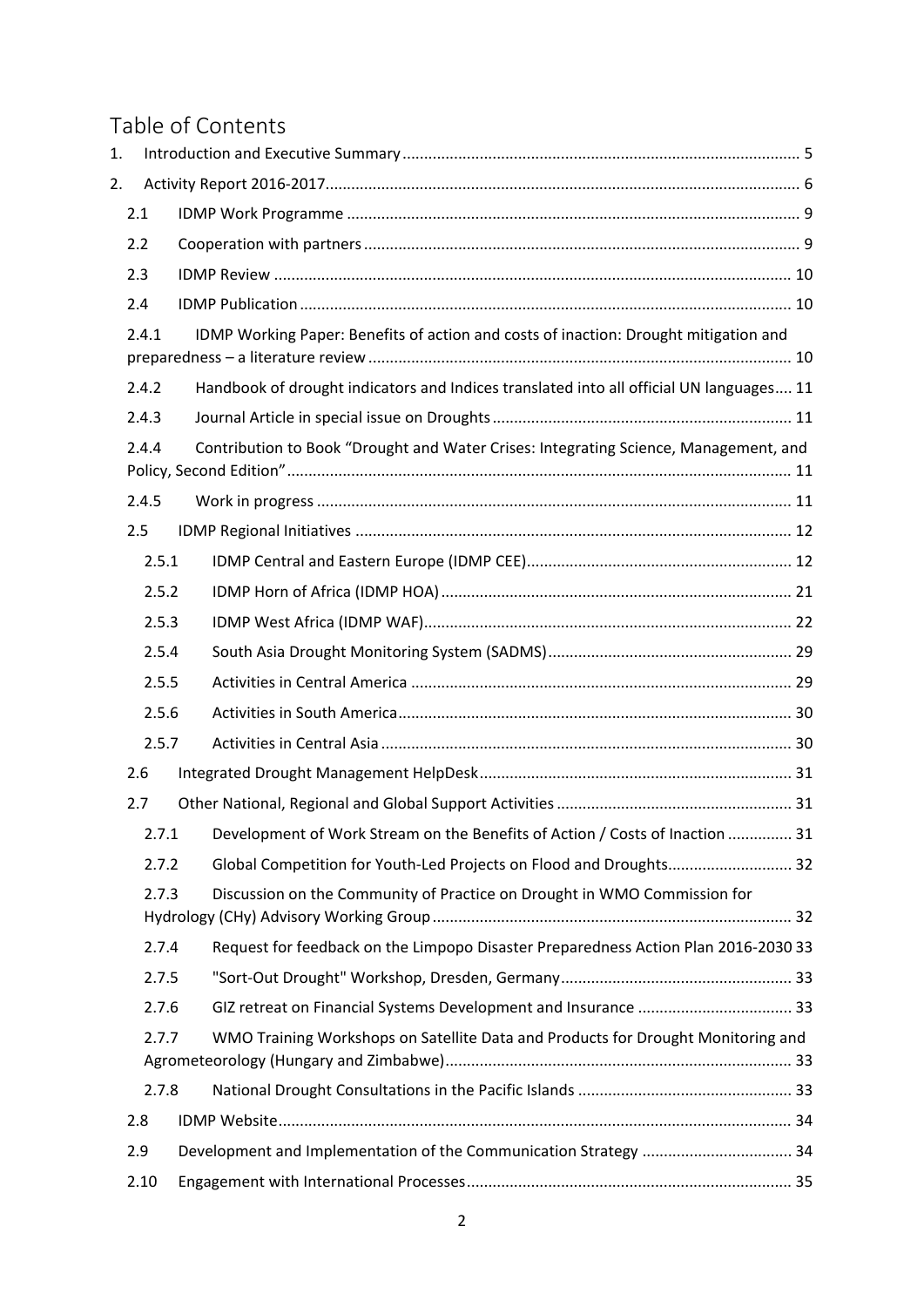| 2.11  |                                                                      |  |  |  |  |
|-------|----------------------------------------------------------------------|--|--|--|--|
| 2.12  |                                                                      |  |  |  |  |
| 3.    |                                                                      |  |  |  |  |
| 3.1   |                                                                      |  |  |  |  |
| 3.1.1 |                                                                      |  |  |  |  |
| 3.1.2 |                                                                      |  |  |  |  |
| 3.1.3 |                                                                      |  |  |  |  |
| 3.1.4 |                                                                      |  |  |  |  |
| 3.1.5 |                                                                      |  |  |  |  |
| 3.1.6 |                                                                      |  |  |  |  |
| 3.2   |                                                                      |  |  |  |  |
| 3.2.1 |                                                                      |  |  |  |  |
| 3.2.2 |                                                                      |  |  |  |  |
| 3.2.3 | Benefits of action and costs of Inaction for drought preparedness 47 |  |  |  |  |
| 3.3   |                                                                      |  |  |  |  |
| 4.    |                                                                      |  |  |  |  |
|       |                                                                      |  |  |  |  |
|       |                                                                      |  |  |  |  |
|       |                                                                      |  |  |  |  |
|       |                                                                      |  |  |  |  |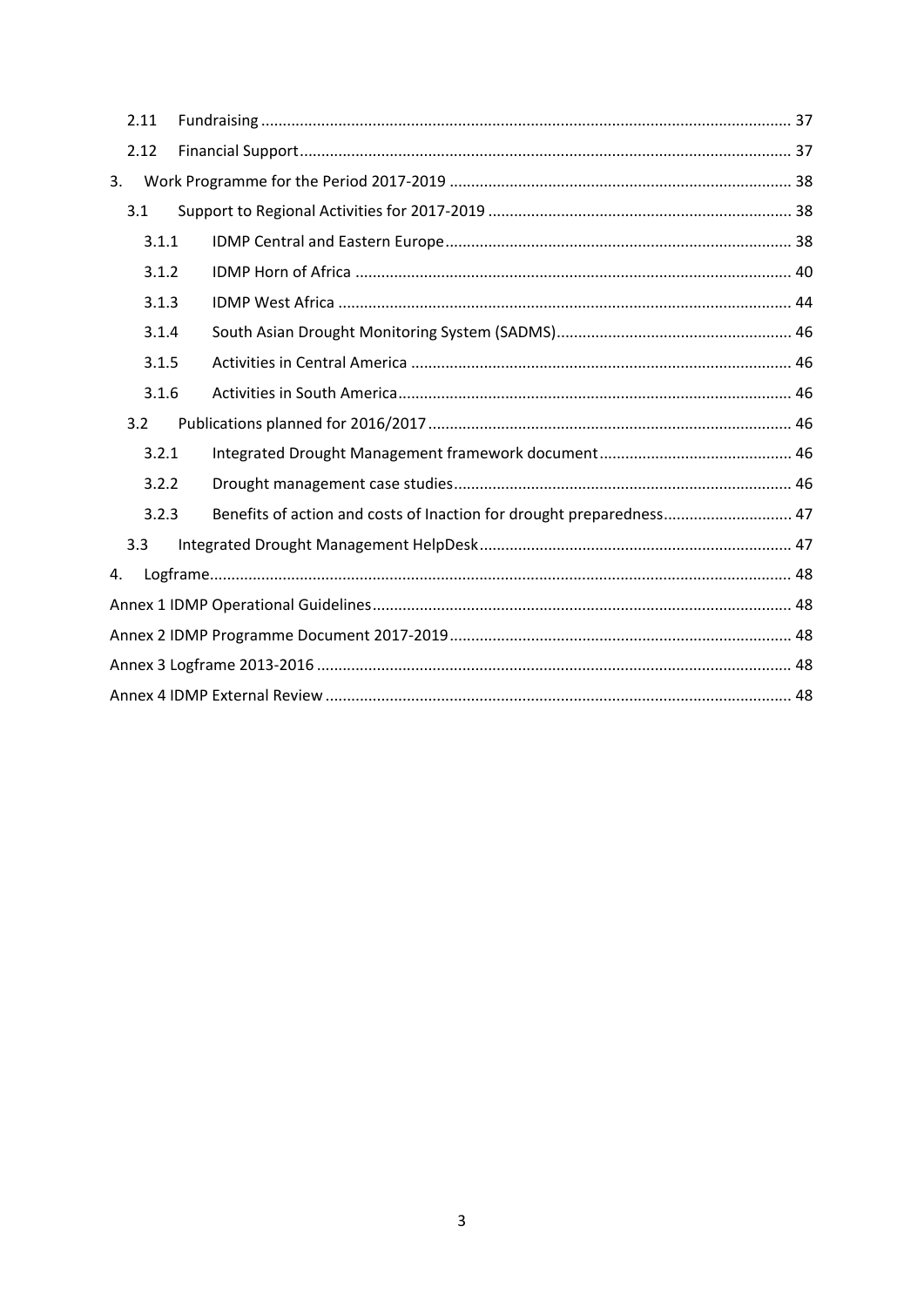The **World Meteorological Organization** (WMO) is a specialized agency of the United Nations. It is the UN system's authoritative voice on the state and behaviour of the Earth's atmosphere, its interaction with the oceans, the climate it produces and the resulting distribution of water resources. WMO has a membership of 191 countries and territories. www.wmo.int

The **Global Water Partnership** (GWP) is an international network whose vision is for a water secure world. The GWP mission is to advance governance and management of water resources for sustainable and equitable development. The GWP network is open to all organisations which recognize the principles of integrated water resources management endorsed by the network. www.gwp.org

The **Integrated Drought Management Programme (IDMP)** was launched by WMO and GWP at the High Level Meeting on National Drought Policies in March 2013. The IDMP works with a wide range of partners with the objective of supporting stakeholders at all levels by providing them with policy and management guidance through globally coordinated generation of scientific information and sharing best practices and knowledge for integrated drought management. The IDMP is a contribution to the Global Framework for Climate Services (GFCS), especially with regards to GFCS priority areas of disaster risk reduction, water, agriculture and food security. It especially seeks to support regions and countries to develop more proactive drought policies and better predictive mechanisms.

www.droughtmanagement.info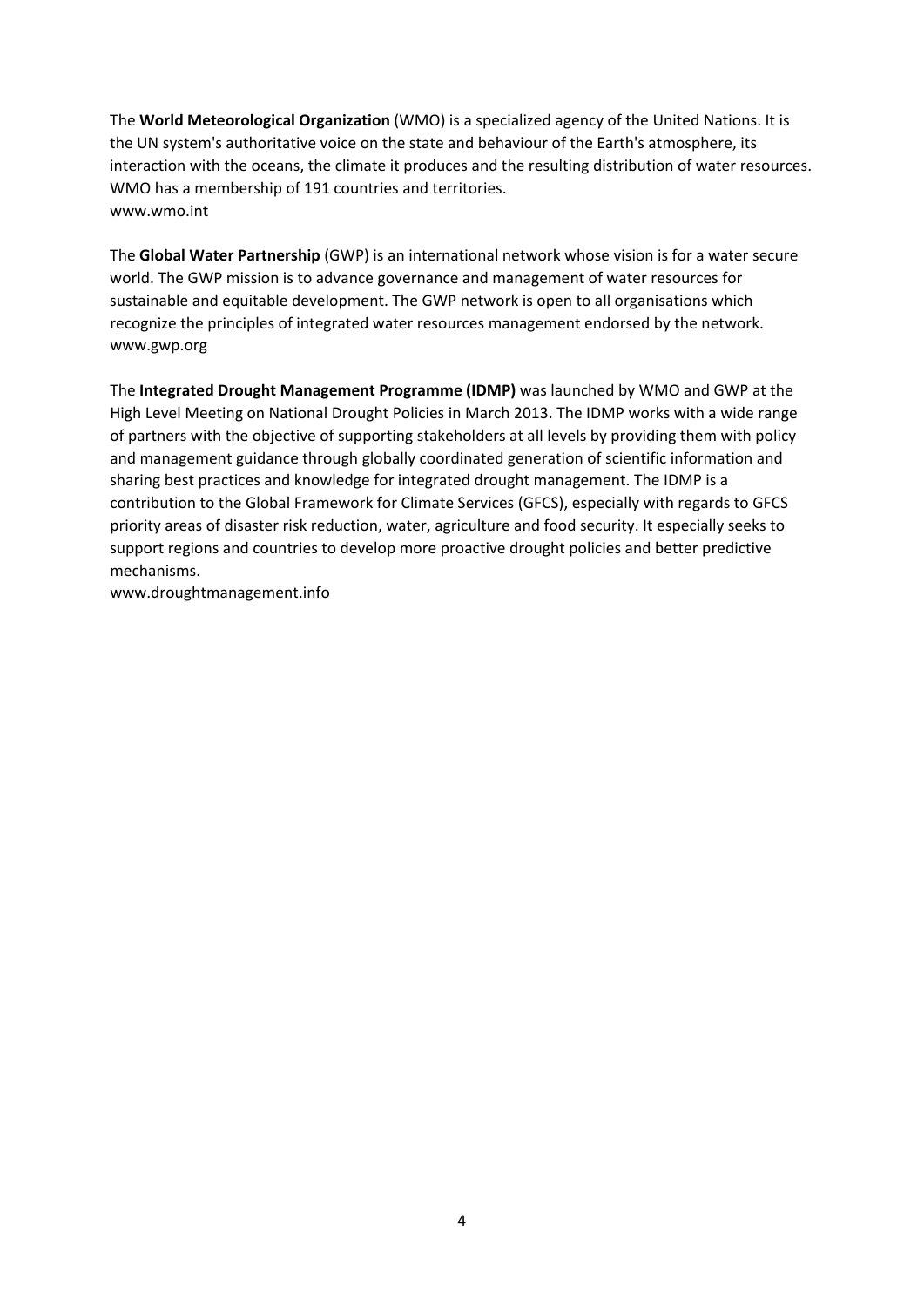#### <span id="page-4-0"></span>**1. Introduction and Executive Summary**

This document reports on activities undertaken by the Integrated Drought Management Programme (IDMP), including its regional programmes, in the last two Quarters of 2016 and the first two Quarters of 2017. It also provides an overview of activities that are in the process of being implemented and planned as of August 2017 and focuses in its second part on the 2017- 2019 Work Programme.

The Integrated Drought Management Programme was launched at the High Level Meeting on National Drought Policies in March 2013. The IDMP Technical Support Unit (TSU) based at WMO is headed by Mr Bob Stefanski, the Chief of the WMO Agrometeorology Division. Mr Frederik Pischke from GWP based at WMO since July 2013 works part-time on the IDMP and its sister programme, the Associated Programme on Flood Management (APFM) as well as a Senior Network Officer supporting the GWP Regional Water Partnerships in Eastern Africa and in Southern Africa. José Camacho, Scientific Officer at the WMO Agricultural Meteorology Division also supports the IDMP part time in addition to his responsibilities in the WMO Agrometeorology Division. In addition, Ms Jenniger Mungai supported part-time the IDMP on administrative issues. Ms Celine Novenario supports the IDMP as Associate Outreach Officer of the Climate and Water Department. The IDMP received support through the internship of Ms. Brooke Hirsheimer.

Professor Don Wilhite supports the IDMP as the Chairperson of the programme's Advisory and Management Committees.

The IDMP in Central and Eastern Europe (IDMP CEE) is managed by Ms. Sabina Bokal, supported by the GWP CEE office in Bratislava, Slovak Republic. Mr Gerald Kairu manages the IDMP Horn of Africa (IDMP HOA) at the GWP office for Eastern Africa in Entebbe, Uganda. Ms Felicite Vodounhessi manages the IDMP West Africa (IDMP WAF) at the GWP office for West Africa in Ouagadougou, Burkina Faso.

The IDMP builds on long-standing cooperation of WMO and GWP and is inspired by the Associated Programme on Flood Management (APFM) that is developing and applying the concept of Integrated Flood Management and provides support through a HelpDesk with the involvement of a wide range of partners.

The IDMP and the APFM are both contributions to the Global Framework for Climate Services (GFCS). The GFCS bridges the gap between climate information producers and the practical needs of policy makers, planners and other users, such as farmers. It aims to facilitate climatesmart decisions and the APFM and IDMP HelpDesks have been offered as mechanisms to support the GFCS in this endeavour.

The IDMP's objective is to support stakeholders at all levels by providing them with policy and management guidance through globally coordinated generation of scientific information and sharing best practices and knowledge for integrated drought management. The IDMP especially seeks to support regions and countries to develop more proactive drought policies and better predictive mechanisms. While the spatial scope is global, the results of the IDMP are aimed to be practical and policy relevant - tailored to specific regional and national needs and requirements. One of the main areas of work has been on supporting the regional activities of the IDMP and develop an open and inclusive platform, which can foster synergies among partners and close gaps.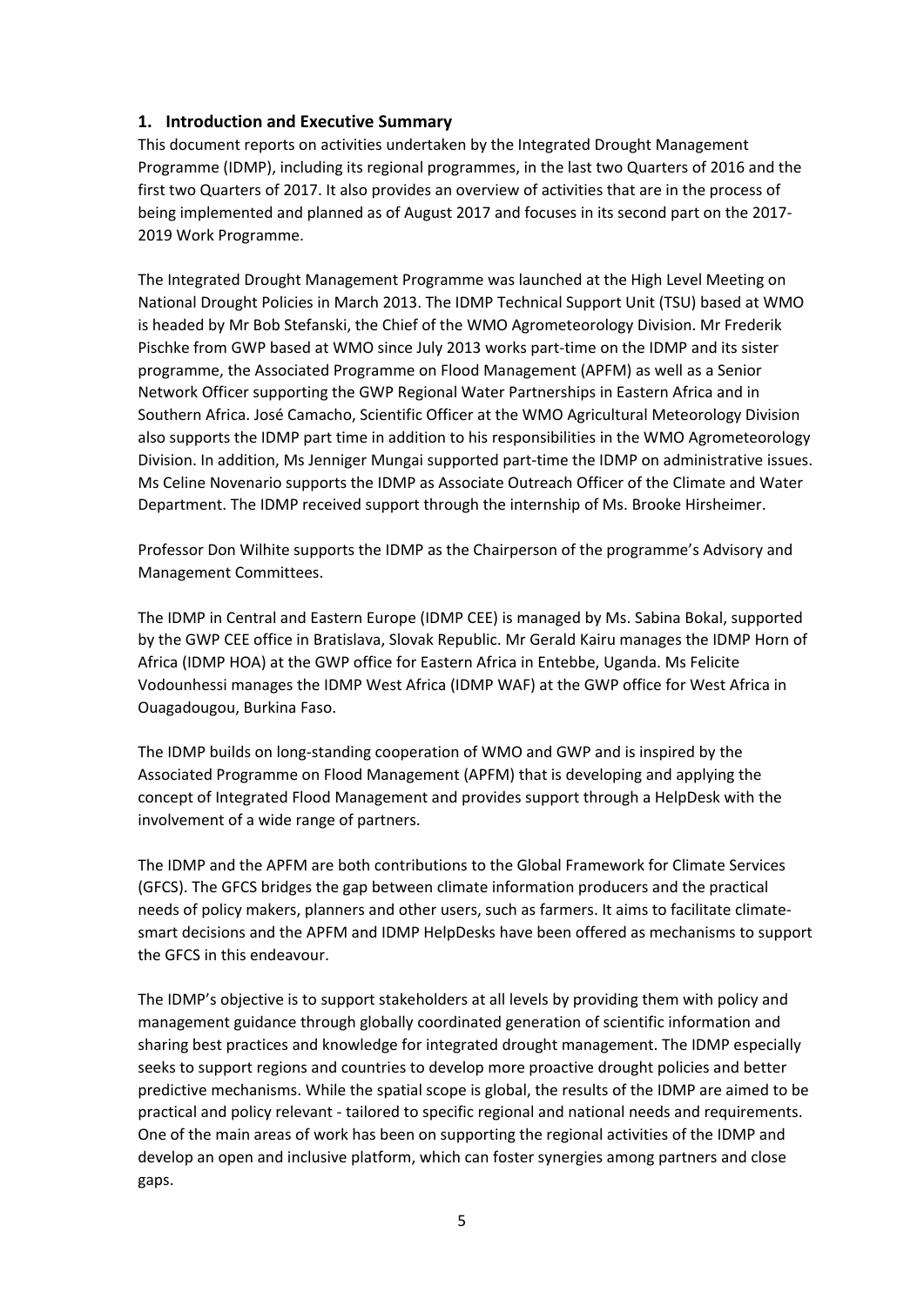With this focus of the programme, a number of actions have been taken in the fourth year of operation of the IDMP, which are discussed in more detail in the report:

- After the "Find" and "Connect" functions of the HelpDesk already in place, the "Ask" function has been, thanks to a close engagement of IDMP partners, been put online for a pilot phase of the Integrated Drought Management HelpDesk (see section 2.6).
- An external review of the IDMP has been completed (see section 2.3 and Annex 4).
- Presentation of the IDMP at strategic events in order to promote the IDMP. These included the UNFCCC COP 22 in Marrakech, the Third UN Special Thematic Session on Water and Disasters in New York, the UNCCD African Drought Conference in Namibia, the UN World Water Day Special Event in New York, the Global Platform for Disaster Risk Reduction Conference in Cancun, at the occasion of the 2017 World Day to Combat Desertification, the Sixty-Ninth Session of WMO's Executive Council in Geneva, International Seminar on Drought and Agriculture at FAO, the UNCCD regional conference of Latin America and the Caribbean for Management and Preparation for Drought in Bolivia (see section 2.10)
- Development of the IDMP website www.droughtmanagement.info (see section 2.8)
- Translation of the Handbook of Drought Indicators and Indices in all 6 official UN languages and the development of an online tool (see section 2.4.2)
- Development of drafts of the publications "Integrated Drought Management Framework Paper" and case studies (see section 2.4.5)
- Development of the work stream on the Benefits of Actions and Costs of Inaction for Drought Preparedness with partners and launch of the Working Paper on the subject (see sections 2.4.1 and 2.7.1)
- Cooperation with and advice to the IDMP in Central and Eastern Europe that has been operational since early 2013 (see section 2.5.1), the IDMP in the Horn of Africa (IDMP HOA) operational since September 2014 (see section 2.5.2) and West Africa (IDMP WAF) operational since January 2015 (see section 2.5.3)
- Developing jointly with IWMI and GWP South Asia the South Asia Drought Monitoring System (SA DMS) project. (see section 2.5.4)
- Support to drought activities in Central America (see sections 2.5.5) and South America (see sections 2.5.6).
- Support to drought activities in the Pacific Islands (see section 2.7.8)

With the intent of keeping the Annual Report as succinct as possible, the reader is invited to refer to previous Annual Reports and decisions taken at previous meeting (available on the IDMP [Advisory and Management Committee meeting website\)](http://www.droughtmanagement.info/about-idmp/advisory-and-management-committee-meetings/).

## <span id="page-5-0"></span>**2. Activity Report 2016-2017**

Below is an overview of the status of the tasks that were agreed at the Management Committee meeting in September 2016:

#### **MANAGEMENT**

| <b>TASK</b>                                                                                                                                                                                                         | <b>PRIORITY</b> | <b>DEADLINE</b>                                     | <b>Status</b>                                                     |
|---------------------------------------------------------------------------------------------------------------------------------------------------------------------------------------------------------------------|-----------------|-----------------------------------------------------|-------------------------------------------------------------------|
| Approach on 3 pillars (Drought Monitoring and<br>Early Warning Systems; Vulnerability and<br>Impact Assessment; Preparedness and<br>Mitigation Actions) is important to keep -<br>progress on institutionalization: | Medium-<br>High | Continuous for the<br>next 3-year work<br>programme | Included in 2017-<br>2019 Work<br>Programme and<br>highlighted in |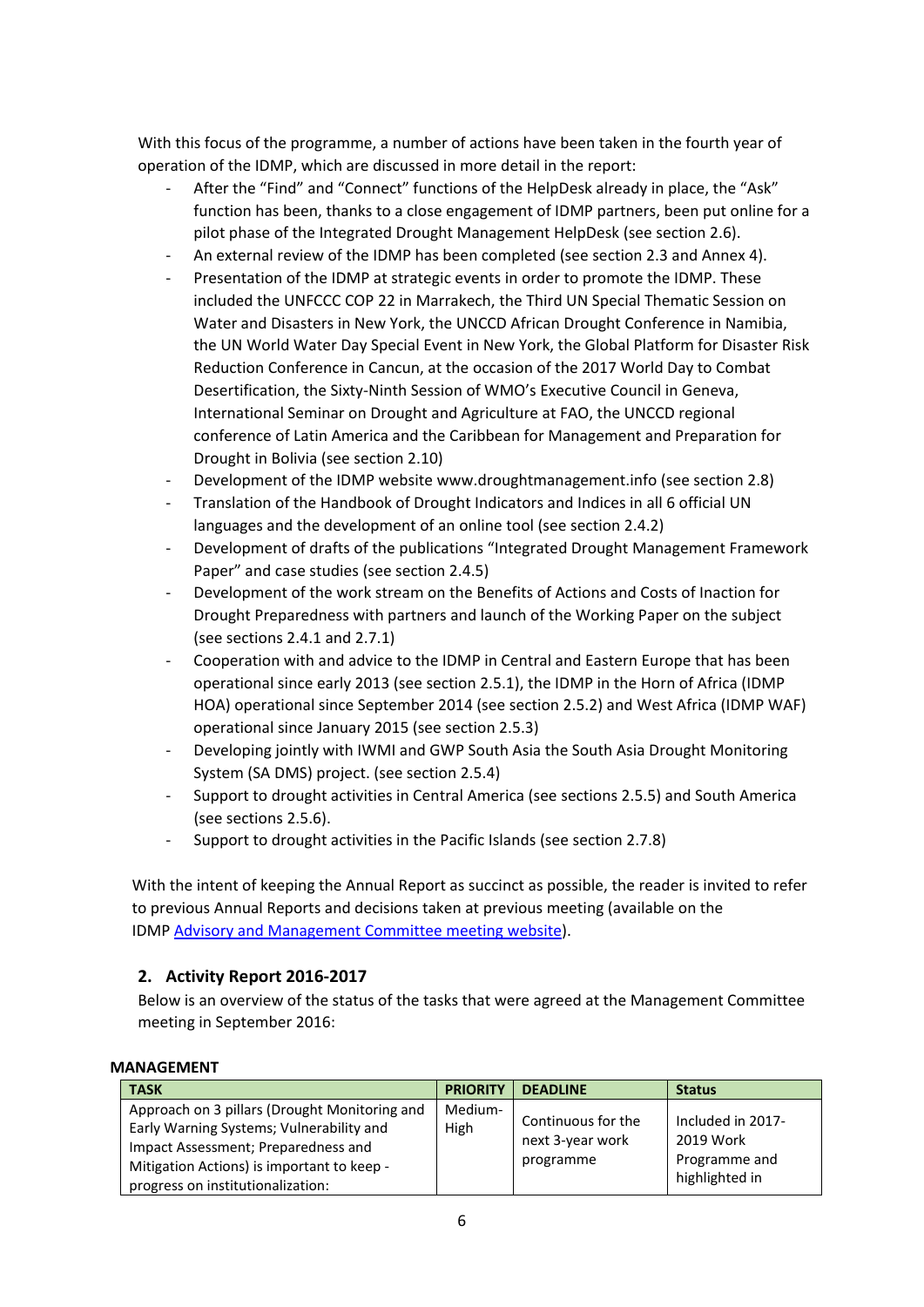| - Consolidate partner engagement<br>- Make explicit that the 3 pillars are<br>components of national drought policy                                                                                                                                                                                                                                                                           |            |                                                                                                                                      | presentation and<br>outreach of IDMP                                              |
|-----------------------------------------------------------------------------------------------------------------------------------------------------------------------------------------------------------------------------------------------------------------------------------------------------------------------------------------------------------------------------------------------|------------|--------------------------------------------------------------------------------------------------------------------------------------|-----------------------------------------------------------------------------------|
| Finalize IDM Framework Document with strong<br>emphasis that all 3 pillars are part of<br>integrated drought management - strong<br>argument for programme on<br>integrated<br>drought management.                                                                                                                                                                                            | High       | Review comments<br>and send second<br>draft latest by mid-<br>December 2016.<br>Comments by<br>February 2017<br>Finalize by May 2017 | Pending                                                                           |
| Develop focus on Risk, Vulnerability and<br>Impact Assessment (ensure that not only<br>impacts on agriculture are considered -<br>drawing on table from NDMPG publication)<br>- Review tools/work on drought impact<br>assessment and vulnerability assessment<br>- Develop method on impact assessment and<br>vulnerability assessment with partners with<br>examples from and for countries | Priority 2 | Request partners for<br>information / inputs<br>on topic<br>TSU to develop TOR<br>for review by<br>October 2016<br>During 2017       | In discussions with<br>UNCCD on hiring a<br>consultant to<br>develop this further |
| Make an assessment of Phase Lof IDMP with<br>perspective for Phase II                                                                                                                                                                                                                                                                                                                         |            | Before end 2016                                                                                                                      | <b>IDMP Review</b><br>completed see<br>section 2.4                                |
| Publication and/including case studies on crisis<br>vs risk mgmt.<br>- cost of inaction and benefits of actions                                                                                                                                                                                                                                                                               | Medium     | <b>March 2018</b>                                                                                                                    | Publication released,<br>see section 2.5                                          |
| Early impact stories of IDMP                                                                                                                                                                                                                                                                                                                                                                  |            |                                                                                                                                      | Pending                                                                           |

## **Help Desk**

| <b>TASK</b>                                                                                                                                                                                                                                                                                                                                                                                 | <b>PRIORI</b><br><b>TY</b> | <b>DEADLINE</b>                                                                                                                                 | <b>Status</b>                                                                                                   |
|---------------------------------------------------------------------------------------------------------------------------------------------------------------------------------------------------------------------------------------------------------------------------------------------------------------------------------------------------------------------------------------------|----------------------------|-------------------------------------------------------------------------------------------------------------------------------------------------|-----------------------------------------------------------------------------------------------------------------|
| Engagement of already appointed focal points<br>of partners to (a) define support and (b)<br>specify input of organization in Catalogue of<br>Service (description of partners' expertise)<br>Share Terms of Reference for HelpDesk and<br>role of partners                                                                                                                                 | Priority<br>1              | Send out catalogue of<br>service, TOR of<br>HelpDesk and<br>different options for<br>process to be part of<br>HelpDesk until the<br>end of 2016 | Completed                                                                                                       |
| Add a section on website recommended<br>tools/expertise/ initiatives from<br>partners<br>available on each of the 3 pillars to offer<br>starting point for countries                                                                                                                                                                                                                        | Mediu<br>m                 | Spring 2017                                                                                                                                     | First steps taken<br>through HelpDesk<br><b>Support Base Partners</b><br>page, needs to be<br>further developed |
| Feedback on communications including<br>website<br>Highlight success stories<br>Highlight social media on website<br>Generate news based on publications<br>$\overline{\phantom{a}}$<br>Link GFCS website to IDMP and APFM<br>website<br>Link to partners' meeting sites /<br>develop system for partners' to post<br>their events<br>Explore further opportunities for<br>digital advocacy | Mediu<br>m                 | Further feedback by<br>email to TSU by<br>partners                                                                                              | Mostly completed,<br>some items pending                                                                         |
| HelpDesk Pilot phase                                                                                                                                                                                                                                                                                                                                                                        |                            | September 2016-                                                                                                                                 | Soft launch of                                                                                                  |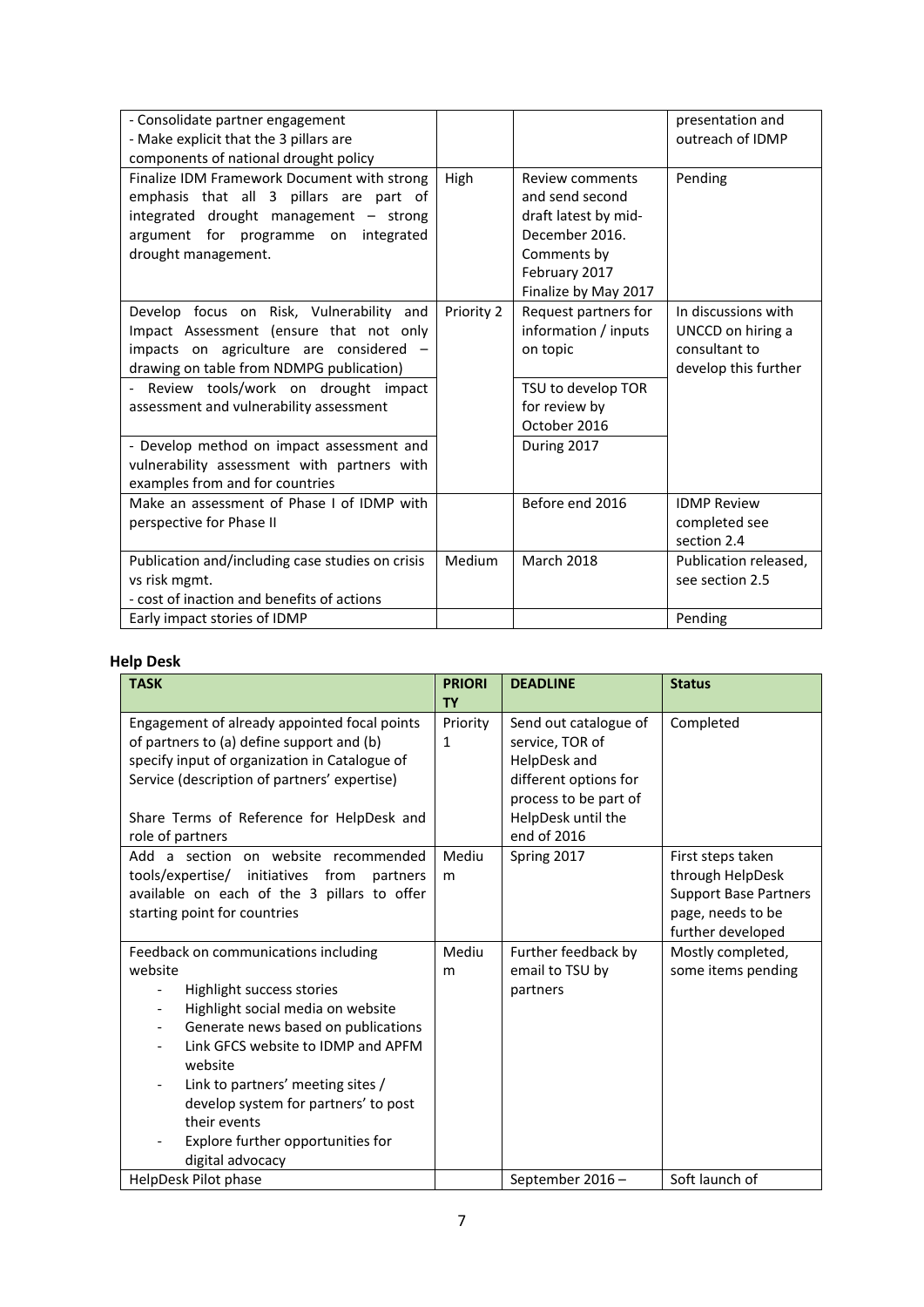|                                        | $High -$    | August 2017         | HelpDesk end of July |
|----------------------------------------|-------------|---------------------|----------------------|
|                                        | core        |                     | 2017                 |
| HelpDesk Monitoring of use             | busines     | See above           | Continuous           |
| HelpDesk Obtaining feedback from users | s of        | See above           | Continuous           |
| Mechanism in place for user to provide | <b>IDMP</b> |                     | Yes                  |
| feedback                               |             |                     |                      |
| <b>HelpDesk Remedial action</b>        |             | April - August 2017 | Pending gathering of |
|                                        |             |                     | further experience   |
| HelpDesk Explore sustainable funding   |             | Now until December  | Continuous, First    |
| mechanisms                             |             | 2016                | steps taken with     |
|                                        |             |                     | donor mapping.       |

#### **OTHER RECOMMENDATIONS**

| <b>TASK</b>                                  | <b>PRIORITY</b> | <b>DEADLINE</b>        | <b>Status</b>         |
|----------------------------------------------|-----------------|------------------------|-----------------------|
| Clarify link of IDMP with UNESCO initiatives | High            | Joint meeting in 2016  | Joint meeting held    |
| (IDI) for example on capacity development    |                 |                        | on 6 March 2017.      |
|                                              |                 |                        | Follow-up initiated.  |
| Strengthening links of IDMP with national    | High            | ongoing                | Collaboration         |
| initiatives (i.e. PRONACOSE, US NDRP)        |                 |                        | elevated and          |
|                                              |                 |                        | concrete activities   |
|                                              |                 |                        | identified.           |
| Investigate INFORMA - relationship with IDMP | Medium          | By end 2016            | Pending               |
| Drought Monitoring and Early Warning         | Medium          | Ongoing                | Assisted with         |
| Systems; Vulnerability and Impact Assessment |                 |                        | regional drought      |
|                                              |                 |                        | workshop for South    |
|                                              |                 |                        | American and          |
|                                              |                 |                        | <b>UNCCD Regional</b> |
|                                              |                 |                        | drought conference    |
|                                              |                 |                        | for Latin America and |
|                                              |                 |                        | the Caribbean         |
| Share with Advisory Committee report of      | High            | Once meeting report    | Done                  |
| Benefits of Action / Cost of Inaction Expert |                 | is available with      |                       |
| Group Meeting with timeline for next steps   |                 | request for            |                       |
| Seek inputs from AC on literature review on  |                 | comments and           |                       |
| Cost of Inaction - Benefits of Action        |                 | additional cases until |                       |
|                                              |                 | early October          |                       |
| Connect IDMP reviewer with APFM reviewers    |                 | Immediately            | Done                  |
| Send Review to Advisory Committee for        |                 | Share review once      | Done                  |
| information and comments on the future of    |                 | review is finalized    |                       |
| IDMP once finalized                          |                 | with TSU and IDMP      |                       |
|                                              |                 | Chair                  |                       |
| Work with UNDP CapNet to revise drought      | Medium          | During 2017            | Pending               |
| management training manual                   |                 |                        |                       |
| Workshop on Drought Monitoring for South     | High            | 2017                   | Done for South        |
| America and Central America                  |                 |                        | America 8-10 August   |
|                                              |                 |                        | 2017                  |
| Development of regional drought information  | Medium          | 2017 after workshop    | Initiated with        |
| system for Central and South America         |                 | mentioned above        | workshop              |
| (contribution to GDIS)                       |                 |                        |                       |
| Regional Drought Monitoring System for       | Low             | 2017                   | WMO and UNCCD         |
| Central Asia - (IARH)                        |                 |                        | are planning a        |
|                                              |                 |                        | regional drought      |
|                                              |                 |                        | workshop for Central  |
|                                              |                 |                        | Asia in Nov 2017      |
| Initiate a Dialogue (Develop mutual          | High            | Ongoing                | Participation in GIZ  |
| understanding/joint language/explore         |                 |                        | retreat on Financial  |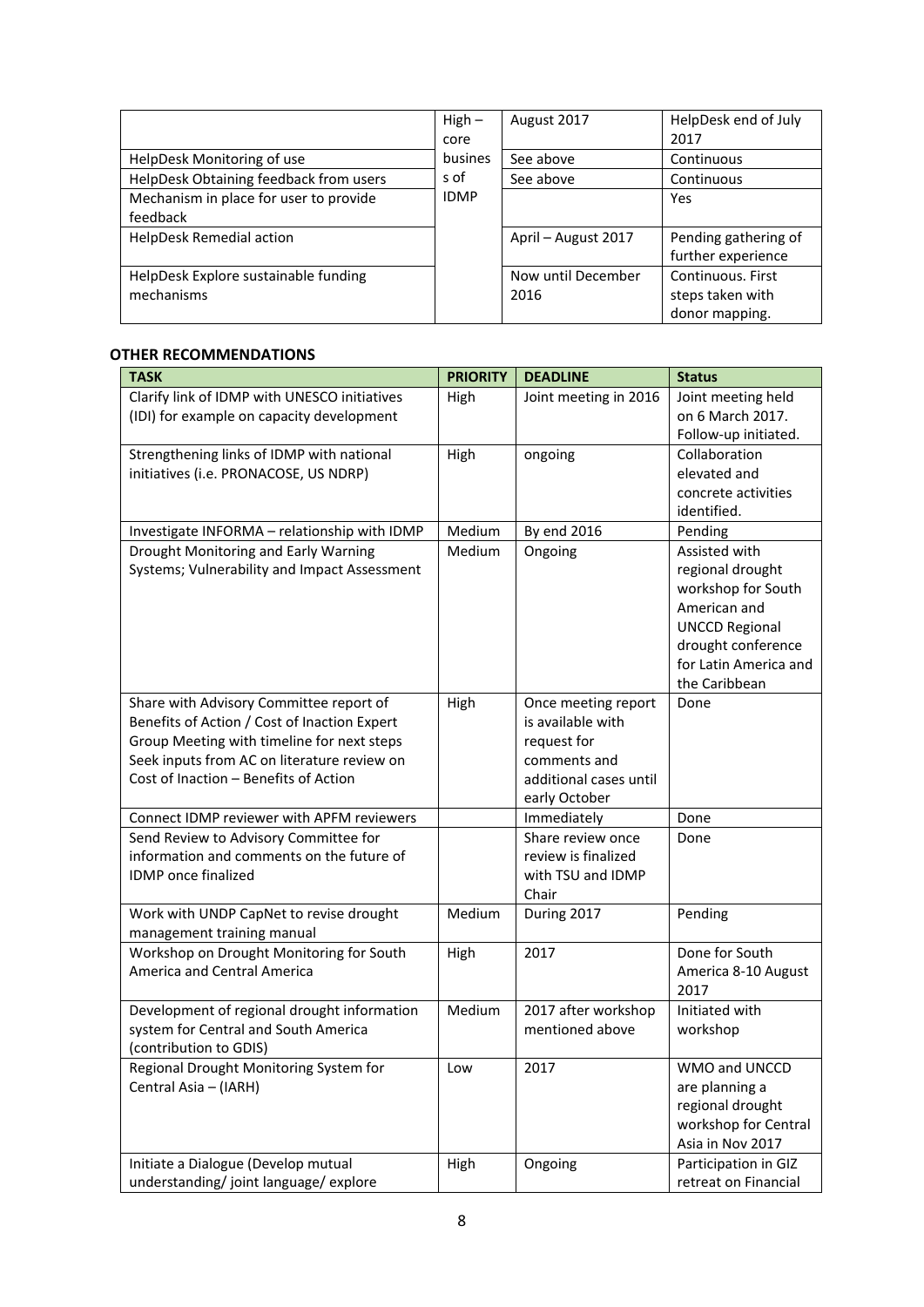| common space/explore cooperation) with a     |      |           | Systems              |
|----------------------------------------------|------|-----------|----------------------|
| view for suitable funding opportunities with |      |           | Development and      |
| finance/(re)insurance industry               |      |           | Insurance.           |
|                                              |      |           | <b>Discussions</b>   |
|                                              |      |           | continuing using and |
|                                              |      |           | contributing to the  |
|                                              |      |           | <b>GWP Technical</b> |
|                                              |      |           | Committee paper on   |
|                                              |      |           | water management     |
|                                              |      |           | and insurance.       |
| Elaborate a way forward on Multi-Hazard Risk | High | June 2016 | Pending              |
| Assessment and MHEWS in cooperation with     |      |           |                      |
| UNDP (INFORMA) and JRC                       |      |           |                      |

#### <span id="page-8-0"></span>**2.1 IDMP Work Programme**

Following the guidance received at the 2016 IDMP Advisory and Management Committee meetings and the findings of the IDMP Review (see section 2.3 and Annex 4), the TSU developed the IDMP 2017-2019 Work Programme (Annex 2). The fundament remains the IDMP governance structures established and detailed in the IDMP Operational Guidelines (Annex 1). The Results Based Framework/ Logframe has also been updated in line with the new Work Programme.

## <span id="page-8-1"></span>**2.2 Cooperation with partners**

The WMO Secretary-General and the GWP Executive Secretary sent a joint letter to potential partners of the IDMP. An interest to collaborate has been expressed by the following organizations:

- ⋅ Food and Agriculture Organization (FAO)
- United Nations Convention to Combat Desertification (UNCCD)
- United Nations Educational, Scientific and Cultural Organization (UNESCO)
- ⋅ United Nation Environment Program (UNEP)
- UN International Strategy for Disaster Reduction (UN ISDR)
- UN-Water Decade Programme for Capacity Development (UNW-DPC)
- Secretariat of the Convention on Biological Diversity
- ⋅ United Nations Development Programme (UNDP)
- ⋅ UNDP CapNet
- ⋅ World Food Programme (WFP)
- Famine Early Warning Systems Network (FEWS NET)
- ⋅ International Water Management Institute (IWMI)
- International Centre for Agricultural Research in the Dry Areas (ICARDA)
- ⋅ CGIAR Research Program on Climate Change, Agriculture and Food Security (CCAFS)
- The World Bank
- Group on Earth Observations (GEO)
- ⋅ Deltares
- ⋅ International Federation of Red Cross and Red Crescent Societies (IFRC)
- The International Research Institute for Climate and Society (IRI)
- ⋅ International Commission on Irrigation and Drainage (ICID)
- ⋅ International Union for Conservation of Nature (IUCN)
- ⋅ Instituto Mexicano de Tecnología del Agua (IMTA)
- ⋅ National Integrated Drought Information System (NIDIS)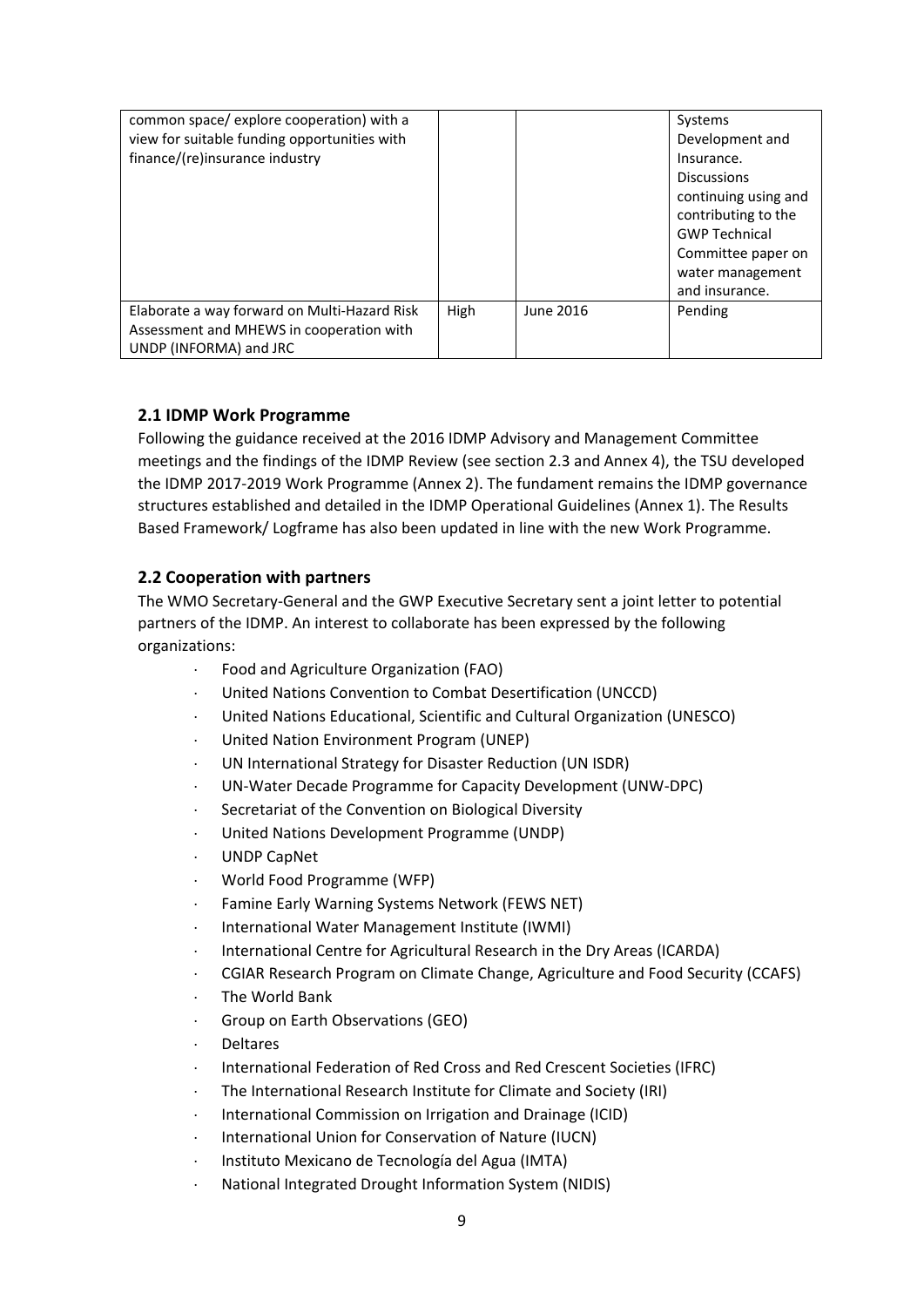- ⋅ Stockholm Environment Institute
- U.S. National Drought Mitigation Center (NDMC)
- ⋅ Robert B. Daugherty Water for Food Institute at the University of Nebraska
- ⋅ Australian Bureau of Meteorology
- ⋅ National Water Commission of Mexico (CONAGUA)
- ⋅ European Joint Research Centre (JRC)
- ⋅ AGRHYMET Centre
- ⋅ IGAD Climate Prediction and Applications Center (ICPAC)
- U.S. Department of Agriculture
- ⋅ Spanish State Met. Agency (AEMET)
- UNU FLORES
- George Mason University Global Environment and Natural Resources Institute (GENRI)
- University of Southern Queensland

In addition, a revised MoU was signed in June 2017 between WMO and FAO, which highlights many issues including strengthening further cooperation on drought activities especially in relation to the IDMP and FAO's Global Framework on Water Scarcity in Agriculture.

The IDMP brochure is being continuously updated and translated into all official UN languages to inform potential partners of the programme. Pop-up stands/posters in English and French have been produced and used in the events the IDMP participated.

### <span id="page-9-0"></span>**2.3 IDMP Review**

Following the recommendation of the 2015 IDMP AC/MC meeting a review of the IDMP was commissioned in 2016. It came at a crucial stage to review progress made in the first three years of implementation of the IDMP and provide inputs and strategic direction for the 2017-2019 work programme. The review focused primarily on the Geneva-managed IDMP work with a global reach and the support provided to the overall development of the IDMP regional and national level initiatives / projects.

The review focused on the following questions: (i) Based on the existing information what are the ways that the IDMP can become more relevant, more effective, more efficient and achieve more significant impact that is sustainable considering the progress made since its launch in 2013. (ii) Provide findings, conclusions and recommendations to the IDMP in order to draw lessons for future design and implementation.

The review is included in Annex 4.

## <span id="page-9-1"></span>**2.4 IDMP Publication**

## <span id="page-9-2"></span>**2.4.1 IDMP Working Paper: Benefits of action and costs of inaction: Drought mitigation and preparedness – a literature review**

The working paper has been developed by Nicolas Gerber and Alisher Mirzabaev, reviewing available literature on the benefits of action and costs of inaction for drought preparedness and based on input from IDMP partners and an expert group meeting held on 16 September 2017 in Geneva (more information on the work stream in section 2.7.1).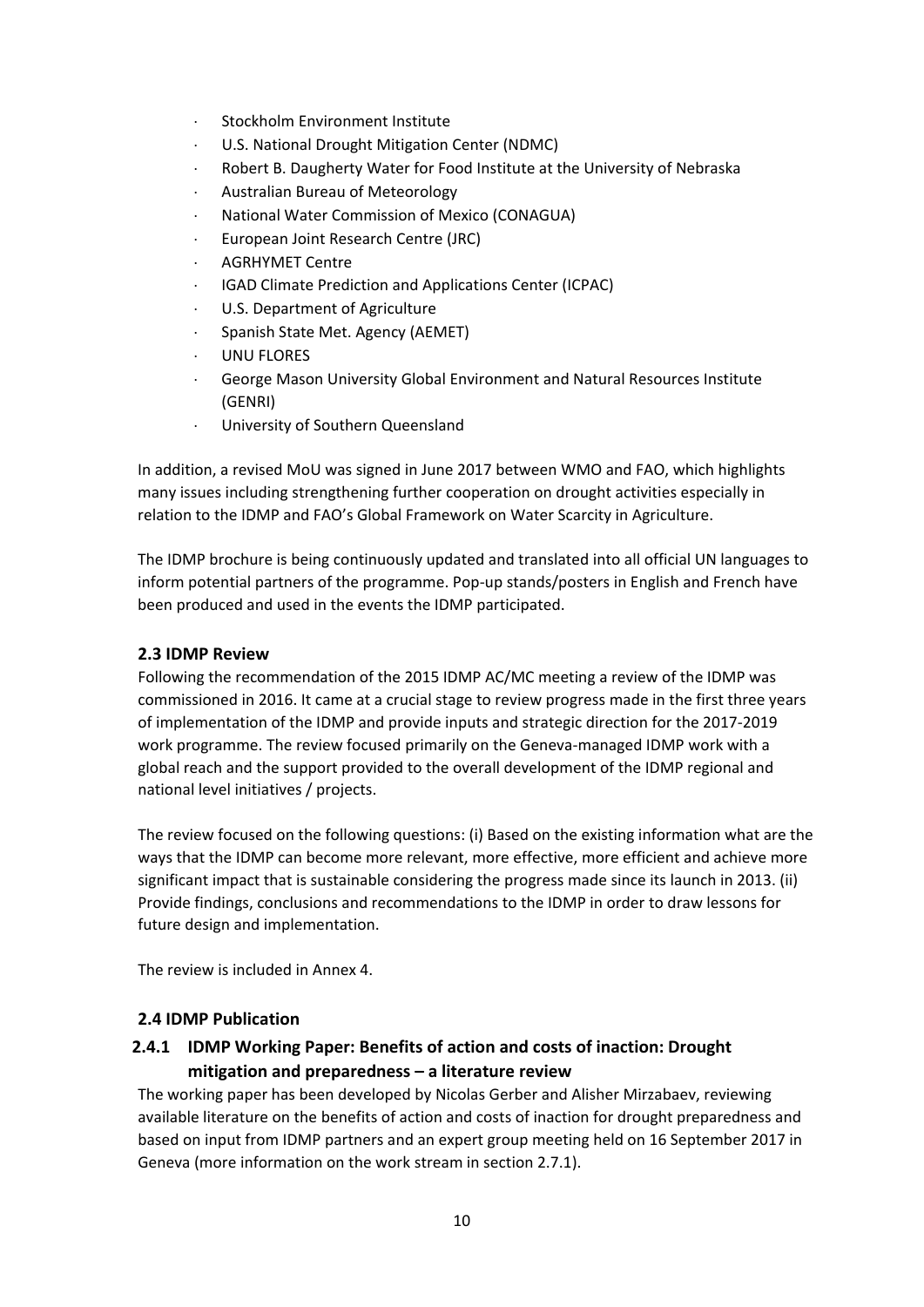The publication is available

at: [http://www.droughtmanagement.info/literature/IDMP\\_BACI\\_WP.PDF](http://www.droughtmanagement.info/literature/IDMP_BACI_WP.PDF)

## <span id="page-10-0"></span>**2.4.2 Handbook of drought indicators and Indices translated into all official UN languages**

The handbook on drought indices, officially released in August 2016 at the African Drought Conference in Windhoek, Namibia has been translated to all official UN languages (Arabic, Chinese, English, French, Russian and Spanish). It is available at:

<http://www.droughtmanagement.info/handbook-drought-indicators-and-indices/>

In addition, an online version of the Handbook – a searchable database that includes the option to provide comments and additional resources on the indicators and indices – aiming to make this publication a 'living document' has been released. The publication is proving very popular (see website user statistics in section 2.9).

## <span id="page-10-1"></span>**2.4.3 Journal Article in special issue on Droughts**

The IDMP Technical Support Unit has published an article titled "Drought Management Policy – from global collaboration to national actions" for a special Issue on Droughts of the Water Policy Journal. The article details the findings from the implementing the IDMP with partners. The special issue has been released at the UNFCCC COP22 in Marrakesh in November 2016. The journal article is available here:<http://wp.iwaponline.com/content/18/S2/228>

## <span id="page-10-2"></span>**2.4.4 Contribution to Book "Drought and Water Crises: Integrating Science, Management, and Policy, Second Edition"**

The IDMP contributed four chapters to the book "Drought and Water Crises: Integrating Science, Management, and Policy, Second Edition" edited by Donald Wilhite and Roger Pulwarty: (i) Integrated Drought Management Initiatives (detailing the experience of the IDMP and related initiatives so far based on the above mentioned journal article released in 2016), (ii) National Drought Management Policy Guidelines (based on the publication the IDMP released in 2014), (iii) Benefits of action and costs of inaction: Drought mitigation and preparedness – a literature review, (based on the publication the IDMP released in 2017), and (iv) Handbook of Drought Indicators and Indices development (based on the publication the IDMP released in 2016). The book is scheduled to be released in October 2017.

#### <span id="page-10-3"></span>**2.4.5 Work in progress**

Several publications are work in progress (see activity plan section 3.2):

- The development of a **framework paper to serve as the intellectual framework of the concept of integrated drought management**. It is a synthesis of existing publications around the topic to succinctly define the concept and approaches to integrated drought management and thus provide the basis for publications and actions carried out as part of the Integrated Drought Management Programme (IDMP). Albeit the concept comes through in some existing publications, currently the literature does not provide a succinct overview of integrated drought management, particularly from a water management angle, a gap that this publication intends to fill. A first draft of the framework paper has been developed and shared with IDMP partners. 16 inputs have been received but work on this has been slower than expected due to other commitments.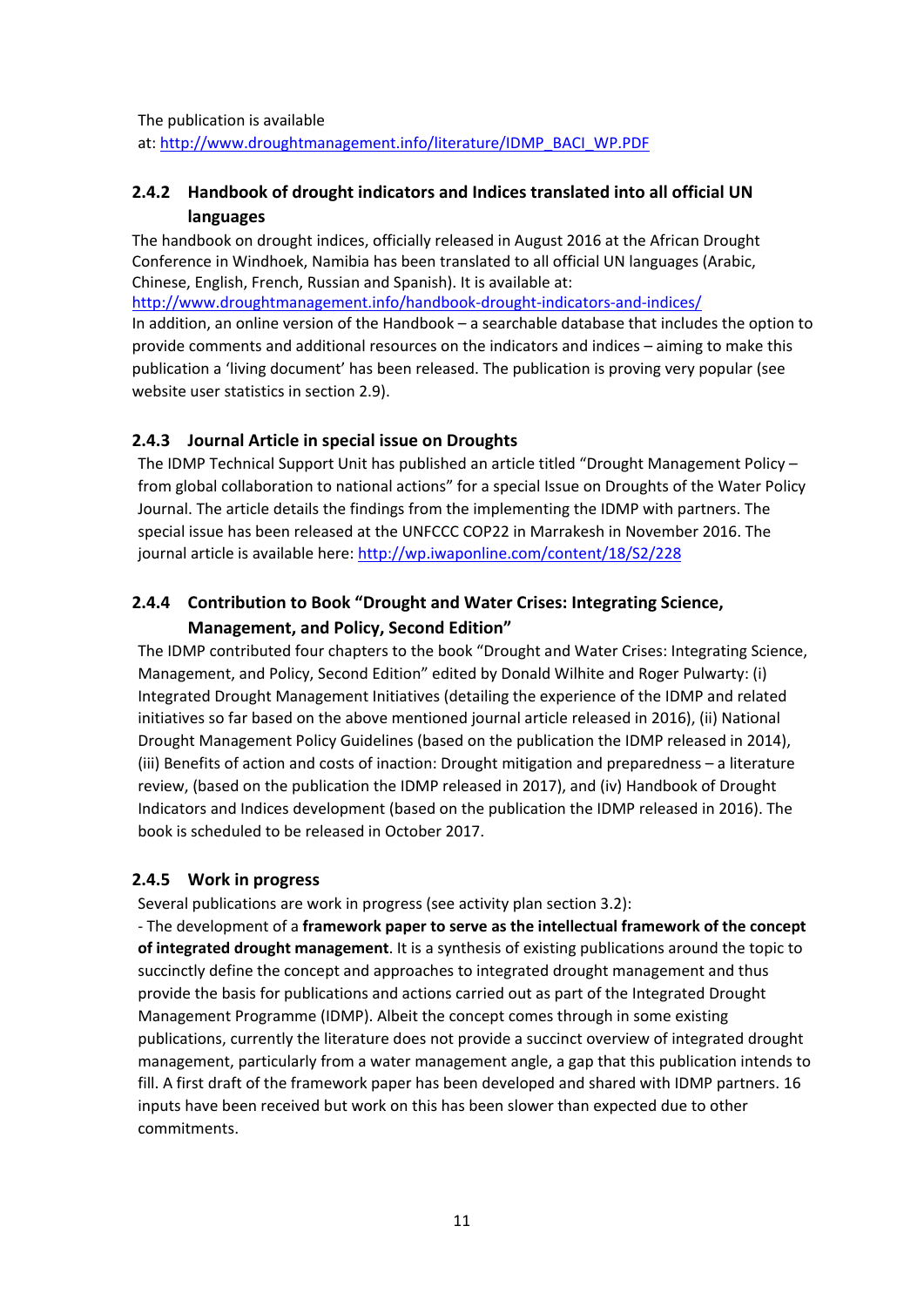- The collection and development of several **case studies** to highlight how elements of an integrated approach to drought management are applied in practice is being further pursued (see section 3.2.2).

## <span id="page-11-0"></span>**2.5 IDMP Regional Initiatives**

The IDMP regional project managers for the IDMP CEE, IDMP HOA and IDMP WAF together with the TSU have initiated monthly skype teleconference to share experiences, learn and plan jointly. In addition, an online discussion group in the internet platform Yammer was established to share information among regional projects.

## <span id="page-11-1"></span>**2.5.1 IDMP Central and Eastern Europe (IDMP CEE)**

| <b>Main achievements Overview</b> |
|-----------------------------------|
|                                   |

| <b>No</b>      | <b>Time</b>                                        | <b>Activity</b>                                                                                                             | <b>Status</b>                                                                                                                                                                                                                                                                                                |  |  |  |
|----------------|----------------------------------------------------|-----------------------------------------------------------------------------------------------------------------------------|--------------------------------------------------------------------------------------------------------------------------------------------------------------------------------------------------------------------------------------------------------------------------------------------------------------|--|--|--|
|                | <b>WP1: Regional and Transboundary Cooperation</b> |                                                                                                                             |                                                                                                                                                                                                                                                                                                              |  |  |  |
| $\mathbf{1}$   | Q4 2016                                            | <b>Review of current situation in</b><br>drought management in CEE after<br>$1st$ phase of the IDMP CEE (2013 –<br>2015)    | A short review on the status of the<br>drought management in countries which<br>were involved in the IDMP CEE, was<br>prepared at the end of the 1st phase.                                                                                                                                                  |  |  |  |
| $\overline{2}$ | Q1 & Q2<br>2017                                    | State-of-the-art of the drought<br>monitoring, drought risk<br>assessment and drought<br>management in the Danube<br>Region | The review was done within DriDanube<br>project through questionaries' for each<br>topic separately. Summary reports will<br>be available in September 2017                                                                                                                                                  |  |  |  |
|                |                                                    | WP2: National and development sector plans                                                                                  |                                                                                                                                                                                                                                                                                                              |  |  |  |
| 3              | Q3 & Q4<br>2016                                    | Third round of the National<br><b>Consultation Dialogues</b>                                                                | Four countries organized their 3rd round<br>of the consultations already in Q1 and Q2<br>2016, Hungary and Slovenia organized it<br>in Q3 and Q4 2016.<br>Other countries decided to rather link<br>the 3 <sup>rd</sup> rpund with the seminars<br>organized within DriDanube project (see<br>point 5 below) |  |  |  |
| 4              | Q4                                                 | Guidelines for preparation of the<br><b>Drought Management Plans</b><br>translations (WP2)                                  | Guidelines were translated into 6<br>languages (HU, LT, RO, SI, SK and UA), in<br>Q4 2016, also Slovak and Slovenian<br>version were published online.                                                                                                                                                       |  |  |  |
| 5              | <b>June 2017</b>                                   | <b>DriDanube National Seminars as</b><br>continuation of the IDMP CEE<br><b>National Consultation Dialogues</b>             | Seminars were organized under<br>coordination of the GWP CEE in June<br>2017 in Romania, Austria, Croatia,<br>Slovakia, Hungary, Slovenia, Bosna and<br>Herzegovina, Serbia; within the<br>DriDanube project                                                                                                 |  |  |  |
| 6              | Q2 2017                                            | Support to the development of<br>the National Drought Action Plan<br>for Slovakia                                           | GWP CEE was invited to participate in a<br>cross-sectoral (core) expert group that<br>will develop the National Drought Action<br>Plan for Slovakia                                                                                                                                                          |  |  |  |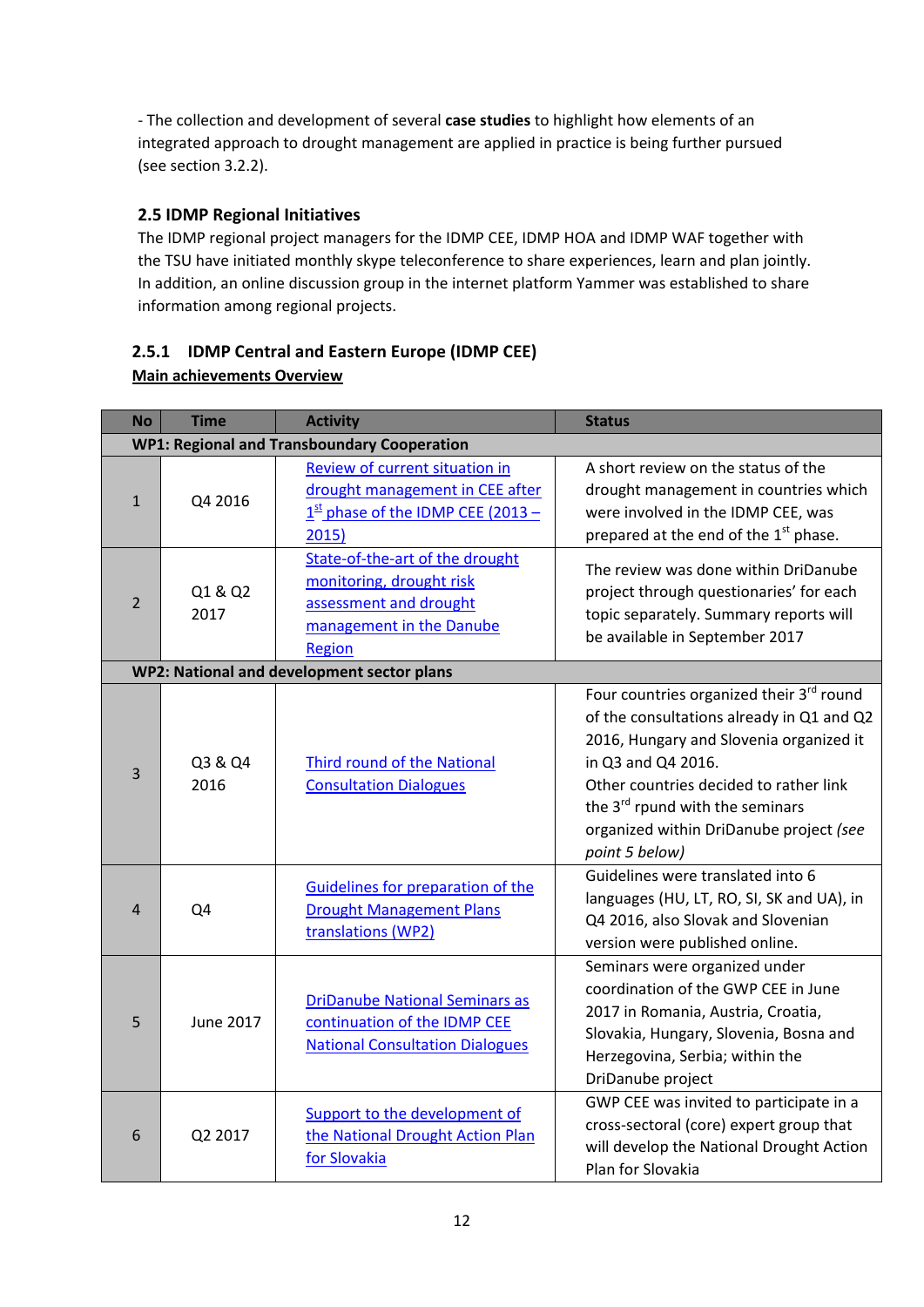|    | WP4: Project Preparation and Financing and Regional cooperation |                                                                                                                |                                                                                                                                                                                                                                                                                                                                                                                         |  |  |  |
|----|-----------------------------------------------------------------|----------------------------------------------------------------------------------------------------------------|-----------------------------------------------------------------------------------------------------------------------------------------------------------------------------------------------------------------------------------------------------------------------------------------------------------------------------------------------------------------------------------------|--|--|--|
| 7  | 2016/2017                                                       | <b>Cooperation with Regional</b><br>organization                                                               | Cooperation with the EU Strategy for<br>$\bullet$<br>the Danube Region (working together<br>on the IDMP CEE)<br>ICPDR (providing expertise from IDMP<br>$\bullet$<br>CEE)<br><b>DMCSEE</b> (implementing EU Interreg<br>$\bullet$<br>DriDanube (Drought in the Danube<br>Region) project together)                                                                                      |  |  |  |
| 8  | 2016/2017                                                       | FUNDRAISING: Follow up project<br>proposal - DriDanube (Drought<br><b>Risk in the Danube Region)</b>           | September 2017; Q4 conditions<br>$\bullet$                                                                                                                                                                                                                                                                                                                                              |  |  |  |
| 9  | 2016/2017                                                       | <b>FUNDRAISING: Natural Small</b><br><b>Water Retention measures -</b><br>follow up (project FramWat)<br>(WP5) | Follow up of the small retention<br>$\bullet$<br>demonstration project from the 1st<br>phase of IDMP CEE started already in Q2<br>and continued in Q3 2016. In March<br>Interreg Central Europe, EU funded<br>programme, awarded FramWat financial<br>support, in a highly competitive open<br>grants call. The official start of the<br>project is July 2017.                          |  |  |  |
|    | <b>WP5: Demonstration Projects</b>                              |                                                                                                                |                                                                                                                                                                                                                                                                                                                                                                                         |  |  |  |
| 10 | 2016/2017                                                       | Promotion of the N(S)WRM in the<br>region and beyond (WP5 & WP7)                                               | Best practices and case studies of the<br>٠<br>Carpathians - Online Platform<br>IDMP CEE Case Study for the Climate-<br><b>ADAPT Platform</b><br>IDMP CEE Small Retention at Dresden<br>Nexus Conference 2017                                                                                                                                                                           |  |  |  |
| 11 | 2016/2017                                                       | <b>Preparation of the Small Water</b><br><b>Retention Online lecture</b>                                       | Developed in Q4 2016 and online in Q3<br>2017                                                                                                                                                                                                                                                                                                                                           |  |  |  |
|    | <b>WP7: Knowledge and awareness</b>                             |                                                                                                                |                                                                                                                                                                                                                                                                                                                                                                                         |  |  |  |
| 12 | 2016/2017                                                       | Youth involvement                                                                                              | Promotion and lectures on IDMP CEE at<br>the GWP Summer Schools:<br>Summer University on Integrated<br>$\bullet$<br>Management Approaches for Biosphere<br>Reserves and other designated areas in<br>Samothraki, Greece (July 2016;<br>organized by GWP MED)<br>Summer School "Water in sustainable<br>$\bullet$<br>development" in Warsaw, Poland (July<br>2017; organized by GWP CEE) |  |  |  |
| 13 | March<br>2017                                                   | Regional conference on drought                                                                                 | Conference was organized together with<br>the DMCSEE; within the DriDanube<br>project                                                                                                                                                                                                                                                                                                   |  |  |  |
| 14 | June 2017                                                       | <b>IDMP CEE 2013-2015</b><br>Compendium                                                                        | Final publication of the first phase of the<br><b>Integrated Drought Management</b><br><b>Programme in Central and Eastern</b>                                                                                                                                                                                                                                                          |  |  |  |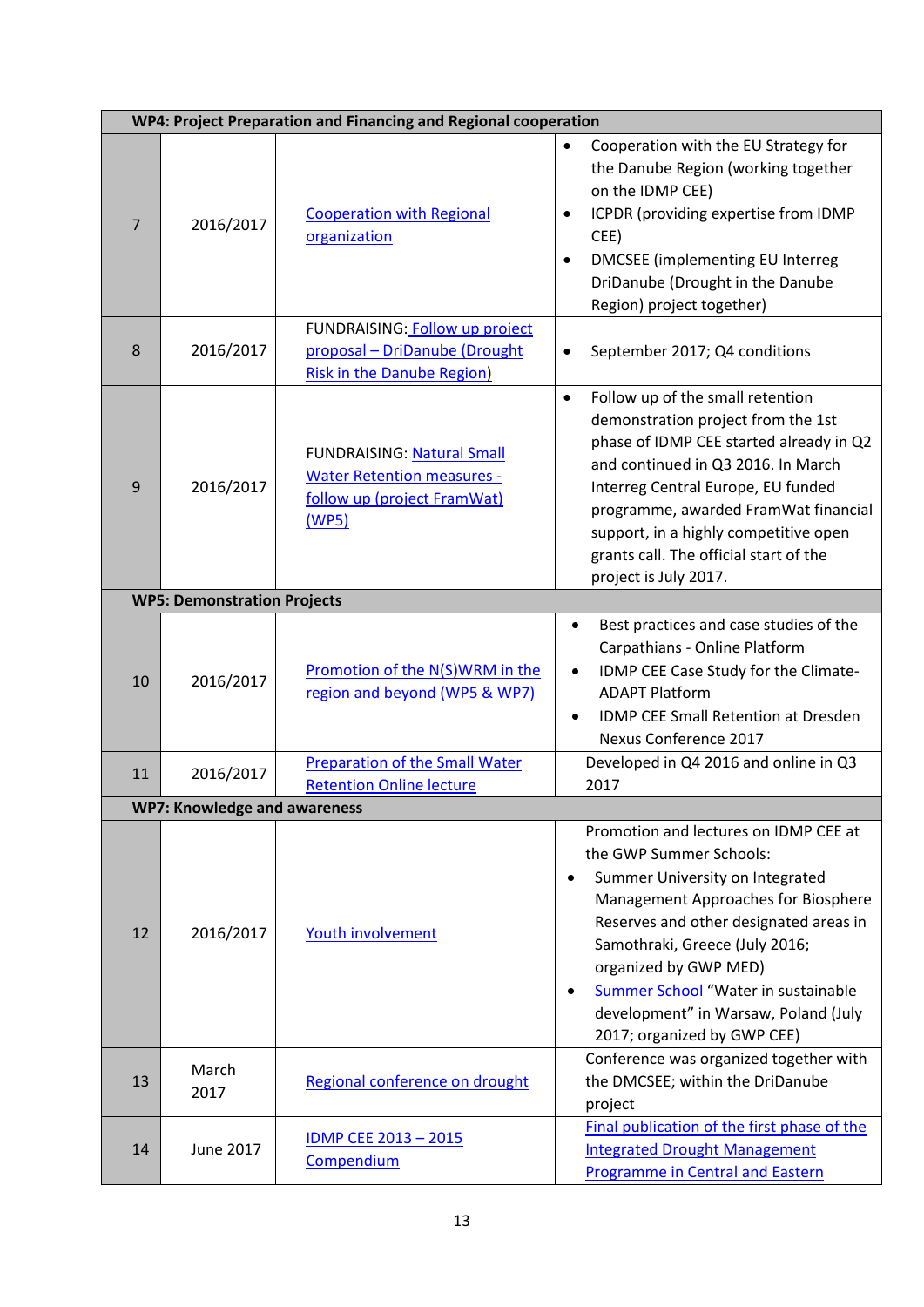|    |                                          |                                             | <b>Europe</b> (IDMP CEE)                                                                                                                                                                                             |
|----|------------------------------------------|---------------------------------------------|----------------------------------------------------------------------------------------------------------------------------------------------------------------------------------------------------------------------|
| 15 | 2016/2017                                | Visibility of the IDMP CEE                  | Activities for better visibility of the IDMP<br>CEE in the region and beyond; promotion<br>of the results, outcomes of the IDMP CEE<br>on different events and through different                                     |
|    | <b>WP8: Coordination of the IDMP CEE</b> |                                             | media channels                                                                                                                                                                                                       |
| 13 | Q3, Q4<br>2016                           | Preparation of the 3-year work<br>programme | Majority of 2016 was devoted to the<br>development of the new 3-year work<br>programme, related fundraising and<br>partner engagement. In January 2017,<br>the new plan was also accepted and<br>activities started. |

#### <span id="page-13-0"></span>**Main achievements Detailed Information:**

#### **1. Review of current situation in drought management in CEE**

Towards the end of the 2016 and during preparation of the new 3-year work programme we checked in 10 countries, where  $1<sup>st</sup>$  phase of the IDMP CEE was implemented, if the status from 2015 has changed and what was IDMP CEE contribution to this change. Report hasn't been published officially but helped with shaping of the next 3-year IDMP CEE programme. Partners provided their comments/answers on the following topic:

- Current status of the drought strategy in their countries;
- What is the status of the establishment of a national drought committee;
- And whether drought is officially declared as a Significant Water Management Issue (according to the EU Water Framework Directive (WFD) that is then the basis for preparing a Drought Management Plan) by the competent authority.

## <span id="page-13-1"></span>**2. State-of-the-art of the drought monitoring, drought risk assessment and drought management in the Danube Region**

Within DriDanube project, information on the current status on all three areas (monitoring, risk, management) has started. This overview will be updated already collected information in the [Review of the Current Status](http://www.gwp.org/globalassets/global/gwp-cee_images/idmp-cee-act-1.2-review.pdf) (in 2013) (IDMP CEE 1<sup>st</sup> Phase) and during the preparation of the [Drought Management Plan Guidelines](http://www.gwp.org/globalassets/global/gwp-cee_files/idmp-cee/idmp-guidelines-final-pdf-small.pdf) (2014-2015). Work Package leaders have prepared three online questionnaires which have been circulated around the countries of the region. IDMP CEE will facilitate involvement of countries who are not part of the DriDanube project (MD, BG and UA) and support and drought related information collection.

#### <span id="page-13-2"></span>**3. Third round of the National Consultation Dialogues (NCD) (WP2)**

The main point of the 3rd round of the NCDs was to focus on the identified problems and challenges (which were defined in the first two rounds) with key actors at the national level. Through this process partners focused on preparation of an action plan (together with the competent authorities) which would identify what to do to support "non-functional" parts of the management or identify future activities that are needed in order to establish/maintain drought management process on national level.

In Q3 and Q4 in 2016 two additional countries organized their NCDs:

• **GWP Hungary** organized their 3rd NCD on 6th July, 2016 in Debrecen, Hungary. You can read mor[e here.](http://www.gwp.org/globalassets/global/gwp-cee_files/idmp-cee/idmp-3ncd-hungary.pdf)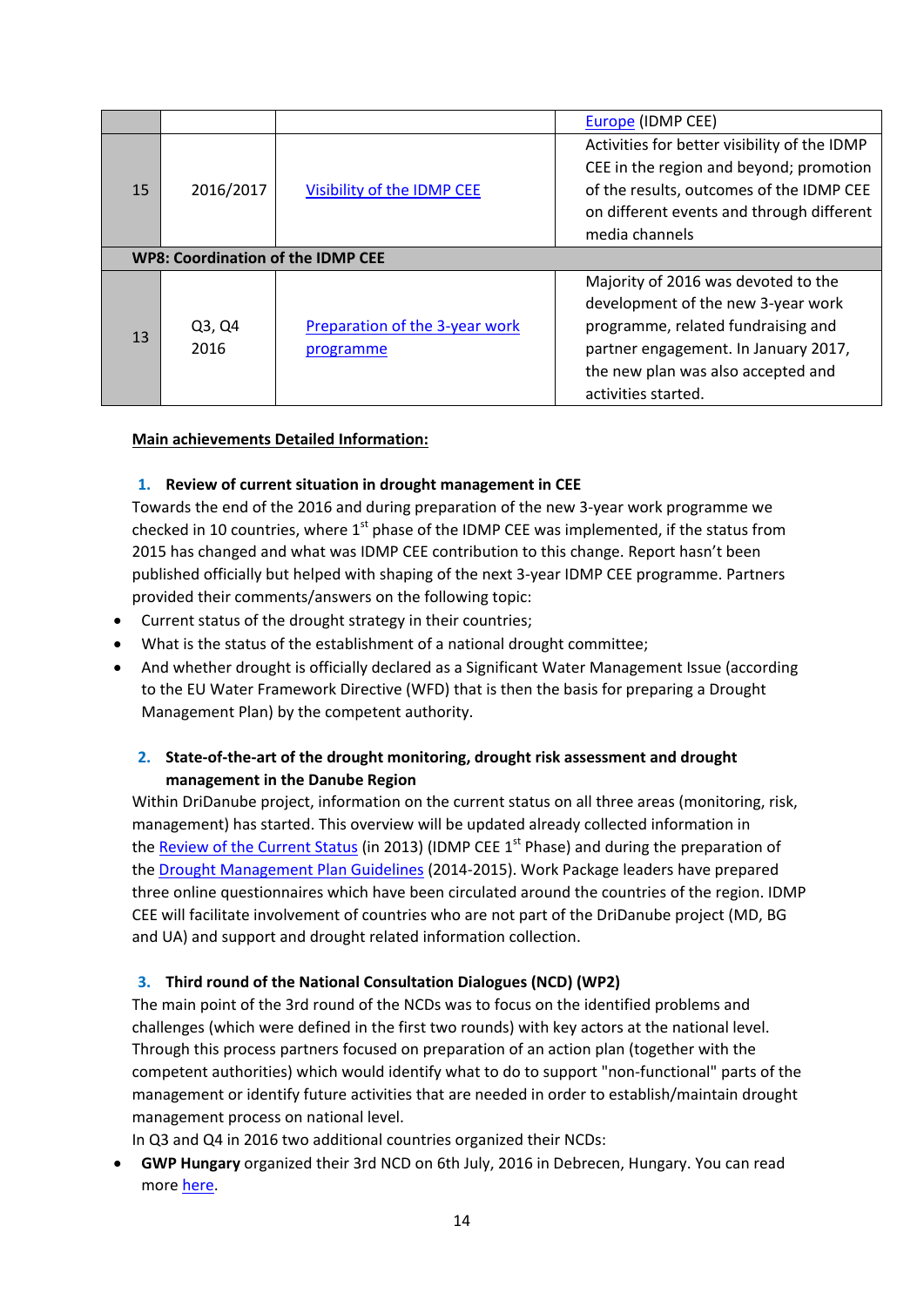• **GWP Slovenia** organized their 3rd NCD on 10th October, 2016 in Ljubljana, Slovenia. You can read more in a report [here](http://www.gwp.org/globalassets/global/gwp-cee_files/idmp-cee/idmp-3ncd-slovenia.pdf) or in a short [article.](http://www.gwp.org/en/GWP-CEE/WE-ACT/news/2016/Third-national-consultation-on-Drought-in-Slovenia/) The brochure Drought and Water Framework [Directive](http://www.gwp.org/Global/GWP-CEE_Files/IDMP-CEE/IDMP-Guidelines-Slovenian-web-big.pdf)**,** which is a Slovenian version of the [Drought Management Guidelines,](http://www.gwp.org/Global/GWP-CEE_Files/IDMP-CEE/IDMP-Guidelines-Slovenian-web-big.pdf) featuring the characteristics of the drought management in Slovenia, served as a basis for discussions.

#### <span id="page-14-0"></span>**4. Guidelines for preparation of the Drought Management Plans translations**

Slovenian and Slovak versions of the Guidelines on the preparation of the DMP were finalized in Q4 and are available here:: [http://www.gwp.org/en/GWP-CEE/IDMPCEE/National-Planning/.](http://www.gwp.org/en/GWP-CEE/IDMPCEE/National-Planning/)

## <span id="page-14-1"></span>**5. DriDanube National Briefing Seminars as continuation of the IDMP CEE National Consultation Dialogues**

Within the DriDanube project, we are continue working with our stakeholders on the national level through DriDanube Seminars. The aim of these events is to inform stakeholders about the planned tools and strategy, exchange their ideas and expectations on DriDanube outputs and discuss with them the main challenges in their daily operations when it comes to drought management on a national level. You can read more about already organized events here: [http://www.interreg-danube.eu/news-and-events/project-news/621.](http://www.interreg-danube.eu/news-and-events/project-news/621)

You can read more about each event here: [http://www.interreg-danube.eu/approved](http://www.interreg-danube.eu/approved-projects/dridanube/section/calendar-of-events)[projects/dridanube/section/calendar-of-events](http://www.interreg-danube.eu/approved-projects/dridanube/section/calendar-of-events)

Through IDMP CEE we manage to assure link with IDMP CEE National Consultation Dialogues (as a continuation of those) in Hungary, Slovenia, Romania and Slovakia. Especially CWP Slovakia and Romania closely cooperated with their National Meteorological institute in organizing this seminar.

GWP CEE as WP Communication leader is in charge of monitoring and supporting all partners with their work with stakeholders.

#### <span id="page-14-2"></span>**6. Support to the development of the National Drought Action Plan for Slovakia**

GWP CEE was invited to participate in a cross-sectoral (core) expert group that will develop the National Drought Action Plan for Slovakia, coordinated by Ministry of Environment. Letters of nomination will be signed by the Minister of the Environment. In June, the GWP CEE Regional Coordinator provided answers to a structured questionnaire on a basis of the first phase of the IDMP CEE. During the DriDanube National Briefing Seminar (mentioned above) on 7 June, the Regional Coordinator presented preparation of the National Drought Action Plan. During the summer, the first draft of the Drought Action Plan will be prepared and presented to the stakeholders for comments in October. In November, it is expected that the Drought Action Plan will be formally adopted by the Government. In addition, the Regional Coordinator provided an input to a part on a drought of an Environmental Policy Strategy 2030 (Slovakia) that was reflected in the first draft. Comments on the first draft will be provided by 15 August and discussed at a coordination meeting at Ministry of Environment in the last week of August.

#### <span id="page-14-3"></span>**7. Cooperation with regional organizations**

#### EU Strategy for Danube Region

Programme manager participated at the **11th Steering Group Meeting of EU Strategy for the Danube Region - Priority Area 5** (Environmental Risk) on 27 January, 2017 in Budapest. GWP CEE was invited to present DriDanube project which already received a letter of recommendations from the EUSDR PA5. It is considered an important initiative that contribute to implementation of the Strategy, especially in the Priority Area 5 – Environmental risks. As a result of the meeting,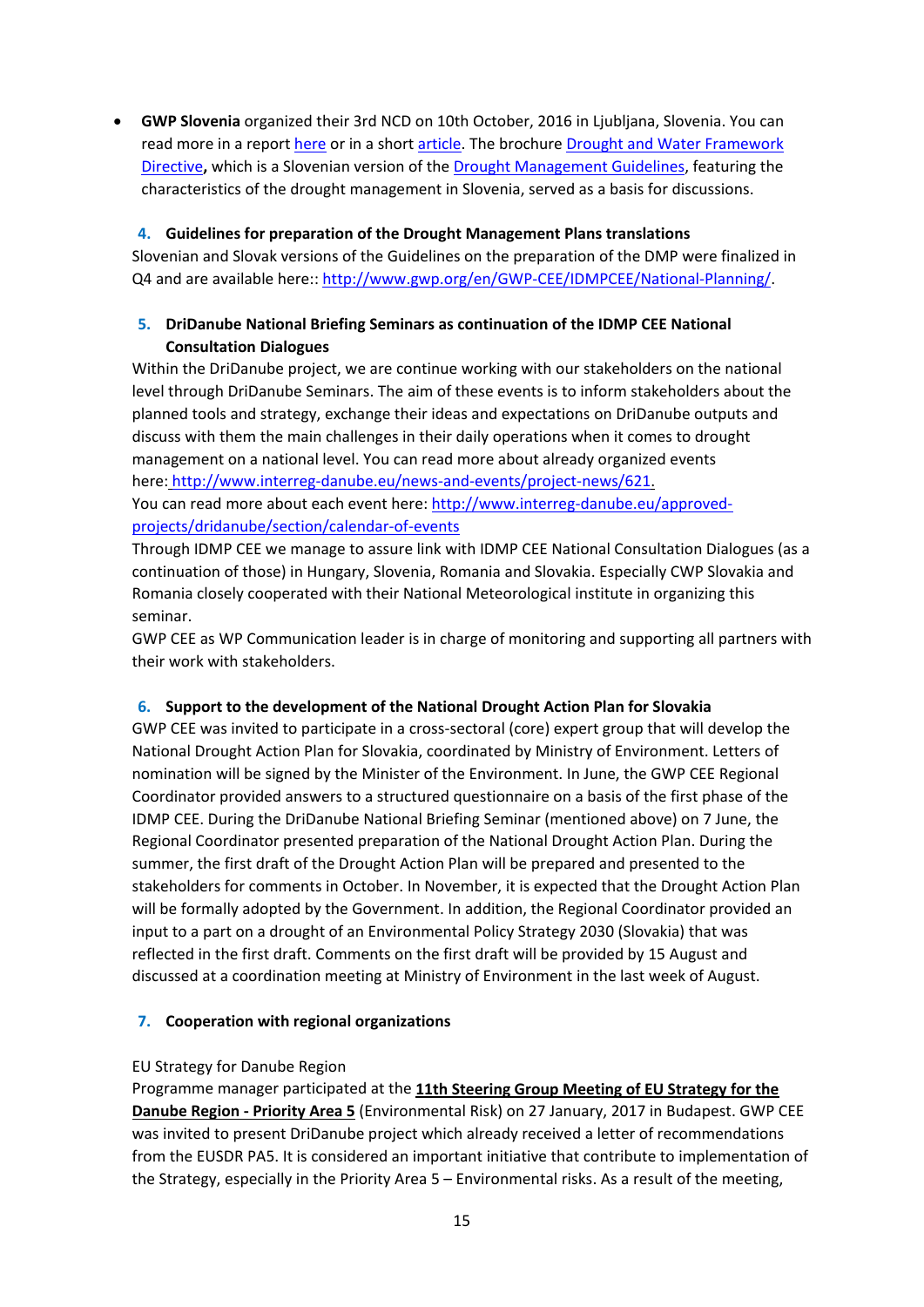IDMP CEE has been included into EUSDR PA5 workplan and budget for 2017 that is funded by the Danube Transnational Programme.

Danube Strategy PA5 expresses their interest to cooperate with the IDMP CEE already in November 2016. We have prepared list of possible activities where we could cooperate together and they have decided that they will support us in following activities:

- collection of historic droughts events in CEE part of the basin with PA5's network to identify the right data sources/people at the national level who have access to this information.
- review the policy instruments and strategies and their potential to contribute to EU droughts and water scarcity policies (EU Climate Adaptation Policy, Floods Directive, the EU Habitat and Birds Directives, the EU Groundwater, etc.).
- support of a special international issue of a scientific journal on climate change through research. It is planned to be issued in 2018 and GWP CEE can provide 2 contributions – one from IDMP CEE and another from DriDanube.
- contribution with an expertise to the Climate Change Adaptation Strategy 2018 Update for the Danube region (2017-2018). EUSDR PA5 will keep us informed about the development of the strategy and identify possible linkages with IDMP CEE and DriDanube.

International Commission of the protection of the Danube Region (ICPDR) Input to the ICPDR analysis on climate change strategies and measures in the region ICPDR (Expert Group on River Basin Management Plan) prepared Questionnaire about the national strategies and adaption measures for the update of Climate Change Adaptation Strategy, slated for 2018. Initially the questionnaire was prepared for contracting parties but they have also requested input from our side. Especially our experiences and knowledge gained through IDMP CEE.

Drought Management Center for Southeast Europe (DMCSEE) We continue with a close cooperation with the DMCSEE:

- development of the DriDanube project (Q3, Q4 2016) and joint implementation (started in January 2017)
- organization of the **regional conference on drought** that brought together almost 90 participants. Please read more in story no. 13

## <span id="page-15-0"></span>**8. Follow up project proposal – Drought Risk in the Danube Region (DriDanube)**

In October 2015 GWP CEE together with the Slovenian Environment Agency (Drought Management Centre for Southeastern Europe, DMCSEE) developed a project proposal "Drought Risk in the Danube Region (DriDanube)".

In September 2016, we were informed that DriDanube project was successful in the  $1<sup>st</sup>$  Call of the [Danube Transnational Programme](http://www.interreg-danube.eu/) (Danube TP)Project started in January 2017 and its duration is 30 months..

Project budget:

| Total budget:  | 1,974,750.00 |
|----------------|--------------|
|                | FUR          |
| <b>GWP CFF</b> | 128,350 EUR  |
| Budget:        |              |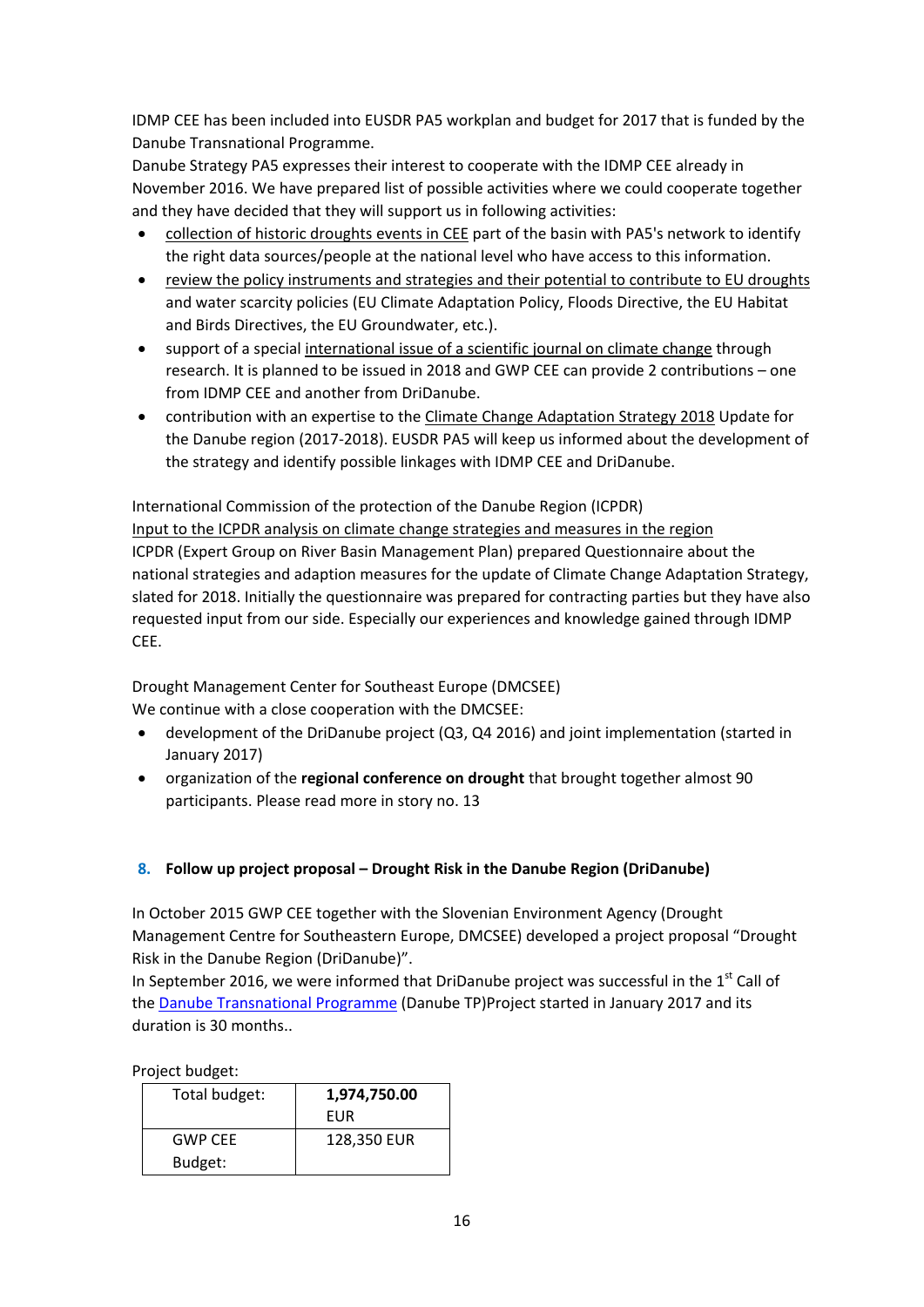| Own (IDMP CEE) | 22,650 EUR |
|----------------|------------|
| contribution   |            |

Project partners:

**Slovenia:** Slovenian Environment Agency (DMCSEE), SPACE-SI, Centre of Excellence for Space Sciences and Technologies, Administration of the RS for Civil Protection and Disaster Relief **Austria:** EODC Earth Observation Data Centre for Water Resources Monitoring GmbH, Vienna University of Technology, Environment Agency Austria, Austrian Federal Ministry of Agriculture, Forestry, Environment and Water Management

**Czech Republic:** Global Change Research Centre AS CR, v.v.i., State Land Office

**Slovakia:** Slovak Hydrometeorological Institute

**Hungary:** Hungarian Meteorological Service, Szent Istvan University

**Romania:** National Meteorological Administration

**Croatia:** Meteorological and Hydrological Service, Ministry of Agriculture

**Serbia:** Faculty of Agriculture, University of Novi Sad, Republic Hydrometeorological Service of Serbia

**Montenegro:** Institute of Hydrometeorology and Seismology

**Bosnia and Herzegovina**: Republic Hydrometeorological Service of Republic of Srpska **International:** Global Water Partnership CEE, International Commission for the Protection of the Danube River

#### Project summary:

DRiDanube aims to improve capacity of the Danube region for drought emergency response and enhance preparedness for drought management by introducing recently developed monitoring and risk assessment tools.

Cooperative and interactive Drought User Service will be developed in order to enable more accurate and efficient drought early warning. Service will integrate all available data, including large volume of the most recent remote sensing products. Technologically, Drought User Service will be developed using modern web services and "Big Data" management techniques. Apart from the timely warning a risk analysis is required to effectively reduce the effects of drought. Following a transnational approach, DRiDanube will **harmonize** the currently heterogeneous **methodologies for risk and impact assessments**, based on existing achievements in participating countries and on EU guidelines in the frame of the Civil Protection Mechanism. Users' capacities at different level (policy, professional, stakeholders) in the management cycle will be strengthened through sharing experiences and project learning interactions. DRiDanube Strategy to improve drought emergency response (tested on pilot actions) will be the basis for more efficient drought management cycle (monitoring–impact assessment–response–recovery– preparedness) in the region.

DRiDanube aims to change mainly ad-hoc drought response to pro-active response based on risk management procedures. Cooperation among all relevant institutions will be strengthen leading to increase culture of preparedness throughout the Danube region.

You can read more about the project here: [http://www.interreg-danube.eu/dridanube.](http://www.interreg-danube.eu/dridanube)

**DriDanube project is addressing majority of the objectives that IDMP CEE has and will help to implement 2017-2019 IDMP CEE Work Programme.**

<span id="page-16-0"></span>**9. FramWat - Framework for improving water balance and nutrient mitigation by applying small water retention measures (FramWat)**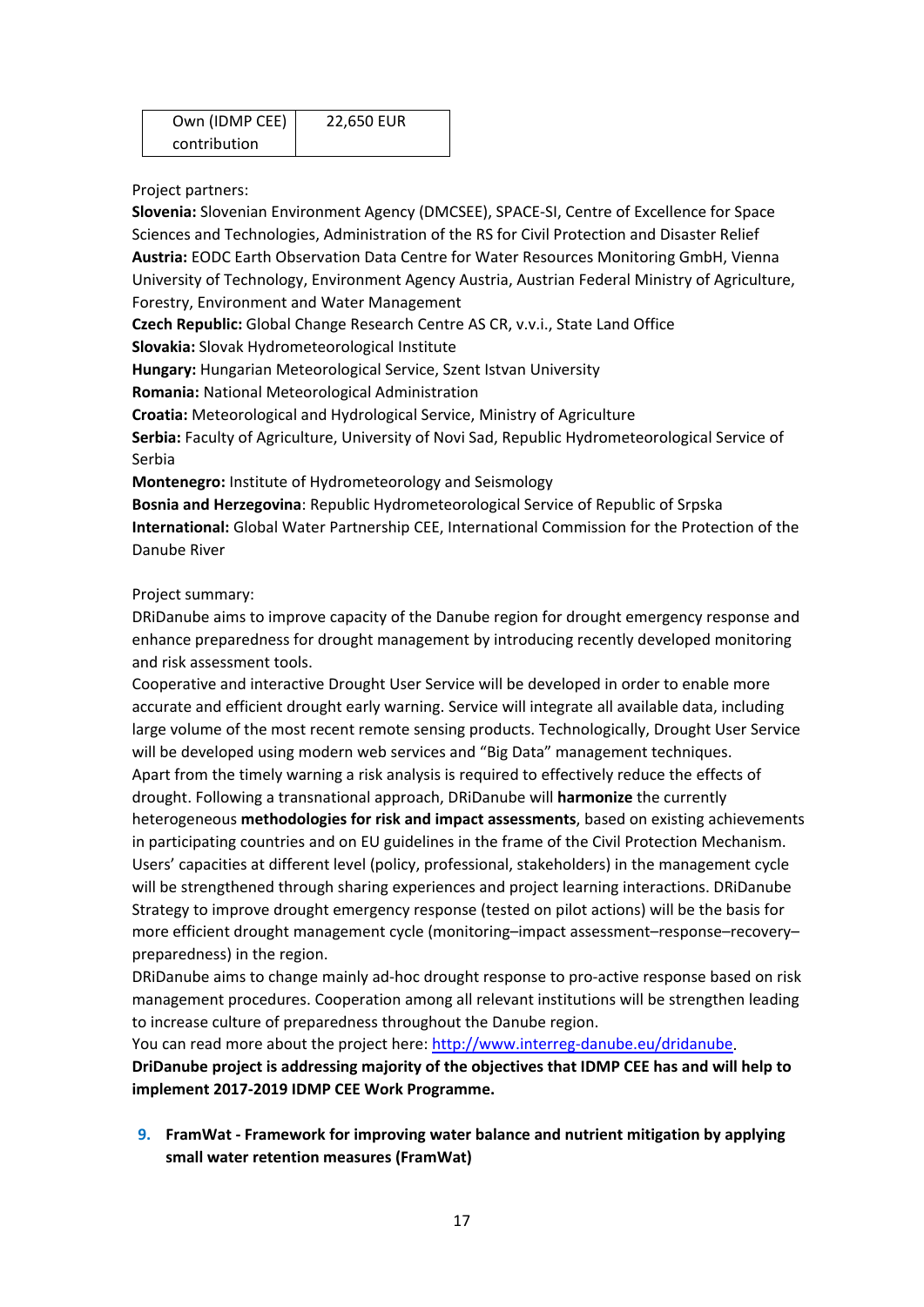Partners in Small Water Retention measure demo project started to work on the follow-up project proposal soon after IDMP CEE officially ended (June 2015). They have worked on Knowledge gap analysis and review of similar previous/ongoing projects has started. There were two project preparation meetings organized where partners finalized the project proposal and submit it to the [CENTRAL EUROPE Programme](http://www.interreg-central.eu/Content.Node/index.html) 2<sup>nd</sup> call on 23 June.

In March 2017 CENTRAL EUROPE Programme decided to support FramWat project. The official start of the project is  $1<sup>st</sup>$  July 2017.

Project budget:

| <b>Total Budget:</b> | 1,725,000 EUR |
|----------------------|---------------|
| <b>Total GWP CEE</b> | 170,000 EUR   |
| budget:              |               |
| Own (IDMP CEE)       | 30,000 EUR    |
| contribution         |               |

Project partners:

POLAND: Warsaw University of Life Sciences, Regional Water Board Warsaw

SLOVAKIA: Slovak Water Enterprise

AUSTRIA: WasserCluster Lunz – biologische Station GmbH

HUNGARY: Regional Environmental Centre, Middle-Tisza District Water Directorate

SLOVENIA: Limnos Ltd., University of Ljubljana

CROATIA: Croatian Waters

International: Global Water Partnership CEE, International Commission for the Protection of the Danube River, International Sava River Basin Commission

#### Short project summary:

FramWat aims to strengthen the regional common framework for floods, droughts and pollution mitigation by increasing the buffer capacity of the landscape. It will do so by using the natural (small) water retention measures (N(S)WRM) approach in a systematic way. So far, the majority of water management and flood protection measures lack innovation and follow more traditional approaches without taking into account valuable ecosystem services provided by nature in the landscape settings.

The FramWat project supports the idea of using landscape features to help solving environmental problems in water bodies in a sustainable way. Partners will develop methods which translate existing knowledge about N(S)WRM features into river basin management practice. This will result in improving the water balance, in decreasing sediment transport, and in enhancing nutrients re-circulation. Moreover, it will provide decision makers with appropriate tools to incorporate N(S)WRM into the next cycle of River Basin Management Plans and offer guidance and raise awareness about the importance of horizontal integration of different planning frameworks.

#### IDMP CEE benefits from FramWat project:

Already in 1st phase of the IDMP CEE, it was proven that using small water retention measures, the natural retention capacity improves, which contributes to the potential for an increased amount of water that can be naturally stored in the environment, and used for alimentation of water courses during droughts. It is a good example of integrated water resources management approach because the same measures can also be used for flood protection, biodiversity increase, etc.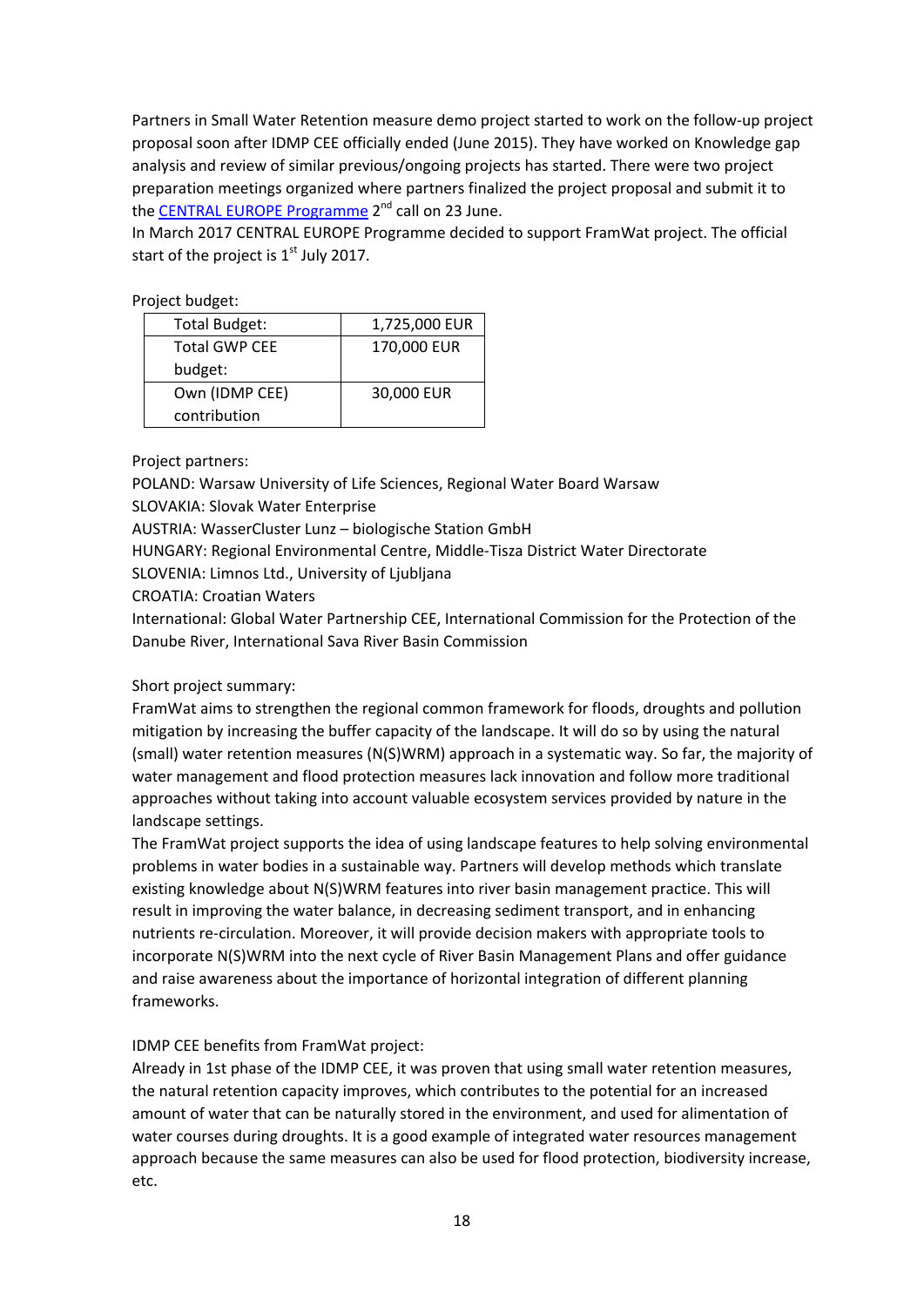IDMP CEE will benefit (and contribute) out of following project outputs:

- GIS tool for identifying locations where N(S)WRM are needed; choosing the best location for a set of measures to help achieving the water quantity (mitigation of droughts and floods) and quality (decreasing the N and P loads) goals
- Training course on the GIS tool with manual
- Demonstration project: Testing the new GIS tool for N(S)WRM locations
- Guidelines to improve water balance and nutrition mitigation by applying system of N(S)WRMs
- National and regional policy dialogues; increasing capacity for integrated approach toward N(S)WRM
- Demonstration project: Testing the method how to calculate and analyse N(S)WRM costs on river basin scale

#### <span id="page-18-0"></span>**10. Promotion of the N(S)WRM in the region and beyond**

Best practices and case studies of the Carpathians - Online Platform

The Secretariat of the Carpathian Convention together with the Slovak Presidency of the Council of the EU, and with the technical and financial support of UN Environment, was organizing a side event during the [13th meeting of the Conference of the Parties to the Convention on Biological](https://www.cbd.int/cop/)  [Diversity,](https://www.cbd.int/cop/) which was held in Cancun, Mexico from 4 to 17 December 2016. One of the objectives of the [side event](http://www.carpathianconvention.org/tl_files/carpathiancon/Downloads/03%20Meetings%20and%20Events/Others/Cancun%20mountain%20mainstreaming%20programme%20final.pdf) was launching an interactive [Knowledge sharing platform](http://www.carpathianconvention.org/mountain-biodiversity/) showcasing success stories of mainstreaming biodiversity into other sectors of the Carpathians. Small Water Retention team (IDMP CEE demo project) submitted case study for this Platform and was among the selected ones which were presented at the launch of the platform – [Link.](https://www.arcgis.com/apps/Cascade/index.html?appid=56501ce4b8af445b8f9d613f393f0ceb)

#### IDMP CEE Case Study for the Climate-ADAPT Platform

In November (with the support of GWP CEE Intern) we have developed a case study from IDMP CEE activities (in the  $1<sup>st</sup>$  phase) which was submitted to the Carpathian Convention. The Carpathian Convention will collect similar projects/activities in Carpathian region and integrated them into European Climate Adaptation Platform[: http://climate-adapt.eea.europa.eu/.](http://climate-adapt.eea.europa.eu/) Till now, we still do not know when this case study will be online.

#### IDMP CEE Small Retention on Dresden Conference

GWP Poland representative (Mikolaj Piniewski) presented the IDMP CEE NSWRM demo project on Dresden Nexus Conference 2017 (17 May 2017). Presentation "*Can We Use Natural Small Water Retention Measures as a Tool to Optimize Services Provided By Water Systems?"* was presented in a session [A.3: Roles of Multifunctional Reservoirs in the SDG Agenda.](https://express2.converia.de/frontend/index.php?page_id=3144&v=List&do=15&day=730&ses=35280)

#### <span id="page-18-1"></span>**11. Preparation of the Small Water Retention Online lecture**

Together with partners from IDMP CEE demo project on Small Water Retention Measures, we started to work on the development of the online lecture already in Q4 in 2016 and continue with it in Q1 and Q2 2017. The online lecture will present the measures into the details and raise awareness about their protentional in CEE region and beyond. It is expected to be online in August 2017 and will be available here: [http://www.gwp.org/en/GWP-CEE/WE-](http://www.gwp.org/en/GWP-CEE/WE-ACT/Projects/IDMPCEE/Demonstration-projects/Small-retention-measures/)[ACT/Projects/IDMPCEE/Demonstration-projects/Small-retention-measures/](http://www.gwp.org/en/GWP-CEE/WE-ACT/Projects/IDMPCEE/Demonstration-projects/Small-retention-measures/)

It has 5 parts: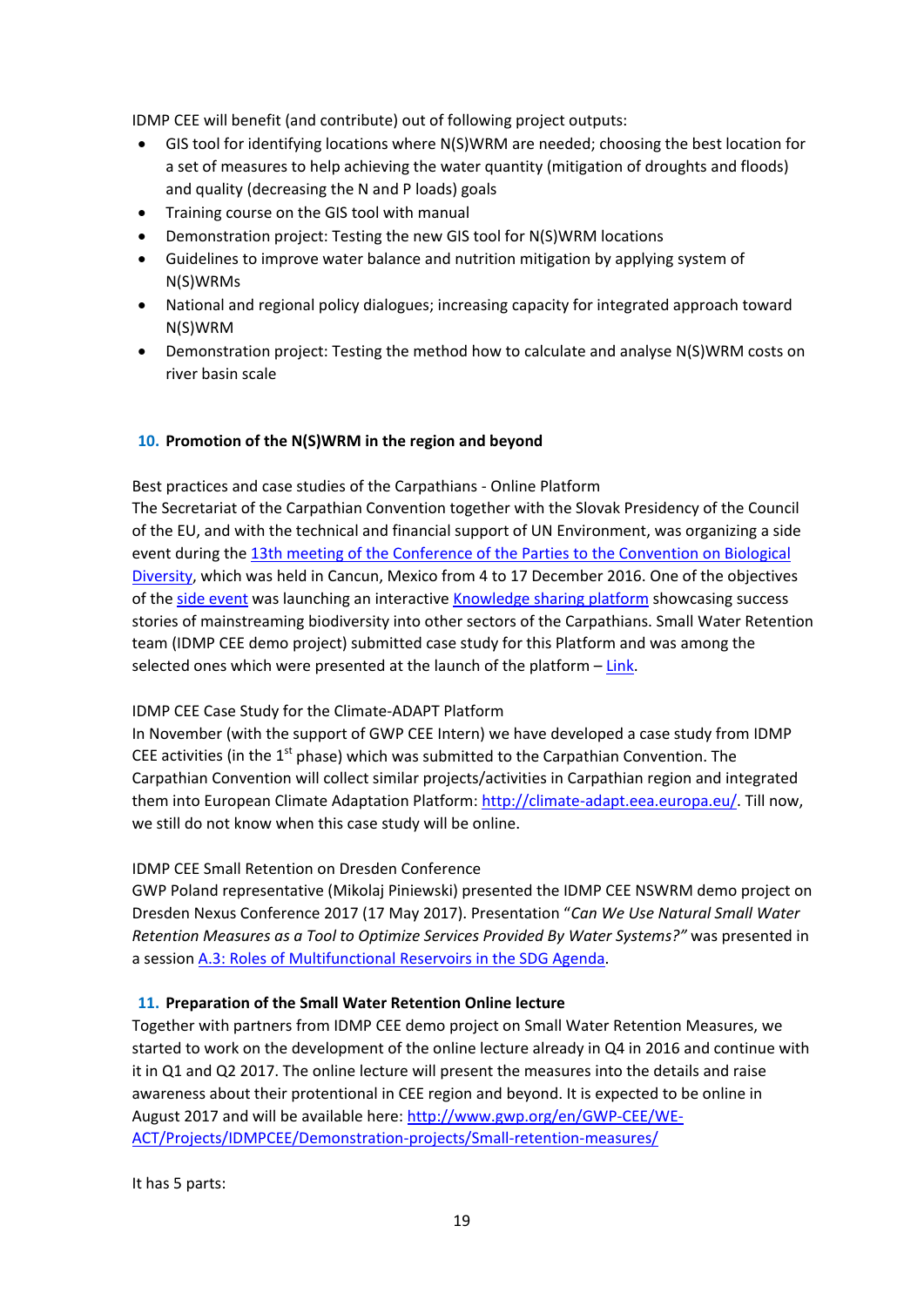- Water resources the idea of small (natural) retention
- The small retention measures agriculture and forest
- The small retention measures: Hydrography, including urban areas
- The role of small retention in environment
- Implementation of small retention measures conclusions

#### <span id="page-19-0"></span>**12. Youth involvement**

In July 2016, IDMP CEE was presented at the IWRM ToolBox training for students for the Summer University on Integrated Management Approaches for Biosphere Reserves and other designated areas in Samothraki, Greece. IDMP CEE promotional materials were shared among the participants.

In July 2017 GWP CEE organized the [Summer School](http://www.gwp.org/en/GWP-CEE/WE-ACT/news/2017/gwp-cee-summer-school/) "Water in sustainable development". Two days were devoted to "climate topics". One day lectures were about climate extremes in the region and special emphasis was put on drought situation and current drought management in the region. A proactive approach which is promoted through IDMP CEE was explained to the students as well as main achievements of the programme.

#### <span id="page-19-1"></span>**13. Regional conference on drought**

Together with DMCSEE and in the frame of the DriDanube project, the regional conference on drought was organized on 16 March 2017 in Ljubljana, Slovenia. There were around 90 participants from representatives of the Ministries, water authorities, Universities, EU Strategy for the Danube Region, Joint Research Centre of the EC.

The event focused on the needs and challenges for drought management in the Danube region. It aimed to serve as a forum for discussion among stakeholders from the whole region, experts working on drought, water managers, scientists and representatives of authorities. Particularly, the conference addressed the following questions:

- How can earth observations support drought monitoring and early warning?
- How can we quickly and efficiently assess drought impacts?
- How high is the drought risk in the Danube region?
- Which strategies support DriDanube project?
- What are end users' needs and expectations of DriDanube outputs?

You can read more about the event [here.](http://www.interreg-danube.eu/news-and-events/project-news/451)

#### <span id="page-19-2"></span>**14. IDMP CEE Compendium of good practices from 1st phase of the programme (2013-2015)**

In June 2017 Compendium - the [final publication of the first phase of the Integrated Drought](http://www.gwp.org/globalassets/global/gwp-cee_files/idmp-cee/idmp-compendium-final-big.pdf)  [Management Programme in Central and Eastern Europe](http://www.gwp.org/globalassets/global/gwp-cee_files/idmp-cee/idmp-compendium-final-big.pdf) (IDMP CEE) was finally published. It provides an overview of the programme's outputs and accomplishments achieved in the period from 2013 to 2015. Each activity is described in a way that first main objective is emphasized, background (on which processes or similar initiative activity was based), how the implementation took place and links to the main outputs on IDMP CEE sub-web page.

Press release and Compendium available on this link: [http://www.gwp.org/en/GWP-CEE/WE-](http://www.gwp.org/en/GWP-CEE/WE-ACT/news/2017/good-practices-in-drought-management-in-central-and-eastern-europe/)[ACT/news/2017/good-practices-in-drought-management-in-central-and-eastern-europe/](http://www.gwp.org/en/GWP-CEE/WE-ACT/news/2017/good-practices-in-drought-management-in-central-and-eastern-europe/)

#### **15. Visibility of the IDMP CEE and contributions to the events**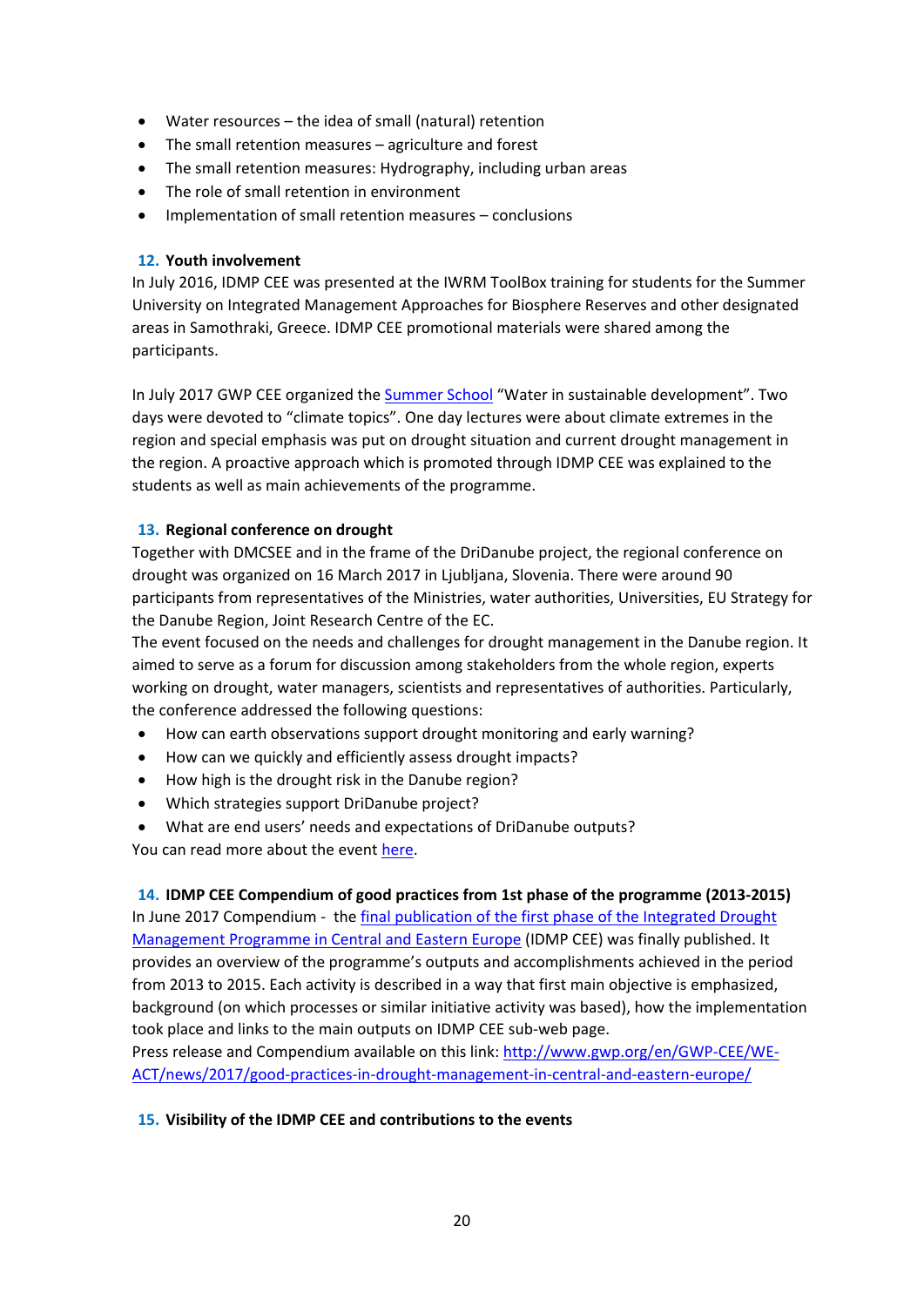- October 2016 Article on IDMP CEE Guidelines was published in European Centre for River Restoration's October Newsletter[: http://www.ecrr.org/Publications/tabid/2624/mod/11083/articleType/ArticleVie](http://www.ecrr.org/Publications/tabid/2624/mod/11083/articleType/ArticleView/articleId/3786/ECRR-Newsletter-October-2016.aspx) [w/articleId/3786/ECRR-Newsletter-October-2016.aspx](http://www.ecrr.org/Publications/tabid/2624/mod/11083/articleType/ArticleView/articleId/3786/ECRR-Newsletter-October-2016.aspx)
- Participation of the Programme Manager at the Budapest Water Summit, 28-30 November 2016; IDMP CEE products were presented in GWP info booth.
- Participation of the Programme Manager at the  $5<sup>th</sup>$  Annual Forum of the EUSDR on 3 November 2016 in Bratislava. The Regional Coordinator presented outcomes of the IDMP CEE at one of the workshops – presentation jointly developed with the Programme Manager.
- Support participation of the Ukrainian partner (involved in demo project on Dniester river basin) at the workshop organized by Slovenian Environmental Agency (*Agrometeorologist for farmers in hotter, drier, wetter future*); 9-10 November in Ljubljana, Slovenia[: http://eumetcal.eu/event/agrometeorologists-for-farmers-in-hotter-drier-wetter](http://eumetcal.eu/event/agrometeorologists-for-farmers-in-hotter-drier-wetter-future/)[future/.](http://eumetcal.eu/event/agrometeorologists-for-farmers-in-hotter-drier-wetter-future/)

Visiblity during DriDanube national briefing seminars – IDMP CEE directly linked from an article in **Forbes** magazine (Slovak edition).

## <span id="page-20-0"></span>**2.5.2 IDMP Horn of Africa (IDMP HOA)**

During the 2016/2017 reporting period, the Integrated Drought Management Programme in the Horn of Africa (IDMP HOA) has made contributions to processes that catalyse change in policy and practice at a continental level (Africa Union) and in the IGAD region, capacity building and knowledge management in drought management and networking, thus, bringing countries together with aim to mobilise resources to enhance drought resilience in the IGAD countries. The key achievements include:

## **A) Catalyzing change in policy and practice:**

*IDMP HOA component: Regional and Transboundary cooperation- Support strengthening of regional cooperation of Regional Economic Community's (RECs), River Basin Organisations (RBOs) and research institutions in drought management.*

- IDMP HOA contributed to the 1st Africa Drought Conference (ADC) that was held on 15- 19 August 2016 in Windhoek, Namibia. The conference was aimed at discussing ways to enhance drought resilience on the Africa continent. The conference strengthened partnerships and cooperation within AU member states to support the development of new and the improvement of existing national policies and strategies on drought management. The key outcome of the conference was the adoption of the Windhoek declaration [here](http://www.unccd.int/Documents/Windhoek%20Declaration%20Final%20Adopted%20by%20the%20ADC%20of%2015-19%20August%202016.pdf) aimed at combating droughts on the African continent.
- There was consultation undertaken in October 2016 for four countries (Ethiopia, Kenya, Sudan and Uganda) about supporting drought management frameworks. All the countries acknowledged the unavailability of drought frameworks/guidelines. The countries recommended resource mobilization with the concerned departments (managing droughts/disasters). Designing a project in partnership with the concerned countries is one way to influence priority actions such as development of guidelines or frameworks that can provide an enabling environment and incorporate a more proactive approach to drought management that will apply the principles of Integrated Water Resource and Risk Management

#### **B. Capacity building**

*IDMP HOA component: Support capacity development of institutions & stakeholders for drought resilience in the IGAD region*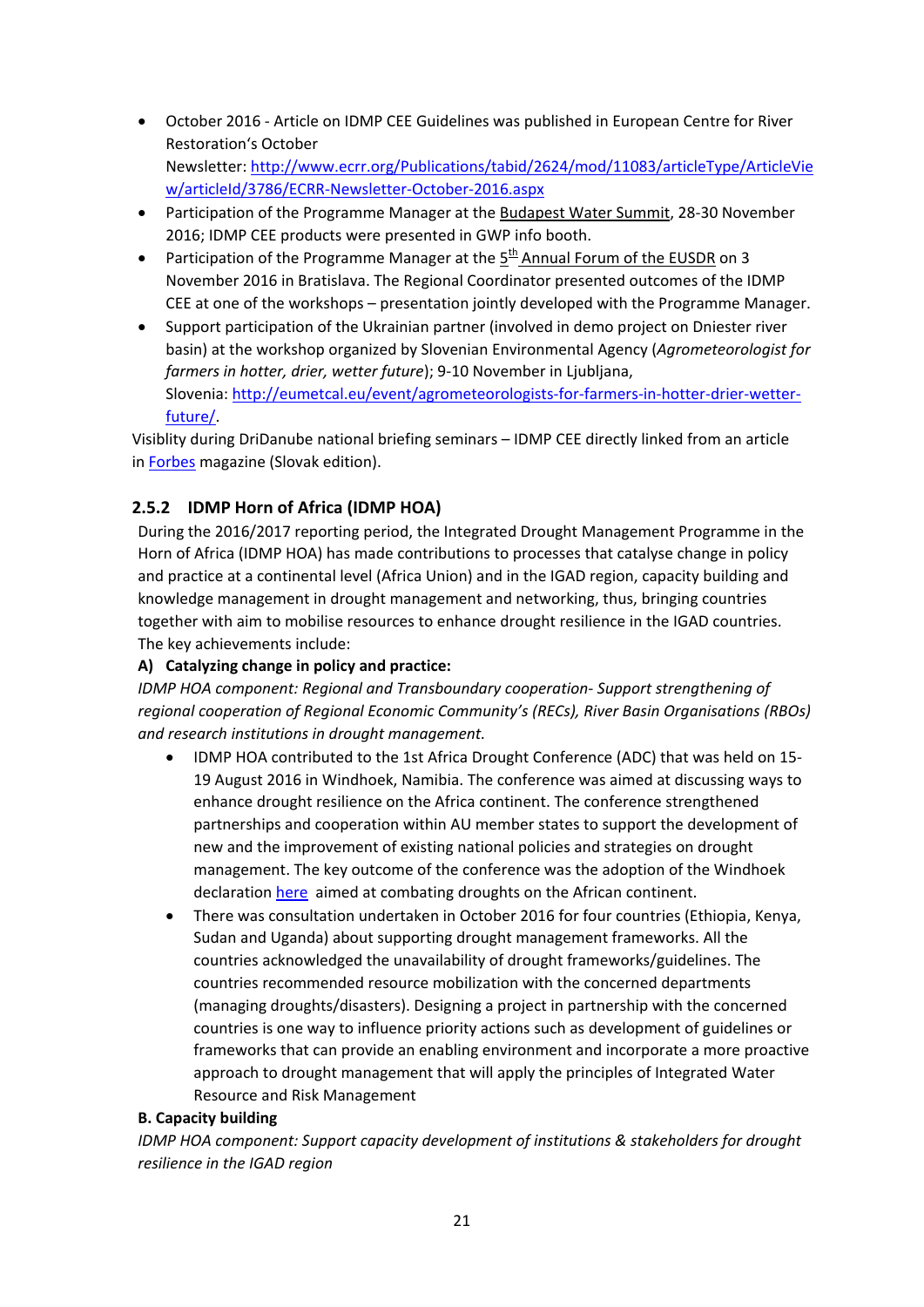IDMP HOA supported capacity building training of institutions in applying Integrated Water Resource Management (IWRM) tools for Drought Risk Management (DRM). The training course was designed for local (countries) and regional (Regional Economic Community-IGAD) professionals, practitioners, academicians, private sector from various disciplines related to drought/water security management. Participants from six (6) countries from the Horn of Africa (Djibouti, Eritrea, Ethiopia, Kenya, Sudan and Uganda- in the Horn of Africa) and IGAD Hycos (Rwanda and Burundi) acquired skills in IWRM tools for DRM. The training enabled participants to learn, share lessons and experiences from other countries in IWRM good practices. Its anticipated the skills acquired will be customized in the participants' respective countries for replication and as well to initiate country IWRM trainings as way to sustain the capacity building programme.

#### **C. Knowledge Management**

## *IDMP HOA component: Enhance knowledge management on integrated drought management in the IGAD region*

Following on the documentation of the drought management cases studies in the IGAD region, one case study entitled "*Enhancing water availability for livelihood improvement in Karamoja region, Uganda*" was submitted to the World Water Week 2016. The case study summarised [here](http://fdmt.iwlearn.org/en/news/enhancing-water-availability-for-improving-livelihoods-in-karamoja-region-uganda) was accepted by the conference organisers and part sponsorship provided to present it as a poster. The focus of the case study was to improve community livelihoods through building productive assets water infrastructure (rock catchments, valley tanks, subsurface dams and rain water jars). The case study aims to improve crop and livestock production to address food insecurity, mitigate drought related risks at household level, and increase household income. The next step is to mobilise resources with the partners institutions to address the gaps and priorities identified.

#### **D. Partnerships and Sustainability Strengthened**

The IDMP HOA is partnering with the IGAD member states to put together a regional project that is expected to promote drought resilience amongst the most affected/vulnerable communities in the IGAD region. The most affected communities live in the Arid and Semi- Arid lands (ASALs). The proposed project is entitled *"Strengthening Drought Resilience for Small-holder Farmers and Pastoralists in the IGAD region"*. This project is targeting four countries namely Djibouti, Kenya, Sudan and Uganda.

#### <span id="page-21-0"></span>**2.5.3 IDMP West Africa (IDMP WAF)**

#### **1. IDMP WAF goals and expected results**

#### **a. Goals**

Contribute to the development of capacity-building and investment plans on drought management on the basis of community's experiences and improved existing drought management strategies through three specific goals:

i. *Catalyse Change:* This goal focuses on improving water resources management by putting IWRM into practice to help countries towards growth and water security and emphasizing an integrated approach, including good governance, appropriate infrastructure and sustainable financing. In doing so, it also focuses on contributing to and advocating solutions for critical challenges to water security, such as climate change, urbanisation, food, energy, ecosystems, transboundary water management and others as they emerge.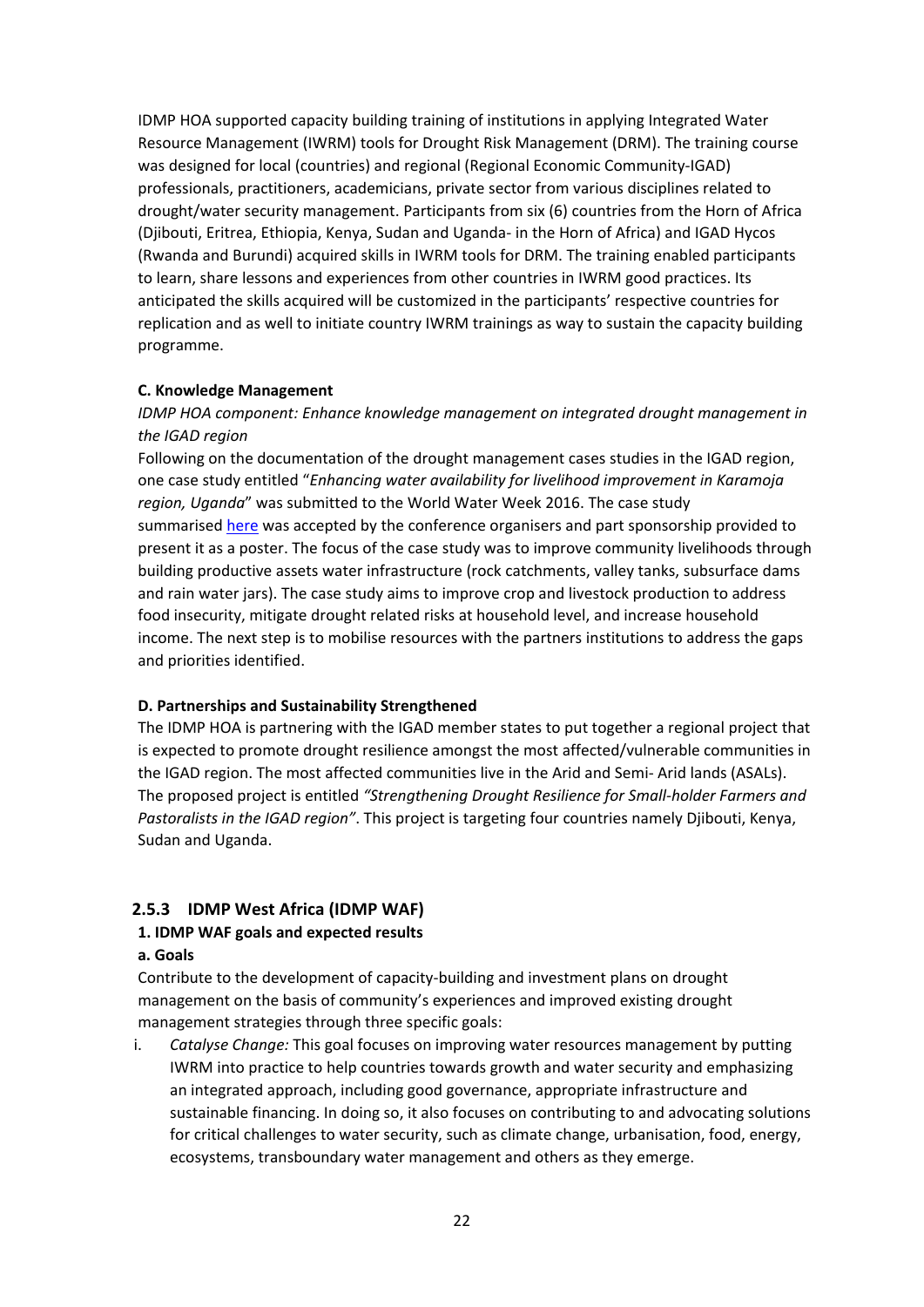- ii. *Generate and Share Knowledge:* This goal focuses on developing the capacity to share knowledge and to promote a dynamic communications culture, so as to support better water management.
- iii. *Strengthen Partnerships:* This goal focuses on enhancing the network's resilience and effectiveness through stronger partnerships, good governance, performance measurement to support learning and financial sustainability.

#### **b. Main expected results**

- **Effective and comprehensive drought management policies in Burkina Faso, Mali and Niger;**
- **IMPROVED AT ADDET META 15 FIMOG PROVIDED FIMOG AT ADDET** IMPROVED:
- **Enhanced capacities and partnership for drought management in West Africa;**
- Managed drought negative effects in West Africa through regional initiatives and cooperation;
- No-regret investments included in some institutions' budget mechanisms;
- New sources of project financing leveraged by national institutions in Burkina Faso, Mali and Niger.

#### **2. Summary of main results**

From July 2016 to June 2017, activities are being carried out according to each of the GWP's three strategic goals in West Africa.

- **Goal 1**, "*Catalyse Change* "Country Partnerships and their partners have developed joint demonstration projects with their partners in Mali, Niger and Burkina. The implementation of the 3 projects started since January 2016 at Komki Ipala (Burkina Faso, Torodi (Niger) and Gouendo Region (Mali). The process of putting in place regional and national west African "platform on Drought management" is on-going : the members of each core group (3 national and 1 regional) have been chosen and a proposition has been made for the virtual structure. These platforms are an exchange/consultation place, sharing of experiences, information, analysis and advice within institutions working in the area of drought and climate change.
- **Goal 2, "***Generate and Share Knowledge"*: knowledge and awareness, the program is sharing drought related information and implemented activities through the GWP website, local newspapers and IDMP global programme sheet. The process to review Cap-Net training manual on "Drought risk reduction in the context of IWRM" is still ongoing. The Program is collaborating with AGRHYMET to write the west Africa guidelines on Integrated Drought Management. The main goal of the guidelines is to provide to professionals tools and methods adapted to the Sahelian region. These tools will help in the planning and implementation of drought management actions for a better adaption and mitigation to climate change negative effects.
- $\triangleright$  **Goal 3** "strengthen Partnerships" the implementation path was conducted with key stakeholders and demonstration projects' agreement was developed with partners. VBA is supporting IDMP WAF for the regional platform website. This soft structure will be an electronic space for sharing of experiences, information, analysis and advice within institutions partners to GWPAO.

#### **3. Results by specific goals**

**IDMP WAF Goal 1: Catalyse change** 

**Work Package 1: Drought negative effects are managed in West Africa through the regional initiatives and cooperation.**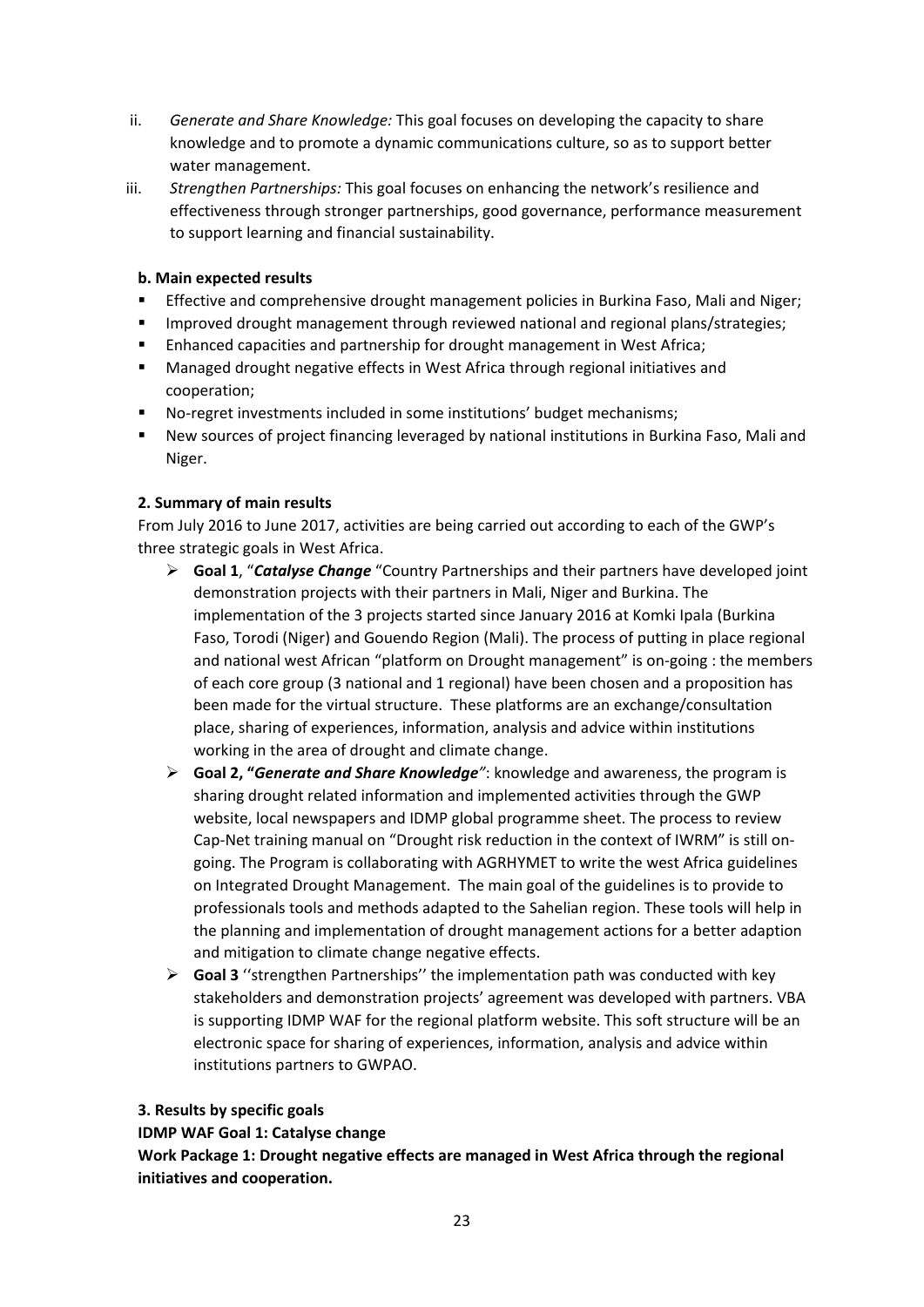## **Act.1: Review in details of Drought's Initiatives/Institutions in West Africa (institutional analysis) and selected countries**

• Finished. Three review documents available and also, the document on "*Analysis of plans, strategies and synthesis of reviews of initiatives in the field of drought: cases of Burkina Faso, Mali and Niger*" [http://www.droughtmanagement.info/wp](http://www.droughtmanagement.info/wp-content/uploads/2017/03/Synthesis_report_Reviews_national_studies.pdf)[content/uploads/2017/03/Synthesis\\_report\\_Reviews\\_national\\_studies.pdf](http://www.droughtmanagement.info/wp-content/uploads/2017/03/Synthesis_report_Reviews_national_studies.pdf)

## **Act.2: Reinforce regional collaboration among pertinent Institutions on drought management/Put in place a regional West African platform on Drought management**

- $\triangleright$  One of the key IDMP actions in West Africa is the establishment of the national platforms in Burkina Faso, Mali, Niger and at regional level. These platforms will be used to discuss issues related to the integrated drought management. These platforms are an exchange/consultation place, sharing of experiences, information, analysis and advice within institutions working in the area of drought and climate change. The platforms will store and share informations, facilitate online fora, facilitate online seminars (webinars), facilitate online training and, publish some research results. The main outcome is to have continual capacity building on Drought Management and share also funding opportunities. Through this tool, IDMP WAF will support the stakeholders for drought monitoring and the evaluation of the impacts of the on-going project in the region.
- *At regional level:* Focal points, members to the core group are coming from VBA, UCIN/PACO, WASCAL, 2ie, ECOWAS/WRCU, CILSS, UEMOA and 1 resource person from GWP/AO Technical Committee. The focal points are expected to get involved in regional IDMP actions and specifically the establishment process of a regional platform on Integrated Drought Management (IDM).

The virtual structure has been validated during a core meeting in December 2016 at Ouaga.<http://burkinademain.com/2016/12/14/progis-ao-lheure-du-bilan-des-actions-de-2016/>

#### **IDMP national platform in Niger, Burkina Faso and Mali**

Ten national (10) institutions have designated their representatives (2 by institution) making it possible the effective establishment of the platform in each country. Mali CWP and its partners have adopted the internal statutes and regulations of the National Platform for Integrated Drought Management in Mali during a meeting on 15 June 2017 in Bamako. Also, the 3 countries validated the presentation's documents of each platforms will soon be available online.

## **Work Package 2: Improvement of drought management through national and regional plan/strategies reviewed**

**Act.1: Assessment of existing national and regional plans/strategies on drought management** Done. Document available in French and English: "*Analysis of plans, strategies and synthesis of reviews of initiatives in the field of drought: cases of Burkina Faso, Mali and Niger*" . [http://www.droughtmanagement.info/wp](http://www.droughtmanagement.info/wp-content/uploads/2017/03/Synthesis_report_Reviews_national_studies.pdf)[content/uploads/2017/03/Synthesis\\_report\\_Reviews\\_national\\_studies.pdf](http://www.droughtmanagement.info/wp-content/uploads/2017/03/Synthesis_report_Reviews_national_studies.pdf)

## **Act. 2: Elaboration (with AGRHYMET) of West African regional guidelines for national sector plan**

The main goal of the guidelines is to provide to professionals some tools and methods adapted to the Sahelian region. These tools will help in the planning and implementation of drought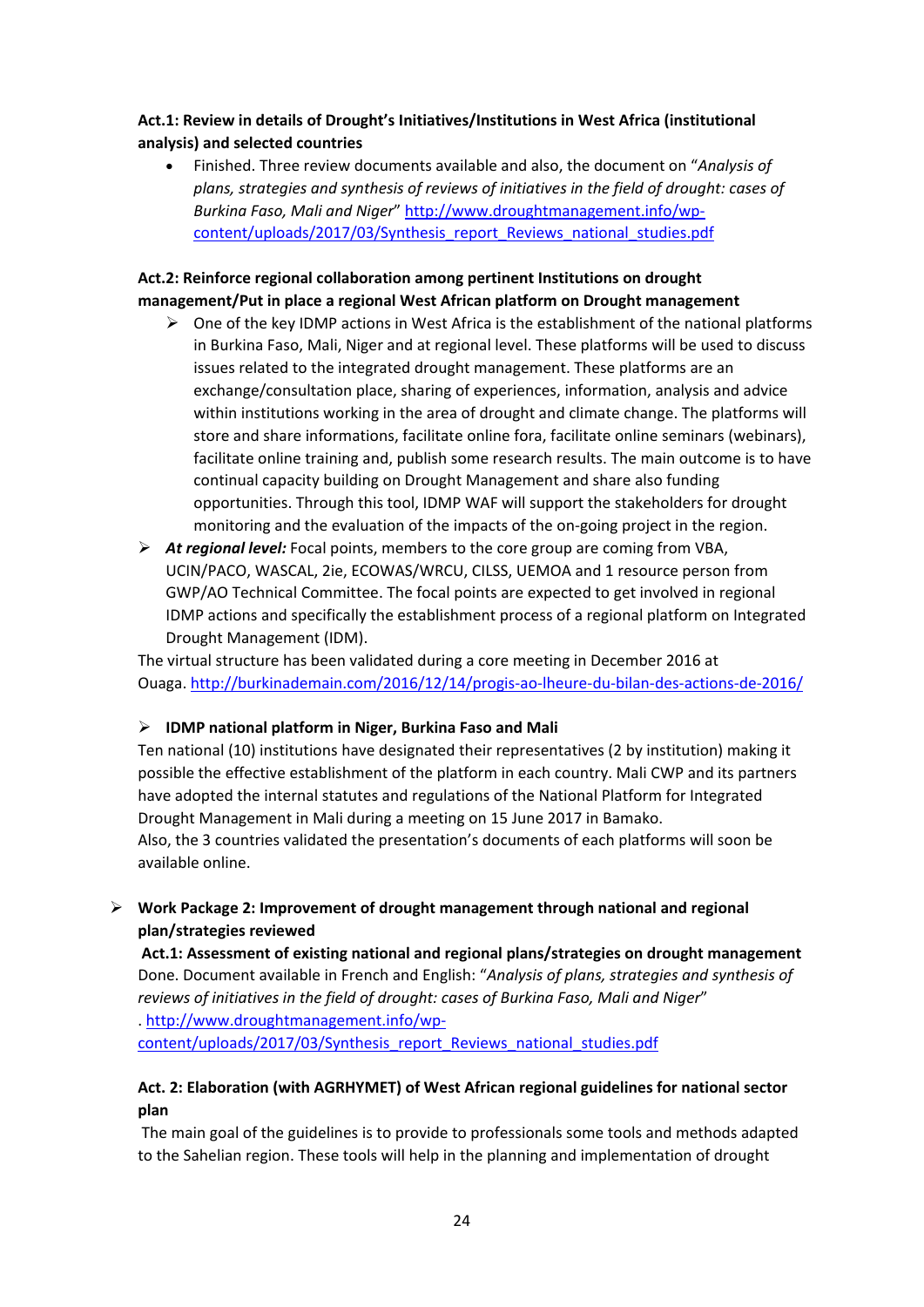management actions for a better adaption and mitigation to climate change negative effects. The document is focused on:

- i. the state of knowledge on drought in the Sahel (Concepts, terminology, data on drought);
- ii. History of drought management in the Sahel;
- iii. Key indicators of integrated drought management in the Sahel (climate, Hydrological and Hydrogeological, agronomic, pastoral, forest, Soil surface states, biodiversity (wetlands, protected areas, etc.);
- iv. Socioeconomic, cultural and policies;
- v. Integrated Drought Management in the Sahel (prevention, prediction, Early Warning and Response / Rehabilitation);
- vi. Legislative, policy and institutional framework for integrated drought management in the Sahel (Regional Level, National Level and Community Level) ;
- vii. And the keys recommendations of good practices of Integrated Drought Management in the Sahel.

## **Work Package 3: No regret investments are included in some institutions budgets mechanisms Act.1: Identification of no regret investment options for IDMP Act. 2: Advocacy for integration of these no regret investment option into national budget mechanism + Activity 3 Elaboration and implementation of an investment plan**

IDMP / WA supports the efforts of the Government of Niger to improve food security and reduce rural poverty in line with the goals of the 3N (Les Nigériens Nourissent les Nigériens) Initiative for Food and Nutrition Security and Sustainable Agricultural Development. The goal is to help stakeholders engage in a community-based, participatory learning process on the ground that leads to better understanding, adaptation and eventual adoption of improved agro-pastoral practices that create a trend towards increased. The support consists in accompanying the Ministry of Agriculture in the realization of its new concept of Farmers' Field School (FFS) for the popularization of techniques and production practices appropriate to the management of water resources in the scarcity of the resource following the long drought cycle.

The main objective of this action is to assist four (4) market gardening groups to adopt a community-based, participatory field learning process that leads to better understanding, adaptation and eventual improved agro-pastoral practices which, in turn, create a trend towards increased productivity and improved livelihoods, as well as food and nutrition security. Each FFS brings together 32 women with whom consultations have led to the identification of a site where concrete practical gardening experiments are discussed with weekly sessions during which practical exercises are carried out on the crops. These market gardening experiments are mainly based on Agro-Ecosystem Analysis, which involves certain practices such as systematic observation, learning by discovery, critical analysis, collective decision-making. Three of these sites are in the village of Gardi Beri and the 4th in Koygolo.

- **Main results**
- $\triangleright$  Women master market gardening techniques with great enthusiasm and dedication as a guarantee of the appropriation of the project and the perpetuation of the gains on the ground;
- $\triangleright$  Successful four (4) "Farmers' Field Schools" set up. The beneficiaries are mastering the techniques of managing the plots, monitoring the evolution of the plants and are ready to adopt them in their own sites to improve crop yields;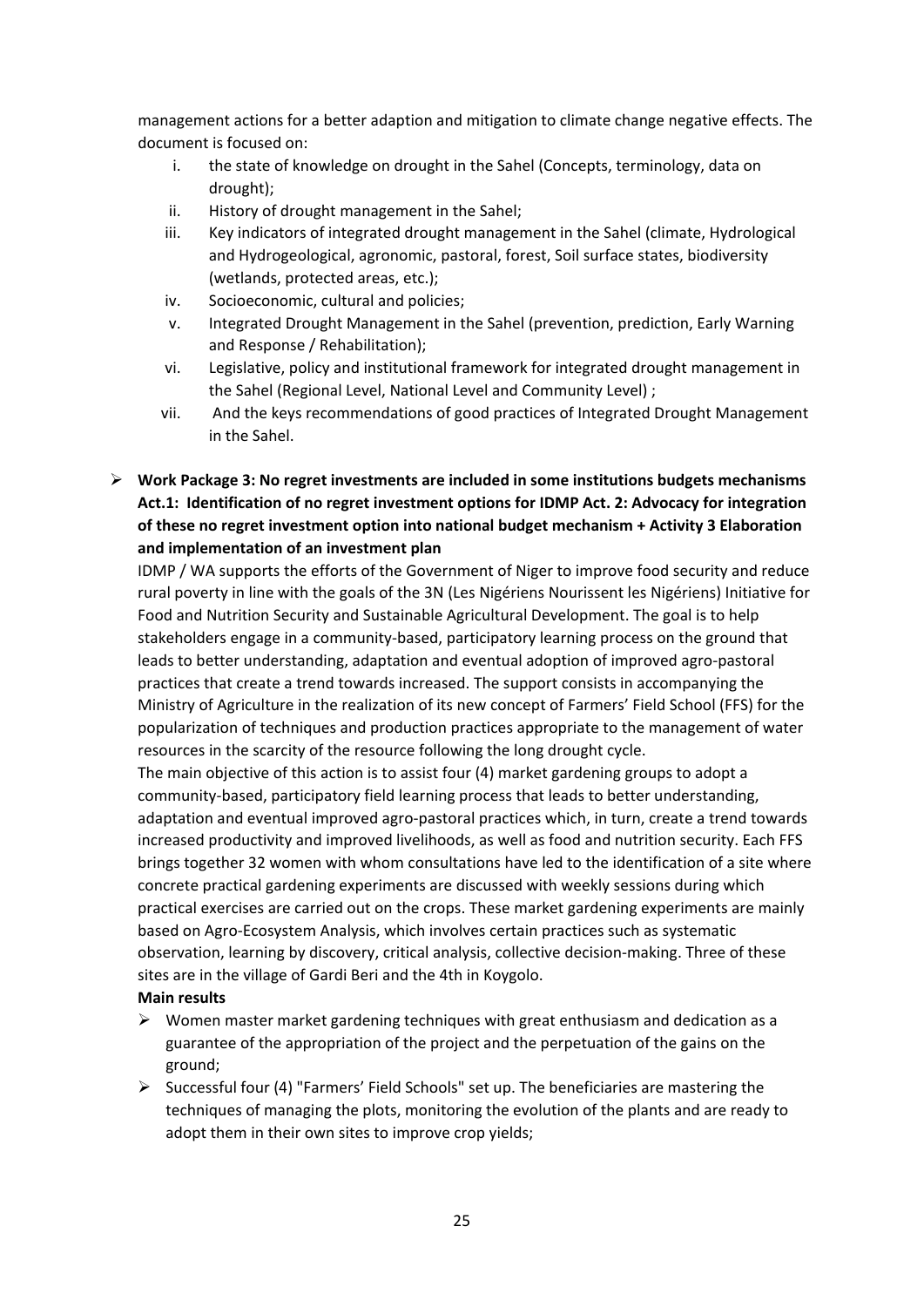- $\triangleright$  Both experiences in Torodi and Dosso support the concerns of the country's national development programs, notably the Farmers' Field Schools, which reinforces their impact and gives more chances of duplication of achievements at a larger scale;
- $\triangleright$  The CWP has built good relationships and left responsibility for the implementation of actions to the various national actors and has taken on a supervisory role, giving higher chances of success and appropriation.
- **Work Package 4: New sources of project financing are leveraged by concerned governments Act.1: Need assessment**

## **Activity 2: Mapping of investment project and financial source /Activity 3: Elaboration and implementation of a fundraising strategy**

See the activity described previously for the Activity 2, support of an investment plan in Niger through the I3N initiative.

 **Work Package 5: News innovates solutions found for Drought Management in the focus sub area (water resources, agriculture, desertification) Act. 1: Identification of the sub area** 

Done during 2015

**Act.2: Competition for selecting the best project in targeted countries**  Done during 2015

**Act. 3: Implementation, monitoring and evaluation of the demonstration projects** Agreements have been signed with the CWP of Burkina Faso, Mali and Niger to allow the implementation of pilot projects in the countries during 2016/2017.

## *Mali*: "**Water and Soil Conservation / defense and restoration of soils for agriculture, forestry and pastoral and Communication for adaptation to the effects of climate change in the rural commune of Gouendo**"

The project has been implemented in 5 villages and attracted a lot of enthusiasm from the populations, especially the youth. The first results are already perceptible such as the application of techniques like the Zaï and the half-moons on bare soils, the regrowth of the herbs and the heading of the cereals despite the early stop of the rain. It emerged from the interview and the field visit that the pilot farmers managed to describe the composting technique and thanks to restoration techniques, about **8 hectares were recovered** (Please also see weblinks to articles below under Work Package 7).

 **Burkina : "Promoting innovative drought resilience practices through the establishment of a multifunctional agroforestry park in the municipality of Komki-Ipala**"

In terms of results achieved,

- Two (2) hectares of degraded land have been recovered and protected and can served other purposes to generate revenues for the group mainly through the sale of bunches produced on the site; the regrowth of the herbaceous state allowing for the reforestation;
- The capacity of the beneficiaries are built (training of beneficiaries, sensitization of actors, study trip) on recovery techniques and practices that respect the environment.
- The Kogoloweogo group members and especially the landowner who made available his land of 2 ha for the needs of the project are totally convinced to push actions forward and scale up in their own lands. The project has created a strong attraction in the population willing to learn about the techniques used to recover the degraded land and restore vegetation;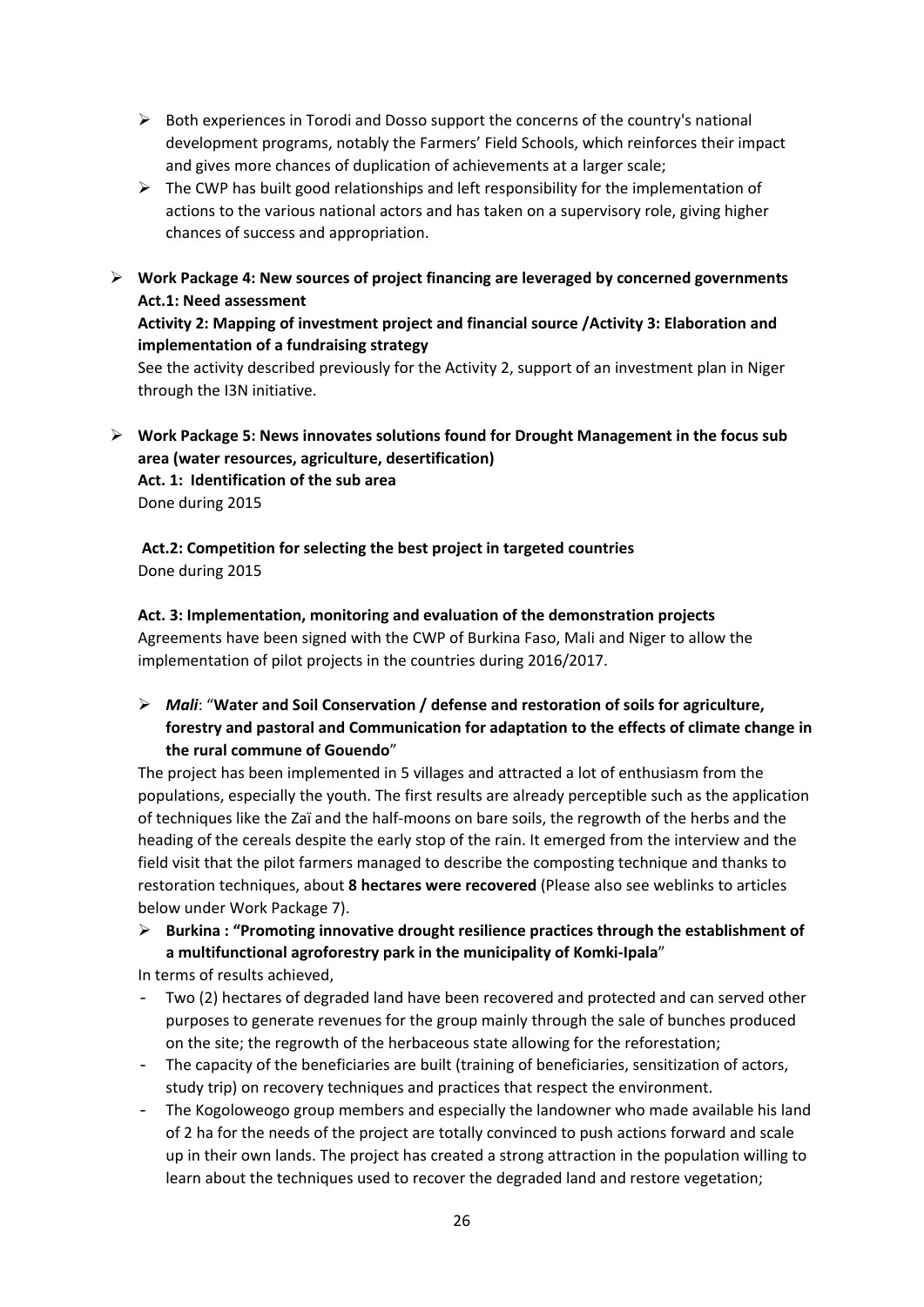- the local political authorities including the mayor and the deconcentrated services of komki Ipala have supported the project giving more smile and pride to the project beneficiaries. (Please also see weblinks to articles below under Work Package 7).
- **Niger** " **CWP Niger project is about the development of a site for irrigated crops for the women of the village of Kankantouti a village of the rural municipality of Torodi**»

Niger CWP has signed a convention with the "Potol" Union of Torodi, the town where the demonstration project has been implemented.

There a great satisfaction of the beneficiaries of the pilot actions at the Kankantouti site : From 25% gain to 200% gain. The sustainability is ensured since the Union has set up a fund for the maintenance of the investments (wire fencing, wells, reservoirs) and their security during the rainy season. The transformation unit for farm's product allows the **occupation of nearly 70 women** in the processing of rice, cowpea, sorghum into couscous, deguè, niéri (mixture of beans and rice).

Implementation of the IDMP pilot project yielded lessons and recommendations for the implementation of a similar project:

- The involvement of customary, administrative and technical authorities to think the project through before will facilitate better implementation and any readjustment with the beneficiaries;
- The valuation of local knowledge makes it possible to develop projects that are adapted to the needs of riparian and beneficiary populations with concrete and visible impacts;
- Sharing experience between the new beneficiaries and the elders makes it possible to create a framework for exchanges in order to break the last resistances and facilitate the conviction of achieving a probable success.

(Please also see weblinks to articles below under Work Package 7).

#### **IDMP WAF Goal 2: Generate and share knowledge**

 **Work Package 6 : Stakeholders capacities are built on drought management /New capacities improved by the previous stakeholders trained Act. 1: Assessment of the personal, organizational and institutional capacity needs**  Done during Q1 2016

**Act.2: Elaboration of training module based on the 3 steps and 3 levels of a capacity building**  Done during Q2 2016

#### **Act. 3: Implementation of the training**

Done during Q2 2016

#### **Act.4: Evaluation/follow up of the trainers**

The IDMP WA carried out a Training of trainers in April 2016 which gathered 20 participants including 5 women from Mali, Burkina and Niger and some regional institutions in West Africa. It was meant to increase the participants' knowledge on integrated risks management related to drought/ Climate change. After 8 months, a first assessment carried out via a survey through emails has revealed positive impacts for most participants.

The trainees highlighted in this 1st evaluation that the lessons learned were useful for drafting concept notes and project planning. Some noted that some modules have been used for academic purposes for IWRM students and stakeholders. These two modules "*managing*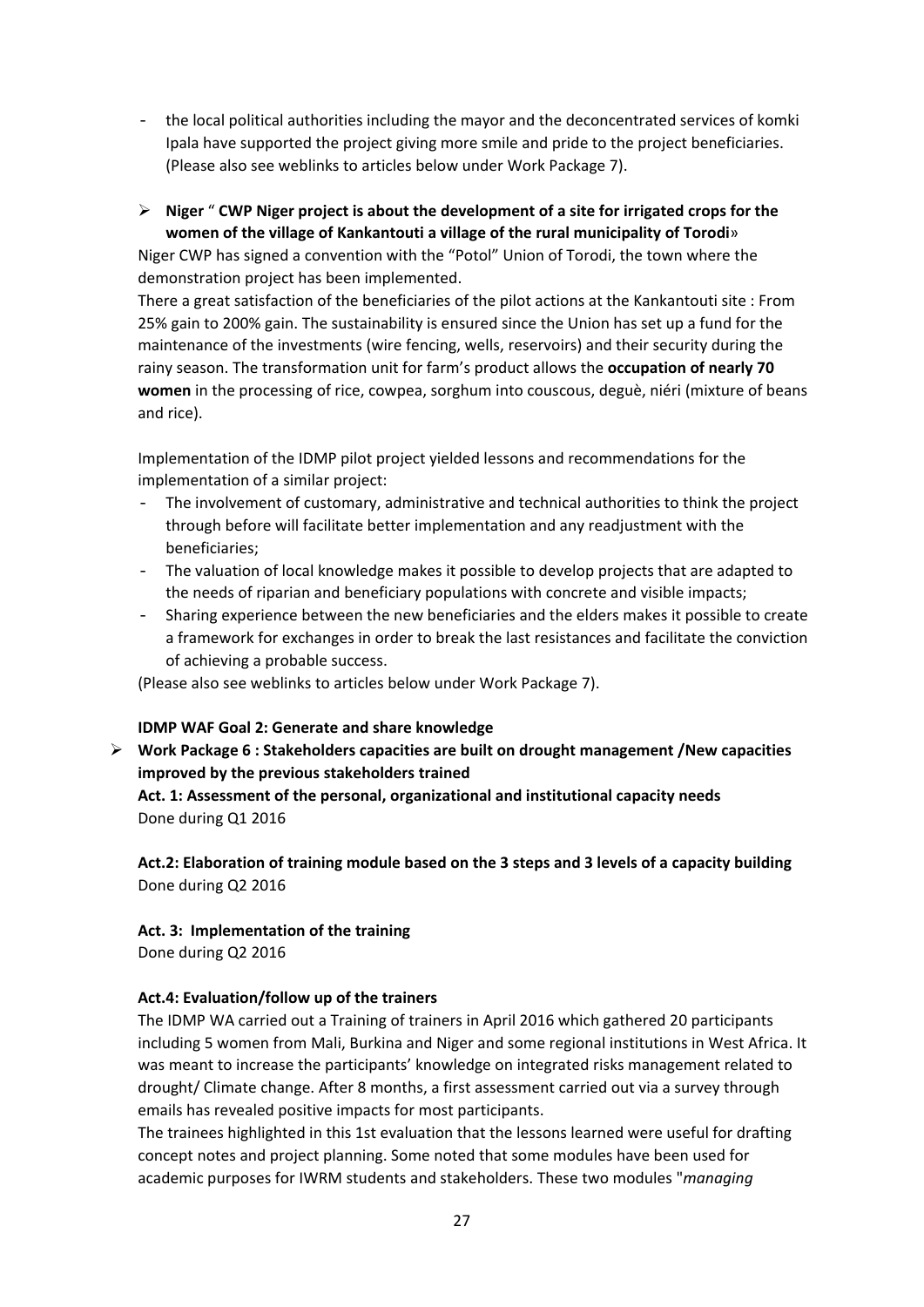*conflicts over natural resources"* and "*developing strategies for effective management of water resources in the context of climate change*" were cited as very inspiring.

All the participants shared information and knowledge gained among colleagues. The survey revealed also that learning outcomes have been exploited to define stakeholder roles, characterization of land during project planning, assessment of communities' vulnerability to climate change, and some tools have been exploited for an environmental assessment. The IDMP project manager promises to continue to carry out surveys on a regular basis to monitor long-term impacts.

## **Act.5: Adaptation of the training Manuel**

After the training, participants recommended to adapt Cap-Net training manual to the West Africa region. This extra activity is still ongoing and by the end of October the document will be completed.

 **Work Package 7 The results of IDMP WAF are well shared in the region and the selected countries / Awareness on drought are improved**

## **Act. 1: Communication action plan**

GWP WAF has already a communication plan but a list of Knowledge Products has been done with the communication officer. Some of KM products are being elaborated :

- A document and a video on the 3 pilot projects
- A document on the partnership during the IDMP WAF implementation
- The IDMP WAF phase 1 global report
- $\triangleright$  The 3 factsheets on the demonstration projects of the Integrated Drought Management Project (IDMP) West Africa have been translated. These factsheets give basic information on the various pilots projects being carried out in Burkina Faso, Mali and Niger in the framework of the IDMP. The English version of the factsheets are available on the IDMP web site [http://www.droughtmanagement.info/idmp-activities/idmp\\_waf/](http://www.droughtmanagement.info/idmp-activities/idmp_waf/)
- Finished. Three review documents available and also, the document on "*Analysis of plans, strategies and synthesis of reviews of initiatives in the field of drought: cases of Burkina Faso, Mali and Niger*" [http://www.droughtmanagement.info/wp](http://www.droughtmanagement.info/wp-content/uploads/2017/03/Synthesis_report_Reviews_national_studies.pdf)[content/uploads/2017/03/Synthesis\\_report\\_Reviews\\_national\\_studies.pdf](http://www.droughtmanagement.info/wp-content/uploads/2017/03/Synthesis_report_Reviews_national_studies.pdf)

#### **Act. 2: Engage the media for drought management in the region –The following articles which feature IDMP WAF have been published in one of IDMP WAF media partner siteweb:**

- [http://burkinademain.com/2016/07/20/gestion-de-la-secheresse-au-burkina-creation](http://burkinademain.com/2016/07/20/gestion-de-la-secheresse-au-burkina-creation-dune-plateforme-dechange-dinformations/)[dune-plateforme-dechange-dinformations/](http://burkinademain.com/2016/07/20/gestion-de-la-secheresse-au-burkina-creation-dune-plateforme-dechange-dinformations/)
- <http://burkinademain.com/2016/12/14/progis-ao-lheure-du-bilan-des-actions-de-2016/>
- [http://www.gwp.org/en/GWP-West-Africa/WE-ACT/News--Events/idmp-monitors](http://www.gwp.org/en/GWP-West-Africa/WE-ACT/News--Events/idmp-monitors-training-outcomes/)[training-outcomes/](http://www.gwp.org/en/GWP-West-Africa/WE-ACT/News--Events/idmp-monitors-training-outcomes/)
- [Gestion des risques liés à la sécheresse : Des formateurs ouest-africains se mettent au](http://burkinademain.com/2016/05/02/gestion-des-risques-lies-a-la-secheresse-des-formateurs-ouest-africains-se-mettent-au-diapason/)  [diapason](http://burkinademain.com/2016/05/02/gestion-des-risques-lies-a-la-secheresse-des-formateurs-ouest-africains-se-mettent-au-diapason/)
- [http://burkinademain.com/2016/08/04/elaboration-de-manuel-de-gestion-de-la](http://burkinademain.com/2016/08/04/elaboration-de-manuel-de-gestion-de-la-secheresse-au-sahel-le-processus-marque-un-grand-bond-a-kaya/)[secheresse-au-sahel-le-processus-marque-un-grand-bond-a-kaya/](http://burkinademain.com/2016/08/04/elaboration-de-manuel-de-gestion-de-la-secheresse-au-sahel-le-processus-marque-un-grand-bond-a-kaya/)

#### **On Mali Project pilot**

- [http://www.gwp.org/en/GWP-West-Africa/WE-ACT/News--Events/idmp-mali-field-visit](http://www.gwp.org/en/GWP-West-Africa/WE-ACT/News--Events/idmp-mali-field-visit-rises-interest-of-partners/)[rises-interest-of-partners/](http://www.gwp.org/en/GWP-West-Africa/WE-ACT/News--Events/idmp-mali-field-visit-rises-interest-of-partners/)
- [http://www.gwp.org/en/GWP-West-Africa/WE-ACT/News--Events/idmp-mali-field-visit](http://www.gwp.org/en/GWP-West-Africa/WE-ACT/News--Events/idmp-mali-field-visit-rises-interest-of-partners/)[rises-interest-of-partners/](http://www.gwp.org/en/GWP-West-Africa/WE-ACT/News--Events/idmp-mali-field-visit-rises-interest-of-partners/)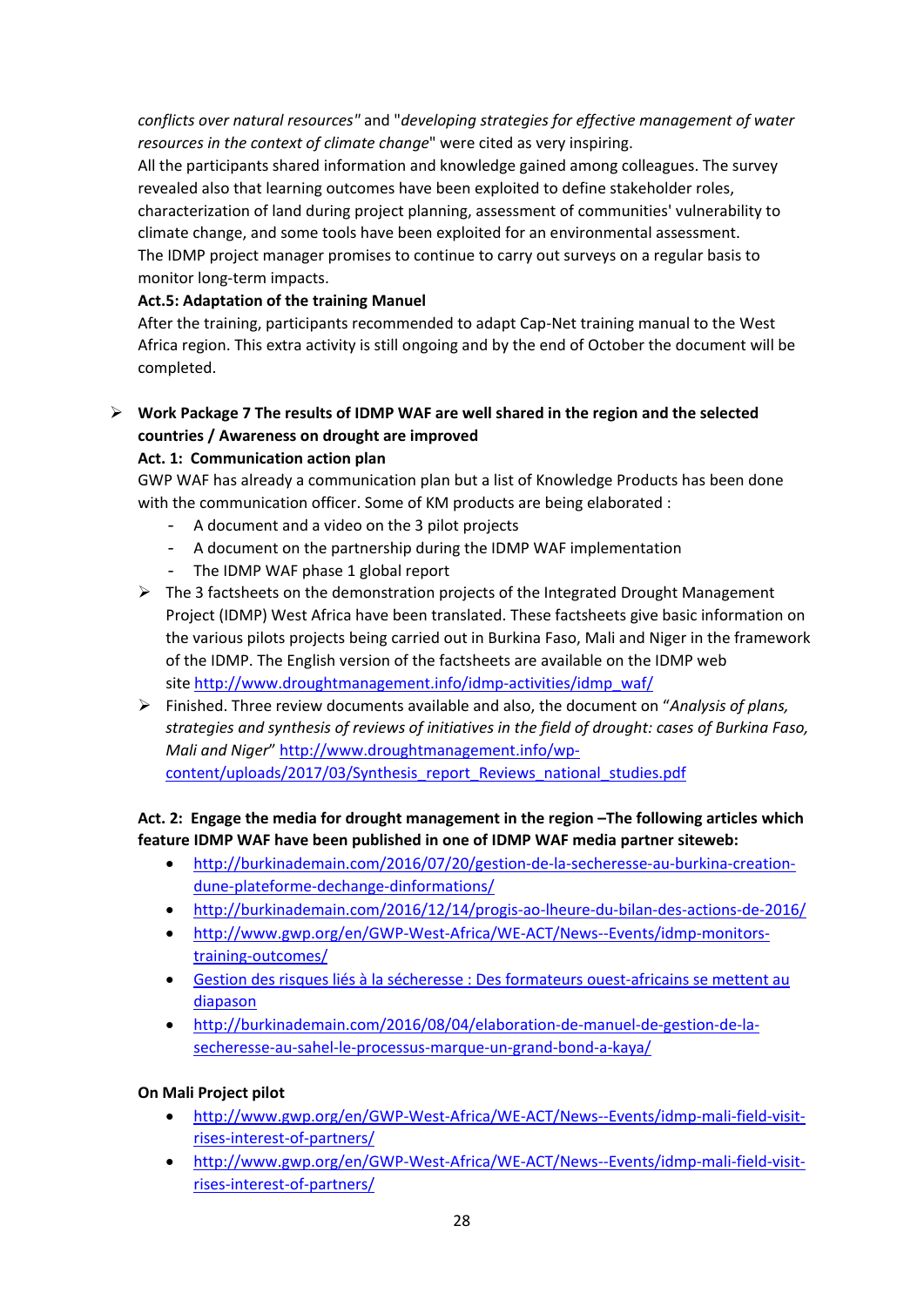### **On Niger Project pilot**

- [http://www.gwp.org/en/GWP-West-Africa/WE-ACT/News--Events/idmp-saves-up-15](http://www.gwp.org/en/GWP-West-Africa/WE-ACT/News--Events/idmp-saves-up-15-cubic-meters/) [cubic-meters/](http://www.gwp.org/en/GWP-West-Africa/WE-ACT/News--Events/idmp-saves-up-15-cubic-meters/)
- [http://www.gwp.org/en/GWP-West-Africa/WE-ACT/News--Events/idmp-follow-up](http://www.gwp.org/en/GWP-West-Africa/WE-ACT/News--Events/idmp-follow-up-mission-in-niger/)[mission-in-niger/](http://www.gwp.org/en/GWP-West-Africa/WE-ACT/News--Events/idmp-follow-up-mission-in-niger/)
- [http://www.gwp.org/en/GWP-West-Africa/WE-ACT/News--Events/niger-idmp-project](http://www.gwp.org/en/GWP-West-Africa/WE-ACT/News--Events/niger-idmp-project-allows-time-gain-to-very-busy-women/)[allows-time-gain-to-very-busy-women/](http://www.gwp.org/en/GWP-West-Africa/WE-ACT/News--Events/niger-idmp-project-allows-time-gain-to-very-busy-women/)
- [http://www.gwp.org/en/GWP-West-Africa/WE-ACT/News--Events/idmp-pilot-action](http://www.gwp.org/en/GWP-West-Africa/WE-ACT/News--Events/idmp-pilot-action-beneficiaries-in-niger-satisfied/)[beneficiaries-in-niger-satisfied/](http://www.gwp.org/en/GWP-West-Africa/WE-ACT/News--Events/idmp-pilot-action-beneficiaries-in-niger-satisfied/)

#### **On Burkina Project pilot**

- [http://www.gwp.org/en/GWP-West-Africa/WE-ACT/News--Events/burkina-faso-idmp](http://www.gwp.org/en/GWP-West-Africa/WE-ACT/News--Events/burkina-faso-idmp-pilots-soil-recuperation-in-komki-ipala-to-contribute-to-poverty-alleviation/)[pilots-soil-recuperation-in-komki-ipala-to-contribute-to-poverty-alleviation/](http://www.gwp.org/en/GWP-West-Africa/WE-ACT/News--Events/burkina-faso-idmp-pilots-soil-recuperation-in-komki-ipala-to-contribute-to-poverty-alleviation/)
- [http://www.gwp.org/en/GWP-West-Africa/WE-ACT/News--Events/idmp-in-burkina-faso](http://www.gwp.org/en/GWP-West-Africa/WE-ACT/News--Events/idmp-in-burkina-faso-need-to-advocate-for-fundraising/)[need-to-advocate-for-fundraising/](http://www.gwp.org/en/GWP-West-Africa/WE-ACT/News--Events/idmp-in-burkina-faso-need-to-advocate-for-fundraising/)

## **IDMP WAF Goal 3: Strengthen Partnerships**

- **Work Package 8: Regional/ countries level partnerships' competencies enhanced**
	- The partnership has strengthened thanks to the preliminary exchanges and actions with the main actors involved.
		- o National and regional platforms will be established with the keys regional (2IE, CILSS, UICN, VBA, WRCU/ECOWAS, WASCAL, Ouaga University) and national actors;
		- o The website of the platform has been done by VBA webmaster
		- o The adapted West Africa manual on Drought is still writing with the contribution of IDMP WAF partners

#### • **Participation in meetings**

- Participation to IDMP Advisory Committee Meeting from 14 to 15 September 2016
- 8th GWP Water, Climate and Development Programme (WACDEP) Technical Coordination meeting – Yaoundé, Cameroun, 28 – 30 September 2016:
- Participation to the Collaborative Modelling Workshop 10 April 2017 in Accra (Ghana)
- Participation to the National Water Day from 20 to 21 March at Boromo (Burkina Faso)

## <span id="page-28-0"></span>**2.5.4 South Asia Drought Monitoring System (SADMS)**

IWMI has put the SADMS online: [http://dms.iwmi.org](http://dms.iwmi.org/)

GWP South Asia jointly with IWMI, ICID and WMO convened a workshop on 30 and 31 January 2017 in New Delhi with the objective to explore the application of the SADMS at the country level in South Asia facilitating near real time drought monitoring information to improve the assessment of drought risks and development of drought mitigation measures. More information on these activities is available at[: http://www.gwp.org/en/gwp-SAS/WE-](http://www.gwp.org/en/gwp-SAS/WE-ACT/change-and-impact/News-and-Activities/2017/satellite-based-early-warning-system-to-bolster-drought-risk-reduction/)[ACT/change-and-impact/News-and-Activities/2017/satellite-based-early-warning-system-to](http://www.gwp.org/en/gwp-SAS/WE-ACT/change-and-impact/News-and-Activities/2017/satellite-based-early-warning-system-to-bolster-drought-risk-reduction/)[bolster-drought-risk-reduction/](http://www.gwp.org/en/gwp-SAS/WE-ACT/change-and-impact/News-and-Activities/2017/satellite-based-early-warning-system-to-bolster-drought-risk-reduction/)

## <span id="page-28-1"></span>**2.5.5 Activities in Central America**

Drought management activities have been developed by GWP Central America with support from the IDMP and with close involvement of the regional WMO office in Costa Rica. They build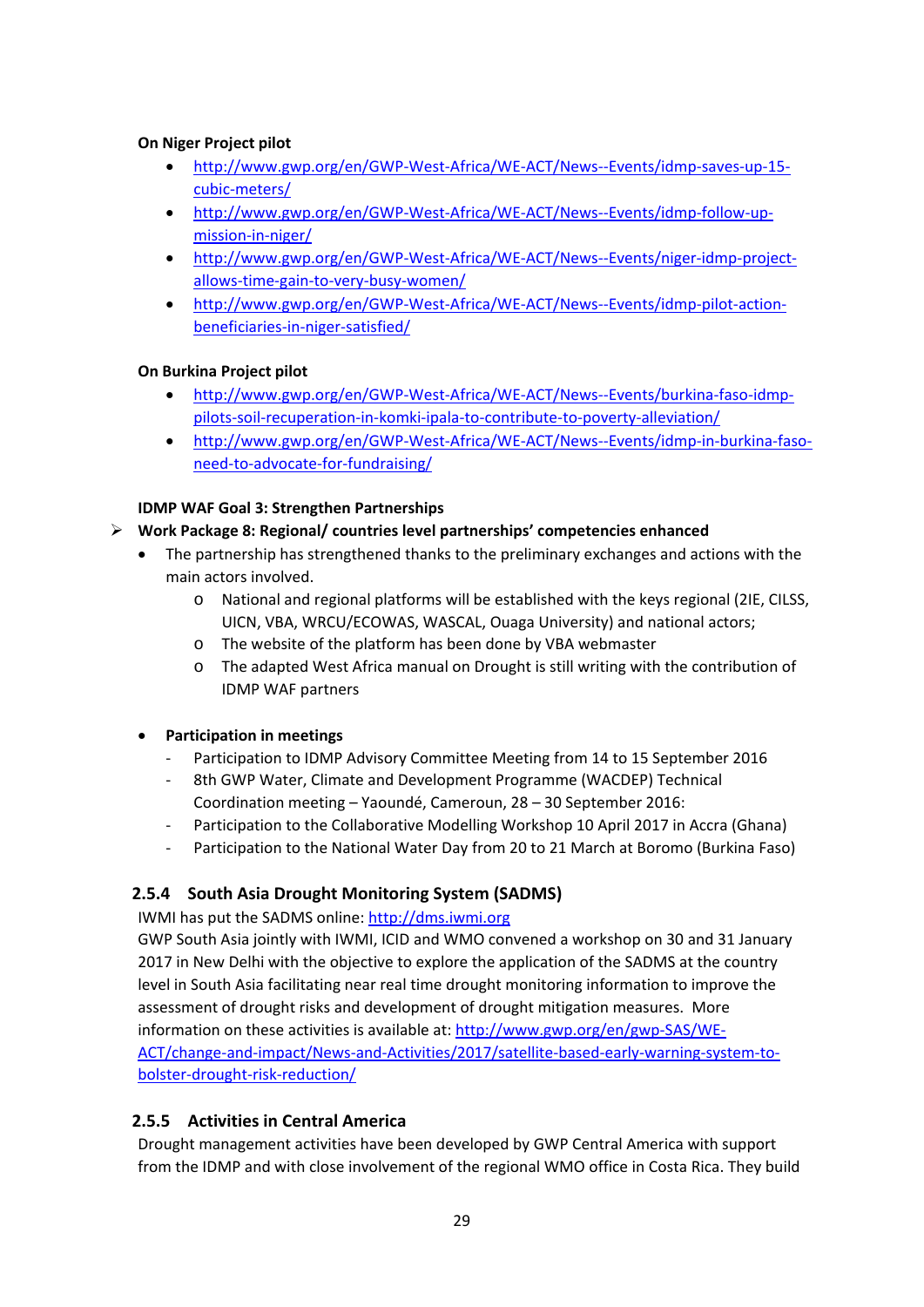on the workshop organized by the Spanish Met Service (AEMET) financially supported by the Spanish Cooperation Agency (AECID) in November 2013 on integrated approaches to drought management in Antigua, Guatemala. Two regional workshop on the Standardized Precipitation Index (SPI) were organized in June and November 2014 by GWP Central America with the Regional Committee on Water Resources (CRRH) and IDMP technical and financial support. The IDMP National Drought Management Policy Guidelines have been introduced to several partners in the region by GWP Central America.

GWP Central America has developed a video on the impacts of the drought in the region (available at[: https://youtu.be/nI1dWJjSPjA\)](https://youtu.be/nI1dWJjSPjA)

GWP Central America has also developed analysis of the socio-economic impacts of the 2014 drought as well as an infographic on drought in Central America (available in English and Spanish at: [http://www.droughtmanagement.info/idmp-activities/central\\_america/\)](http://www.droughtmanagement.info/idmp-activities/central_america/).

GWP Central America has developed a case study "Benefits of action and costs of inaction in a water reservoir project for agricultural purposes in Azacualpa, Honduras" (available in English and Spanish at[: http://www.droughtmanagement.info/idmp-activities/central\\_america/\)](http://www.droughtmanagement.info/idmp-activities/central_america/).

#### <span id="page-29-0"></span>**2.5.6 Activities in South America**

A [Workshop on Developing a Drought Monitoring, Early Warning and Mitigation System for](http://www.wmo.int/pages/prog/wcp/agm/meetings/sadm17/)  [South America](http://www.wmo.int/pages/prog/wcp/agm/meetings/sadm17/) was held in Buenos Aires, Argentina form 8 to 10 August 2017. The event was organized by the National Meteorological Service (SMN) of Argentina, the Regional Climate Center for Southern South America (CRC-SAS), the United States National Oceanic and Atmospheric Administration (NOAA) and WMO. The objective of the meeting was to analyze the tools and capacities needed for drought monitoring, forecasting and mitigation with the ultimate goal of developing of a South American Drought Information System. The Workshop involved over 80 participants from both the public and private sectors who work on drought issues from the region and experts from North America and Europe and representatives of International and multilateral organizations. Participants included representatives from the 13 National Meteorological and Hydrological Services from all of South America, but also from the agriculture, water and energy sectors from the six Southern American South America. The next steps include developing one or two pilot project proposals, an implementation plan and searching for donor funds to develop the proposals.

Following the workshop of GWP South America, led by GWP Argentina with national partners from the government and civil society in San Miguel de Tucuman, Argentina on 30 June and 01 July 2016 aimed to set the basis for the development of a pilot program of GWP South America to support the development of provincial / national integrated drought management plan and extrapolate the lessons learned to other regions of Argentina and other Latin American countries, discussions with the Argentinian Government have advanced.

In addition, the IDMP TSU connected remotely to give a presentation to AECID training course in Bolivia for national authorities from the region on monitoring and prediction of drought. The connection offered a chance to introduce the IDMP broadly, the work and publications on drought monitoring and the efforts for a regional IDMP project in South America.

#### <span id="page-29-1"></span>**2.5.7 Activities in Central Asia**

In 2017, UNCCD and WMO had discussions on how to assist the countries of Central Asia with drought issues. There is increased focus among the UN agencies in the region including the on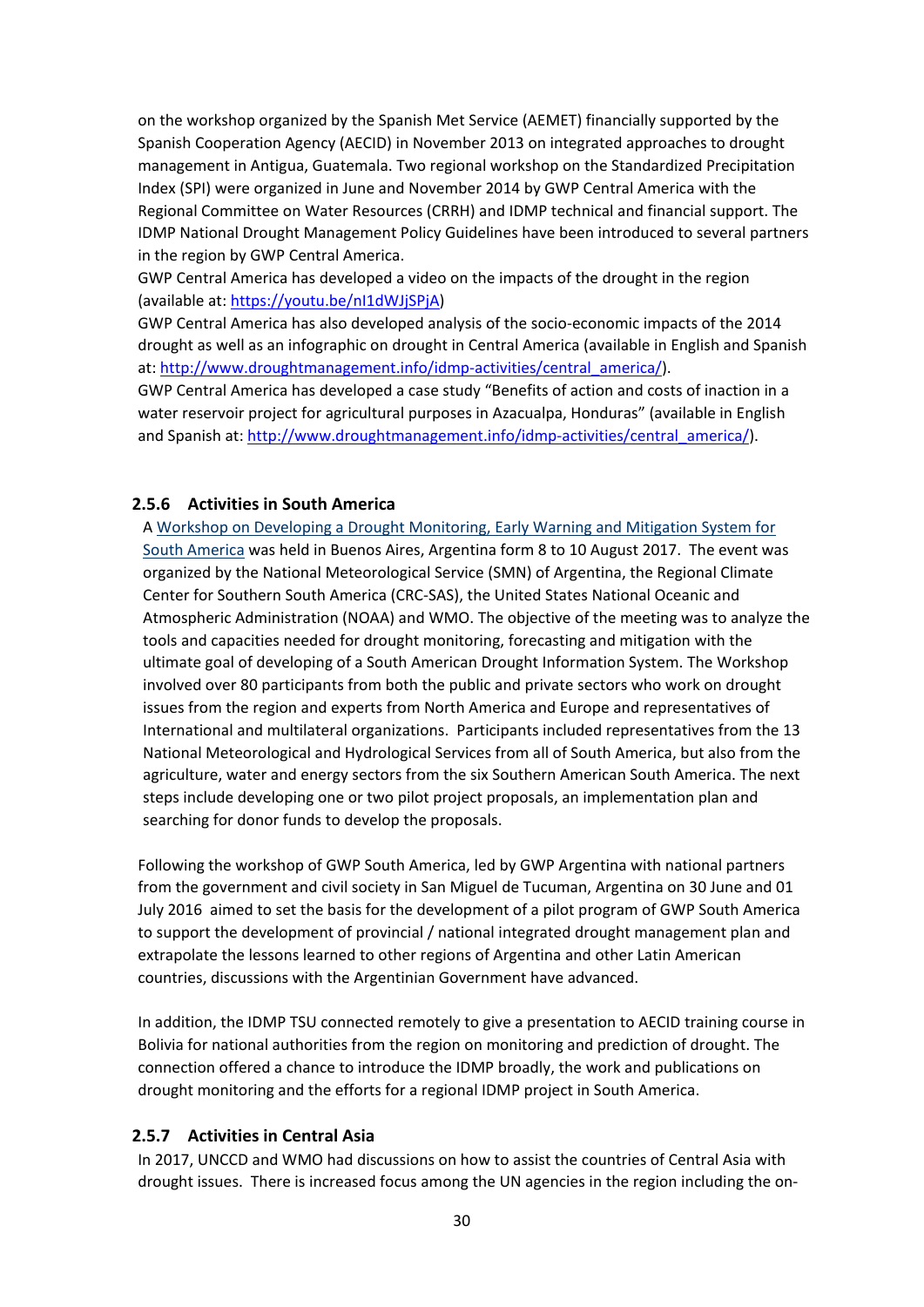going [GEF/FAO project entitled "Integrated natural resources management](http://www.fao.org/in-action/cacilm-2/en/) in drought-prone and [salt-affected agricultural production landscapes in Central Asia and](http://www.fao.org/in-action/cacilm-2/en/) Turkey (CACILM2)." UNCCD and WMO will attempt to organize a Regional Workshop on Drought for this region in November 2017 or early 2018. The objectives of the workshop would be to develop a common strategic framework for the five Central Asian countries for drought management, raise the political momentum of the Central Asia region on the issue of drought preparedness and resilience to drought events and to identify the specific needs and shortcomings as well as the good practices in the region for mutual learning and cooperation.

#### <span id="page-30-0"></span>**2.6 Integrated Drought Management HelpDesk**

Following the recommendations of the 2016 IDMP AC/MC meeting (see table in the introduction to section 2 above) the work on the establishment of the HelpDesk started. Discussions to explore the lessons learned from the APFM Integrated Flood Management HelpDesk were held. A draft profile of all partners for the catalogue of service was developed by the IDMP TSU which was sent together with a request to specify the modality of engagement and person days that could be contributed to the help desk.

The technical capability for the HelpDesk has been guiding the IDMP website development since its launch. Following the "Find" (to find resources in the library and access tools and guidelines) and "Connect" (to link to IDMP initiatives) sections of the IDMP HelpDesk the third section - "Ask" (to request advice and technical support) has been technically developed and has been put live in August 2017 but not advertised in an effort to promote it more fully in September and give partners a chance to join the help desk in time for the promotion.

#### <span id="page-30-1"></span>**2.7 Other National, Regional and Global Support Activities**

#### <span id="page-30-2"></span>**2.7.1 Development of Work Stream on the Benefits of Action / Costs of Inaction**

Following the preparation of a first draft of a literature review on the topic an expert group meeting was held on 16 September 2016 in Geneva with the objective to kick-start the involvement of experts for a global reflection on the current state of knowledge on the economic costs and benefits of action and inaction for drought preparedness and drought risk management, on the immediate needs or constraints preventing actors to take action and on the way forward to improve people's and systems' resilience to drought events. The group recommended to develop the draft literature review prepared for the meeting into an IDMP Working Paper on the subject. It also identified the value of producing a handbook on performance metrics for impact studies based on existing approaches in different sectors that address specifically the socioeconomic manifestations of drought. An extended workshop was proposed in order to respond to the knowledge gaps identified in the literature review and by the Expert Group Meeting. The expert group meeting report is available [here.](http://www.droughtmanagement.info/wp-content/uploads/2016/11/IDMP_EGM_BA-CI_Report.pdf)

Based on the literature review, inputs received at the expert group meeting and from IDMP partners the working paper was finalized and published in 2017 (see section 2.4.1). The World Bank, the National Oceanic and Atmospheric Administration (NOAA), and the Integrated Drought Management Programme jointly organized a workshop on the subject in Washington DC on 26 and 27 April 2017. During the workshop, participants collaborated on compatible methodologies, building a framework and developing a work plan to assess the benefits of action and costs of inaction for drought mitigation and preparedness. These actions are aimed at achieving a better understanding of the drought costs, impact pathways,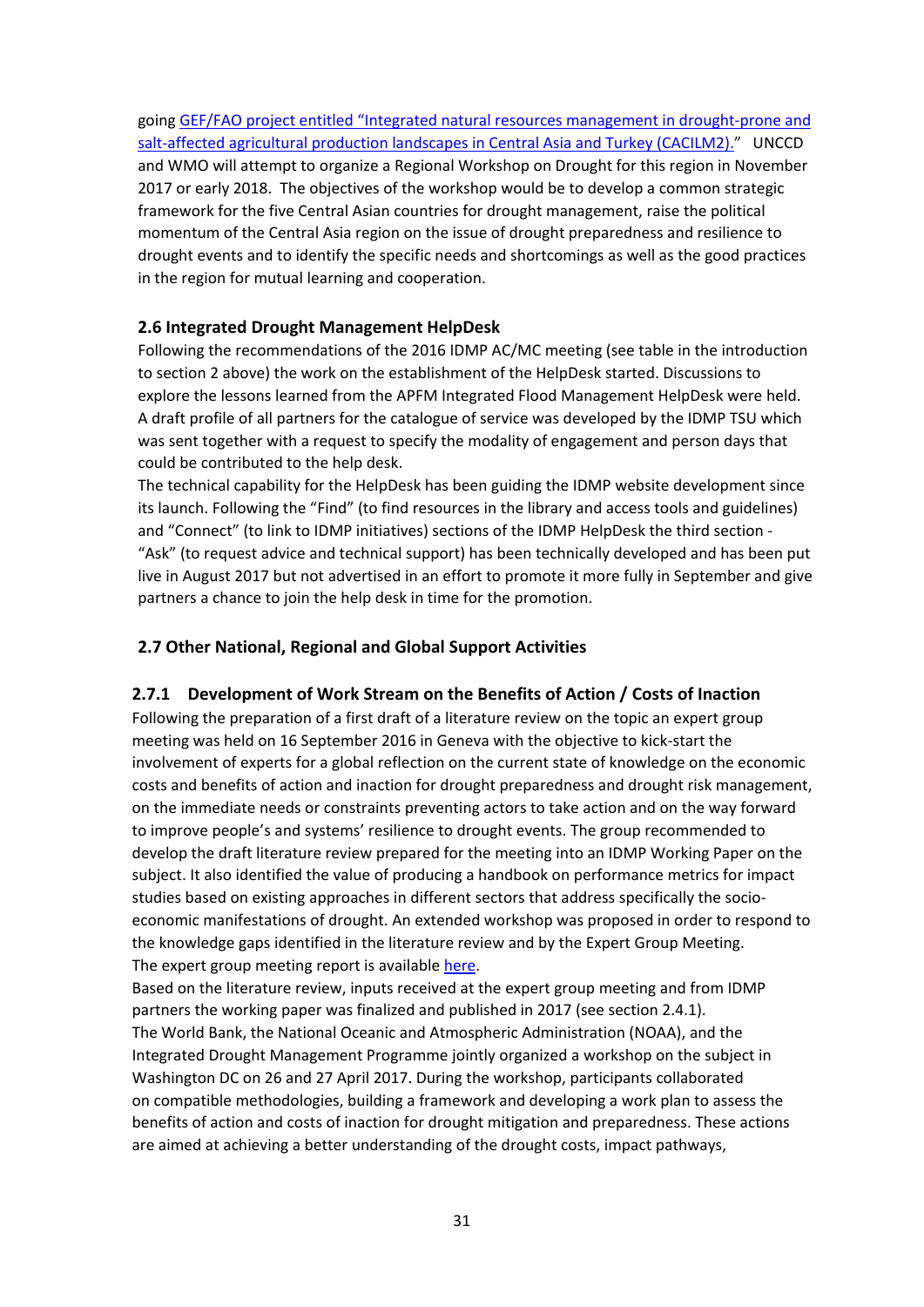vulnerabilities, costs and benefits of drought crisis and risk management approaches, and the cobenefits of risk management approaches. Download the [Concept Note,](http://www.droughtmanagement.info/workshop-baci-washington/) Presentations and Workshop Report.

All information on the work stream is available at[: http://www.droughtmanagement.info/idmp](http://www.droughtmanagement.info/idmp-activities/benefits-of-action-and-costs-of-inaction/)[activities/benefits-of-action-and-costs-of-inaction/](http://www.droughtmanagement.info/idmp-activities/benefits-of-action-and-costs-of-inaction/)

## <span id="page-31-0"></span>**2.7.2 Global Competition for Youth-Led Projects on Flood and Droughts**

In an effort engage more closely with youth a competition was organized by the Water Youth Network in collaboration with the Associated Programme on Flood Management (APFM) and Integrated Drought Management Programme (IDMP). The winners are:

## Category 1: Ongoing youth projects

Winner: Prakash Khadka (Center for Social Development and Research (CSDR)). The project engages young social mobilizers and volunteers by training them to integrate community-based participatory mapping processes with internet-based collaborative digital mapping technologies. The main objective is to map key information pertaining to flood hazard, exposure and vulnerability at the household and community level across lower Karnali river basin before the 2017 monsoon, and to develop a transdisciplinary approach that can be replicated in similar regions across Nepal. So far, 54 communities in Kailali and Bardiya districts have been remotely mapped (including more than 2500 houses and over 100km of roads/trails) by volunteers from around Nepal.

#### Category 2: New project proposals

Winner: Lily Yumagulova, Casey Gabrial, Sandy Bernice and students from the "Preparing our Home" program (Xetólacw Community School and International Sustainability Education Foundation (ISEF).

"Preparing our Home" is a community-based disaster resilience program developed and implemented by Canada's First Nations communities. Beginning with developing multiple grade school curriculum, it creates intergenerational, multi-stakeholder opportunities to understand risk and develop context-specific youth-led and community implemented risk management and planning activities. Training activities in their project implementation pipeline, focus on understanding risk, developing flood and drought resilience strategies, and developing emergency management plans and preparedness planning.

The winning projects were presented at the Global Platform for Disaster Risk Reduction Conference, in Cancun, Mexico from 22 to 26 May 2017. The winners are also receiving a small direct financial support and an opportunity for collaboration with APFM and IDMP.

## <span id="page-31-1"></span>**2.7.3 Discussion on the Community of Practice on Drought in WMO Commission for Hydrology (CHy) Advisory Working Group**

The WMO Commission for Hydrology (CHy) decided in its 15<sup>th</sup> Session in December 2016 to establish a community of practice on drought. Discussions were held by the TSU with CHy experts on developing this community that would, at this time, focus on the impacts of drought on hydrological systems. The TSU will keep CHy informed of IDMP activities while this community of practice develops over the next few years.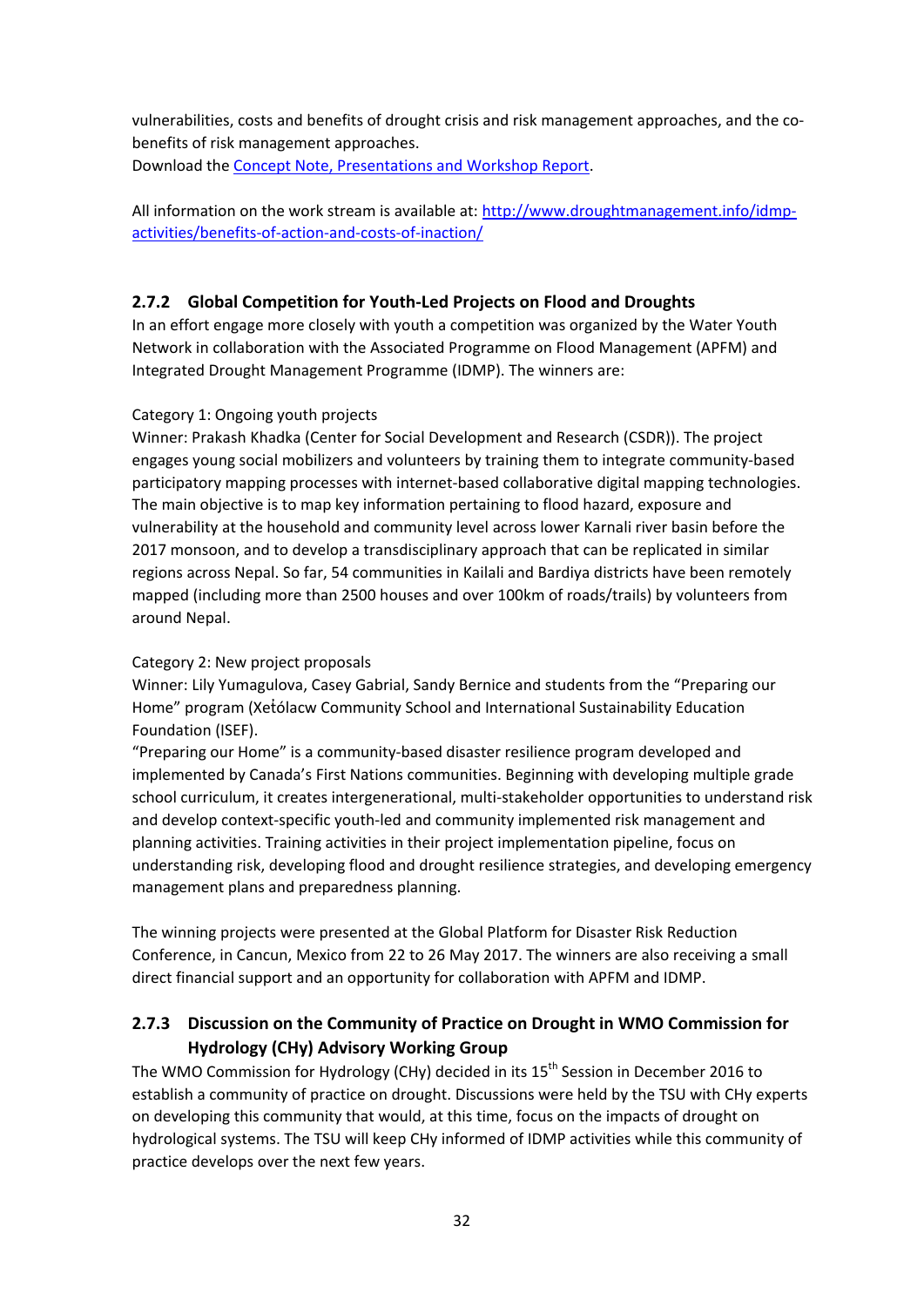## <span id="page-32-0"></span>**2.7.4 Request for feedback on the Limpopo Disaster Preparedness Action Plan 2016- 2030**

GWP Southern Africa is supporting the Limpopo Watercourse Commission (LIMCOM) in the development of a Disaster Preparedness Action Plan, which focuses on building resilience to floods and droughts. The APFM and IDMP have provided inputs to this Action Plan. Based on this support the IDMP and APFM have also provided training material.

## <span id="page-32-1"></span>**2.7.5 "Sort-Out Drought" Workshop, Dresden, Germany**

The IDMP and partners participated in the "Sort-Out Drought" Workshop in Dresden, Germany from 16-18 November 2016 organized by the Deutscher Wetterdienst (DWD) together with the Saxon State Office for Environment, Agriculture and Geology (LfULG), and the U.S. National Oceanic and Atmospheric Administration (NOAA). A WMO representative made a presentation on behalf of IDMP. The objective of this workshop was to present and develop best practices and climate services helpful to deal with droughts. The final meeting report is available [here.](http://www.wmo.int/pages/prog/wcp/agm/meetings/dresden16/documents/FinalMeetingReport-Dresden2016.pdf)

## <span id="page-32-2"></span>**2.7.6 GIZ retreat on Financial Systems Development and Insurance**

The IDMP TSU participated in a GIZ (German Development Cooperation) retreat on 5 September 2017 in Bad Neuenahr, Germany, on Financial Systems Development and Insurance to gain better understanding of this space and potential opportunities as the IDMP continues to work and defining its role in this field. The discussions in the retreat focused on the (1) innovations needed in insurance, (2) the question of subsidies and (3) integrated solutions. Follow-up opportunities with partners were identified and are being pursued.

## <span id="page-32-3"></span>**2.7.7 WMO Training Workshops on Satellite Data and Products for Drought Monitoring and Agrometeorology (Hungary and Zimbabwe)**

Under the mandate of the WMO's Commission for Agricultural Meteorology (CAgM), training events on various subjects are held throughout the year. Two training workshops on Satellite Data and Products for Drought Monitoring and Agrometeorology were in the 12 months. The first was held [in Harare, Zimbabwe](http://www.wmo.int/pages/prog/wcp/agm/meetings/sat2016/index.php) from 24 to 28 October 2016 and the second was held i[n Budapest,](http://www.wmo.int/pages/prog/wcp/agm/meetings/budapest17/budapest2017.php)  [Hungary](http://www.wmo.int/pages/prog/wcp/agm/meetings/budapest17/budapest2017.php) from 24 to 28 April 2017. These workshops were co-sponsored by WMO and the European Organisation for the Exploitation of Meteorological Satellites (EUMETSAT). The training was supported by FAO, FEWSNET, EU Joint Research Centre, European Sapce Agency and several national institutions including National Meteorological and Hydrometeorological Services. These workshops involve many of teh partners that are involved in IDMP and therefore, an opportunity to develop standard training modules on drought monitoring.

## <span id="page-32-4"></span>**2.7.8 National Drought Consultations in the Pacific Islands**

Based on recommendations from the Pacific Island Climate Outlook Forum (PICOF) held in 2015 a National Drought Consultation was organized by the Secretariat of the Pacific Regional Environment Programme (SPREP) and WMO for the Solomon Islands from 5-8 September 2016. In 2017, a consultant company was hired by WMO to further assist the Solomon Islands in developing a national drought plan that would be incorprated into their disaster management fraemwork. SPREP and the consultants will undertake similar workshops and the development of national drought plans in Kirbati and Tuvalu in the second half of 2017.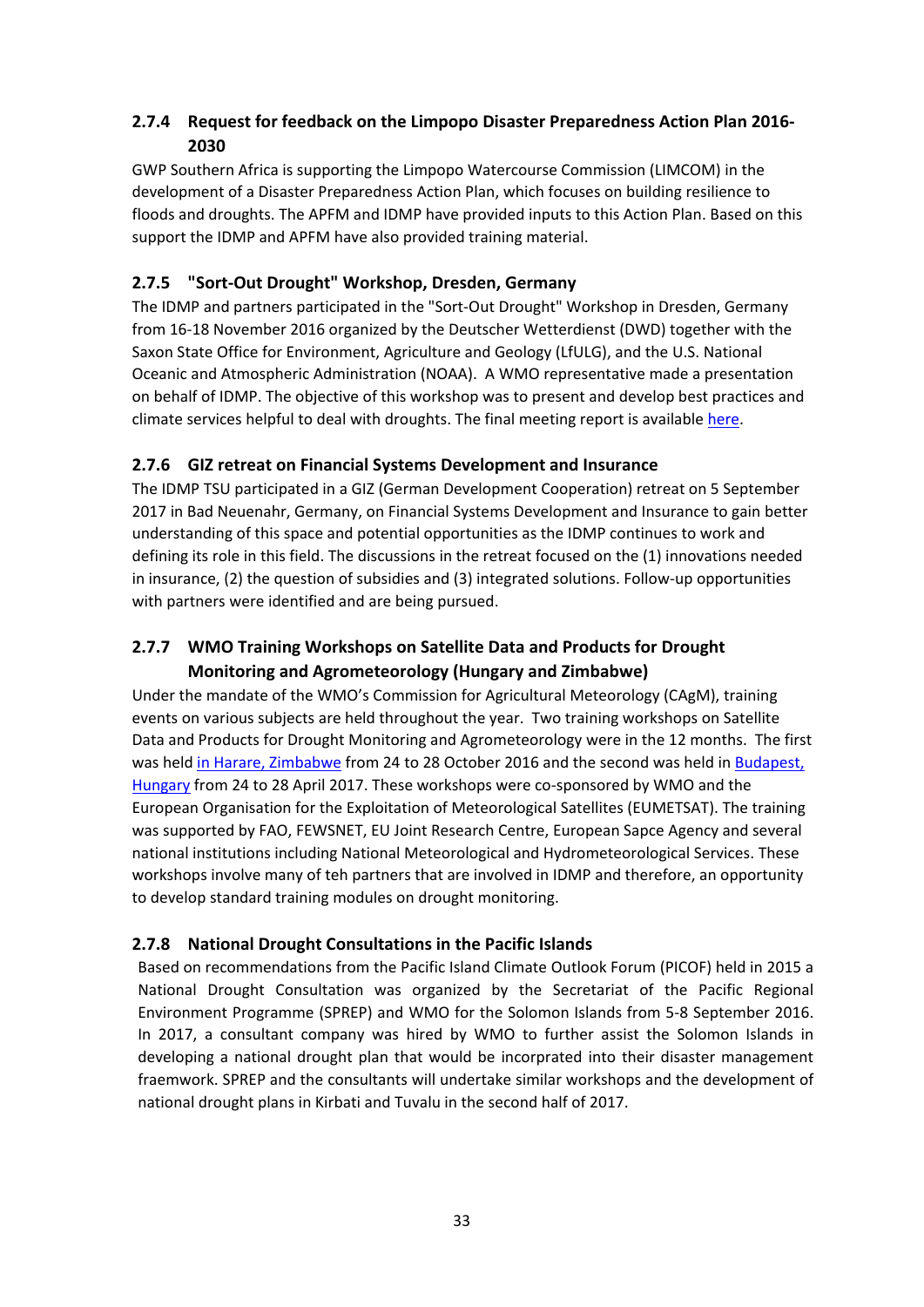#### <span id="page-33-0"></span>**2.8 IDMP Website**

The IDMP website is being maintained by the IDMP Technical Support Unit with WMO and GWP support. Pages are constantly updated to include the latest development on regional activities, publications, and documents.

To date the library of drought-related publications contains 243 drought-related publications. Publications can be easily added to the library by the IDMP Technical Support Unit and IDMP partners are invited to suggest additional and new publications that should be included. The website also contains a map that provides an overview of the various activities of the IDMP and a space to explain the status of each of the activities. It accommodates the above-mentioned Library, a section on tools and a general explanation of the programme.

The section ["Advisory and Management Committee Meetings"](http://www.droughtmanagement.info/about-idmp/advisory-and-management-committee-meetings/), provides an overview of the meetings of the management group and their main recommendations since its establishment in 2013. A ["Partners"](http://www.droughtmanagement.info/about-idmp/partners/) page and presents the programme's partner organizations, with links to their websites. The pages of the IDMP regional initiatives are continuously being expanded. An online tool has been developed to enable users to easily explore and provide comments on the indicators and indices contained in the Handbook of Drought Indicators and Indices. As detailed in section 2.6 the ["Ask"](http://www.droughtmanagement.info/ask/) function of the HelpDesk has been launched, thus competing the HelpDesk's previously available ["Find"](http://www.droughtmanagement.info/find/) and ["Connect"](http://www.droughtmanagement.info/idmp-activities/) functions. User statistics are included in section 2.9 below.

Please visit the IDMP website to find out more[: http://www.droughtmanagement.info/](http://www.droughtmanagement.info/)

#### <span id="page-33-1"></span>**2.9 Development and Implementation of the Communication Strategy**

To disseminate information about IDMP's activities and outcomes, different means of communication have been used:

#### • **Website and social media**

User statistics show increasing interest in the IDMP website. From 1 July 2016 to 30 June 2017 it registered 16,207 users (+179.33% compared to the same period one year ago) and 23,149 sessions (+211.27%), of which 69.72% are by new visitors.

#### **Figure 1: Visits to the IDMP website (1 July 2016-30 June 2017 compared to the previous period)**



Most of the website visitors come from the U.S.A. (21.64%), India (8.42%) and Switzerland (7.43%). English continues to be the language used by the majority of visitors (71.2%), followed distantly by Spanish (7.79%) and French (2.55%).

Concerning social media, IDMP is continuing its strategy of publicizing major activities and achievements through the Facebook and Twitter accounts of the APFM, GWP and WMO. Spikes in visits to the IDMP website can be attributed to the promotion of the *Handbook on Drought Indicators and Indices* on GWP and WMO websites and social media accounts.

Excluding the homepage, the most visited pages on the IDMP website are: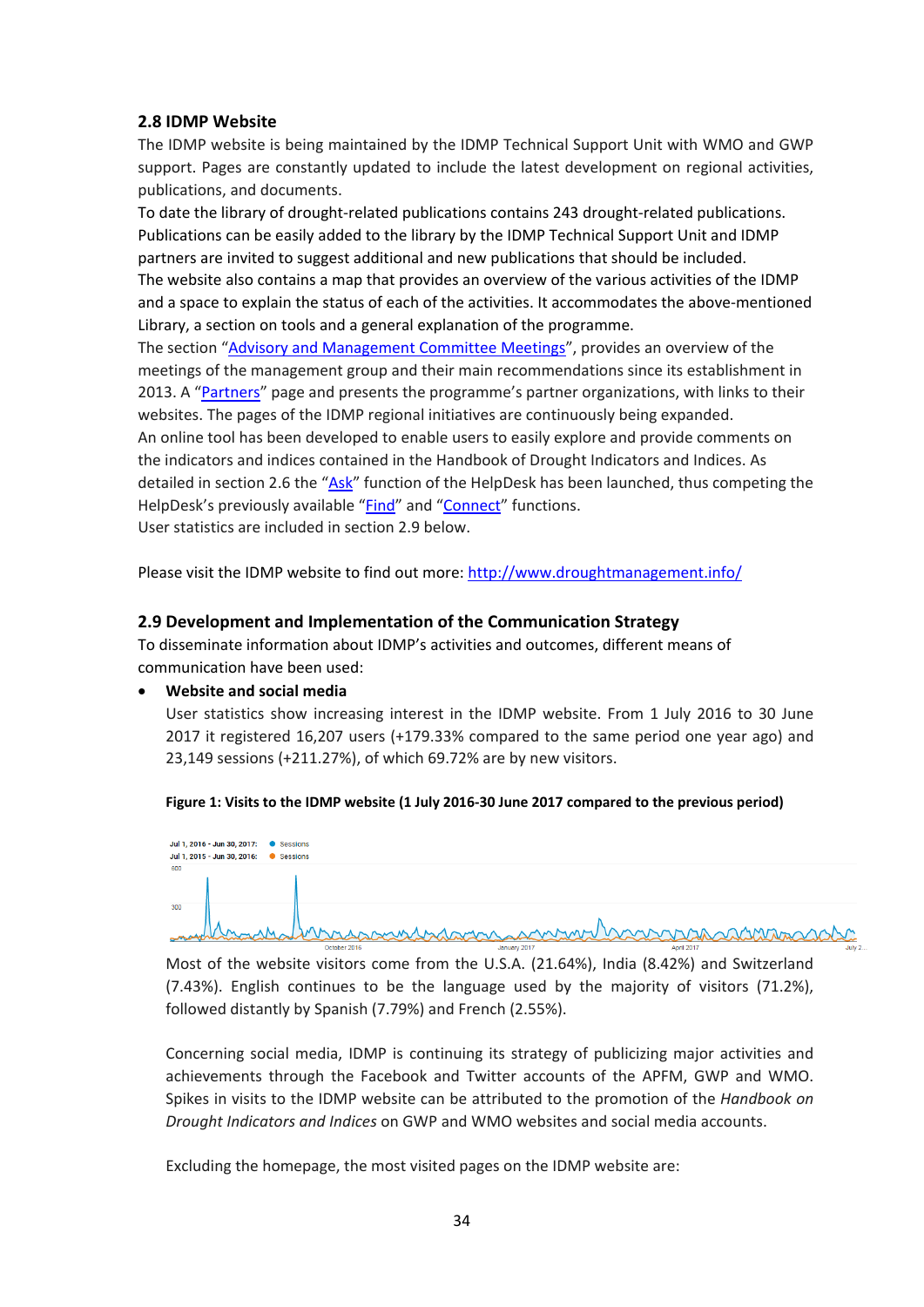- 1. [Handbook of Drought Indicators and Indices](http://www.droughtmanagement.info/handbook-drought-indicators-and-indices/) (10.68% of pageviews)
- 2. [Online Handbook of Drought Indicators and Indices](http://www.droughtmanagement.info/indices/) (9.65% of pageviews)
- 3. [Standardized Precipitation Index \(SPI\)](http://www.droughtmanagement.info/standardized-precipitation-index-spi/) (4.81% of pageviews)
- 4. [Find: Library](http://www.droughtmanagement.info/find/library/) (4.73% of pageviews)
- 5. [Palmer Drought Severity Index \(PDSI\)](http://www.droughtmanagement.info/palmer-drought-severity-index-pdsi/) (4.42% of pageviews)
- 6. [About IDMP](http://www.droughtmanagement.info/about-idmp/) (2.07% of pageviews)
- 7. [Crop Moisture Index](http://www.droughtmanagement.info/crop-moisture-index-cmi/) (CMI) (2.07% of pageviews)
- 8. [Vegetation Condition Index \(VCI\)](http://www.droughtmanagement.info/vegetation-condition-index-vci/) (1.68% of pageviews)
- 9. [Find: Guidelines & Tools](http://www.droughtmanagement.info/find/guidelines-tools/) (1.64% of pageviews)
- 10. [Standardized Precipitation Evapotranspiration Index \(SPEI\)](http://www.droughtmanagement.info/standardized-precipitation-evapotranspiration-index-spei/) (1.63% of pageviews)
- **Information material:** A three-folded flyer in all six UN languages and pop-up posters in English and French have been developed by the Communication Department of GWP and WMO. The IDMP HOA and IDMP CEE have also developed a regional programme flyer and IDMP WAF has developed an introductory video. The IDMP TSU has started to revise its programme flyer.
- **International Events:** Members of the TSU took part to various international conferences, where they gave presentations introducing the IDMP, they are further detailed below in section 2.10. Please refer to section 2.5.1, for events attended by the IDMP CEE, section 2.5.2 for IDMP HOA and section 2.5.3 for IDMP WAF
- **Articles:**
	- Water Policy Journal Special Issue on Drought journal article published (see section 2.4.3)
	- Publication of article focused on the GWP-WMO relationship in the WMO bulletin titled "20 Years of Impact – Working in Partnership on Water", which highlights the work in the IDMP. Article available here.
	- Please also refer to section 2.5.1, for articles published by the IDMP CEE, section 2.5.2 for IDMP HOA and section 2.5.3 for IDMP WAF

#### **2.10 Engagement with International Processes**

- <span id="page-34-0"></span>The IDMP participated in the African Drought Conference, 15-19 August 2016 in Namibia organized by the UNCCD and the Namibian Government. The three pillars of integrated drought management featured prominently in the conference's declaration. The IDMP launched the Handbook on Drought Indicators and Indices at the conference. See press releases [here](https://public.wmo.int/en/resources/meteoworld/governments-adopt-windhoek-declaration-drought-resilience-africa) and [here.](https://public.wmo.int/en/media/news/handbook-of-drought-indicators-and-indices-launched-african-drought-conference)
- UNFCCC COP 22: The Water Policy Journal Special Issue on Drought with the journal article focused on the IDMP was launched at UNFCCC COP 22. The IDMP Technical Support Unit also supported the UN-Water side event "Hydro-Climate Services for All" Video available [here,](http://enb.iisd.org/videos/climate/unfccc-cop22-side-events/hydro-climate-services-for-all/?autoplay) summary articl[e here.](http://public.wmo.int/en/media/news/hydro-climate-services-all)
- United Nations World Water Day Special Event: The Chair of GWP, Dr Oyun Sanjaasuren was invited to a United Nations World Water Day-Special Event Priority Actions for Water and Disasters in the next Decade as part of the planning of the 2018-2028 International Decade for Action "Water for Sustainable Development" on 22 March 2017 at the UN Headquarters in New York. She presented the APFM and IDMP as part of her role as a panellist in the discussion.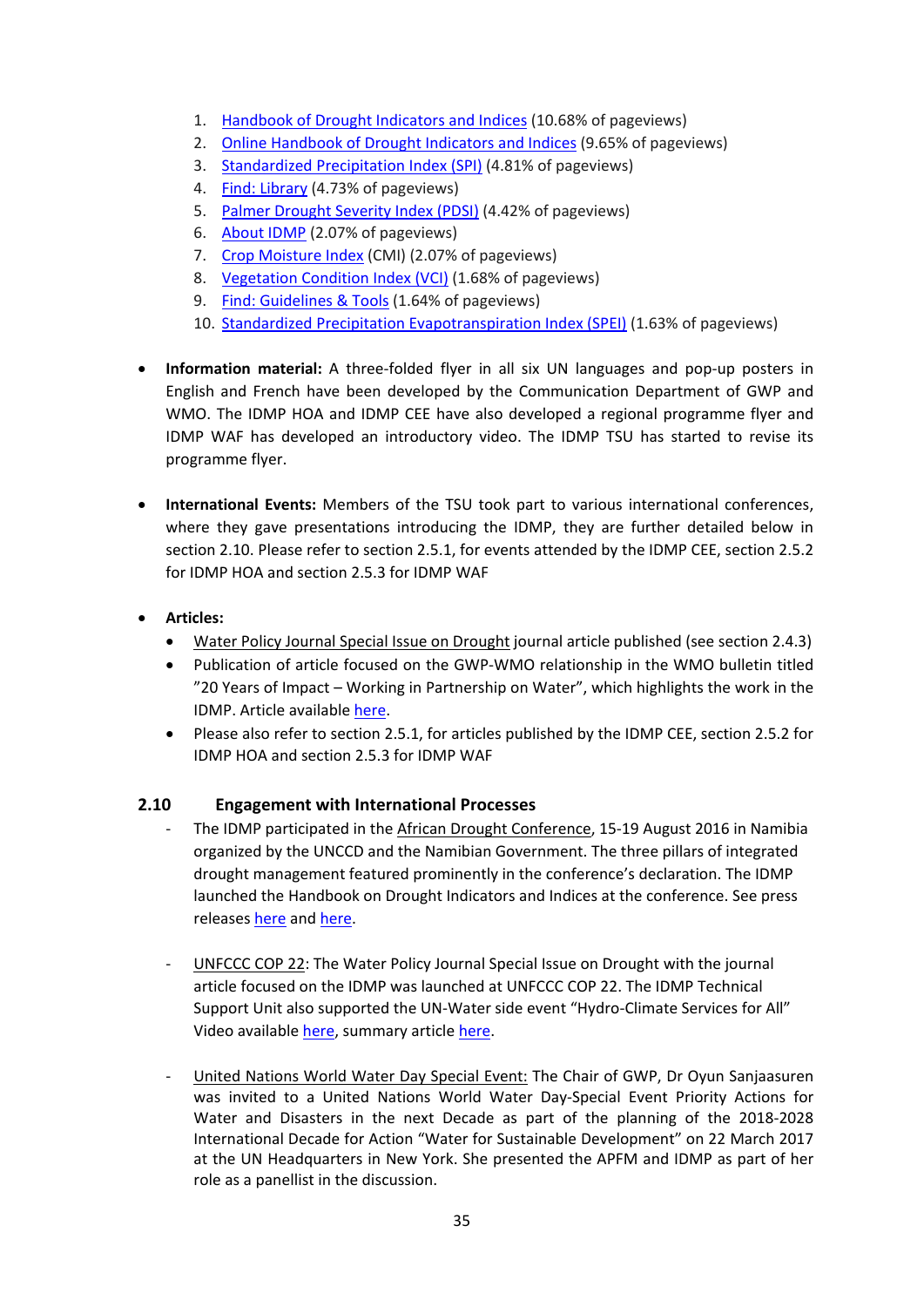- Third UN Special Thematic Session on Water and Disasters: The GWP Chair and the Chair of the GWP Technical Committee, Dr Jerry Delli Priscoli were also invited to the third UN Special Thematic Session on Water and Disasters "Adaptation to Climate Change, Boosting Financing and Investment, and Advancing Science and Technology" on 20 July 2017 at UN Headquarters in New York. The APFM and IDMP were also presented to UN member states in this forum.
- Global Platform for Disaster Risk Reduction Conference: The winning projects of the Global Competition for Youth-Led Projects on Flood and Droughts were presented at the Global Platform for Disaster Risk Reduction Conference, in Cancun, Mexico from 22 to 26 May 2017 (see section 2.7.2)
- WMO's message on 2017 World Day to Combat Desertification, Theme: *Our Land. Our Home. Our Future.*, highlighted the work done as part of the IDMP (available [here\)](http://www2.unccd.int/sites/default/files/inline-files/UNCCD%20WDD%202017%20WMO%20statement%20v2.pdf).
- The Sixty-Ninth Session of WMO's Executive Council held in Geneva, 10 to 17 May 2017, recognized the IDMP, its work and the contribution from its 30 partner organizations.
- A presentation by WMO and the Chair of the IDMP at the International Seminar on Drought and Agriculture co-organized by Iran, the Netherlands and FAO in Rome on 19 June 2017. Event details available [here.](http://www.fao.org/land-water/events/events-detail/en/c/470286/)
- The IDMP submitted inputs and participated in the Partners Meeting of the Global Framework on Water Scarcity on 19 and 20 April 2017 at FAO HQ in Rome. More information availabl[e here.](http://www.fao.org/land-water/overview/global-framework/en/)
- A Regional Conference of Latin America and the Caribbean for Management and Preparation for Drought was held in Santa Cruz de la Sierra, Bolivia from 14 to 16 August 2017. The Conference addressed the effects of drought in the region and was attended by representatives from 16 countries. With the slogan "Together against drought", participants reviewed the progress of the region in developing drought monitoring, early warning systems, impacts and risk assessments, and mitigation and preparedness plans. The conference participants approved a Declaration in which they agreed to the following:
	- Consider the three pillars on Integrated Drought Management in the process of developing National Drought Policies and Plans,
	- Further agree to work with their Governments in the region to work on developing and implementing National Drought Policies and Plans;
	- Reaffirm their commitment to use the 10-step National Drought Management Policy Guidelines as a template for action
	- Agree to provide additional input to the Draft White Paper on "Towards National Drought Policies in LAC";
	- Request UNCCD, FAO and WMO and other related UN agencies, programmes and initiatives, to work in coordination to assist governments in the various drought issues.

The Conference was organized by the Bolivian Ministry of Environment and Water, UNCCD, FAO and WMO. During the conference, officials from the Bolivian Government requested assistance from WMO, FAO and UNCCD to develop a drought monitoring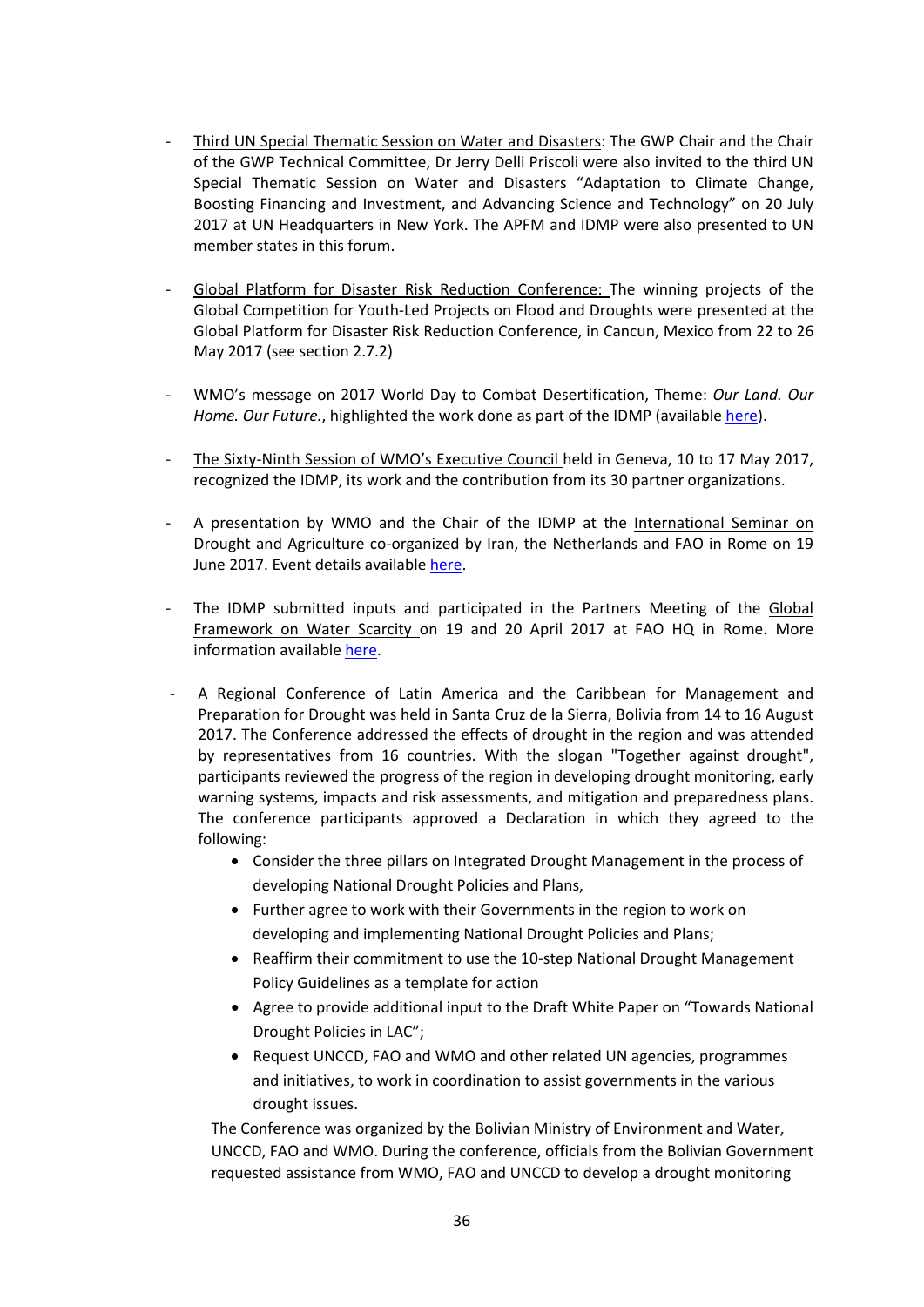systems. There was a proposal to organize a stakeholder workshop in Bolivia in December 2017.

## <span id="page-36-0"></span>**2.11 Fundraising**

Jointly with the GWP Resource Mobilization function the APFM and IDMP TSU embarked on an effort to better map the funding landscape. The aim was to support the APFM and IDMP's quest for resource mobilization as part of a new APFM and IDMP business model. The APSM has taken a lead in developing a business and a costing model, which will be presented in the joint APFM-IDMP meeting on 6 September.

Two outputs have been developed as part of this effort:

## 1. Donors database

A database of strategic platforms and donor categories at the global and regional levels, including corresponding entry points and rationale for these potential donors to support the APFM and IDMP. It includes at this stage 104 entries. It builds on information provided by GWP regarding existing donors and looks systematically at the 29 DAC members, development banks, multilateral organizations, private sector foundations and other funding platforms. The database captures donor information in the following fields and filters:

- Donor type
- Sector
- Water commitments/initiatives (e.g. WRG 2030 members, CEO Water Mandate members)
- Geographic emphasis (by GWP region)
- Water themes emphasized by the donor
- Brief donor profile
- GWP (including APFM and IDMP) comparative advantage for donor / donor's advantage for GWP (including APFM and IDMP)
- Contact point and contact info

## 2. Power mapping tool

With the support of GWP staff and sector-specific research, a power mapping questionnaire for top donor prospects was designed. The tool combines strategic information about donor prospects with GWP history and current programming to suggest tailored and strategic entry points for engagement with these prospects. The questionnaire is being used to map 30 top prospective donors for GWP (including bilaterals, regional banks and foundations), with a specific focus on GWP, APFM and IDMP.

The questionnaire has been pre-filled for 13 of the 30 donors and is being circulated within GWPO. Once feedback has been collected, the questionnaire input will be streamlined into short, easily digestible power maps.

The 30 donors are: *1. ADB 2. AfDB-AWF 3. Austria 4. Bill and Melinda Gates Foundation 5. Canada 6. Coca-Cola 7. Denmark 8. EIB 9. EU 10. Finland 11. Ford Foundation 12. France 13. GCF 14. GEF 15. Germany 16. Hilton Foundation 17. IDB 18. Islamic Development Bank 19. Japan 20. Netherlands 21. Nordic Development Fund 22. Norway 23. OFID 24. Rockefeller Foundation 25. South Korea 26. Spain 27. Sweden 28. Switzerland 29. UK 30. USAID*

## <span id="page-36-1"></span>**2.12 Financial Support**

The expenditure report of the IDMP for the year 2016 will be provided to the Management Committee of the IDMP at the meeting.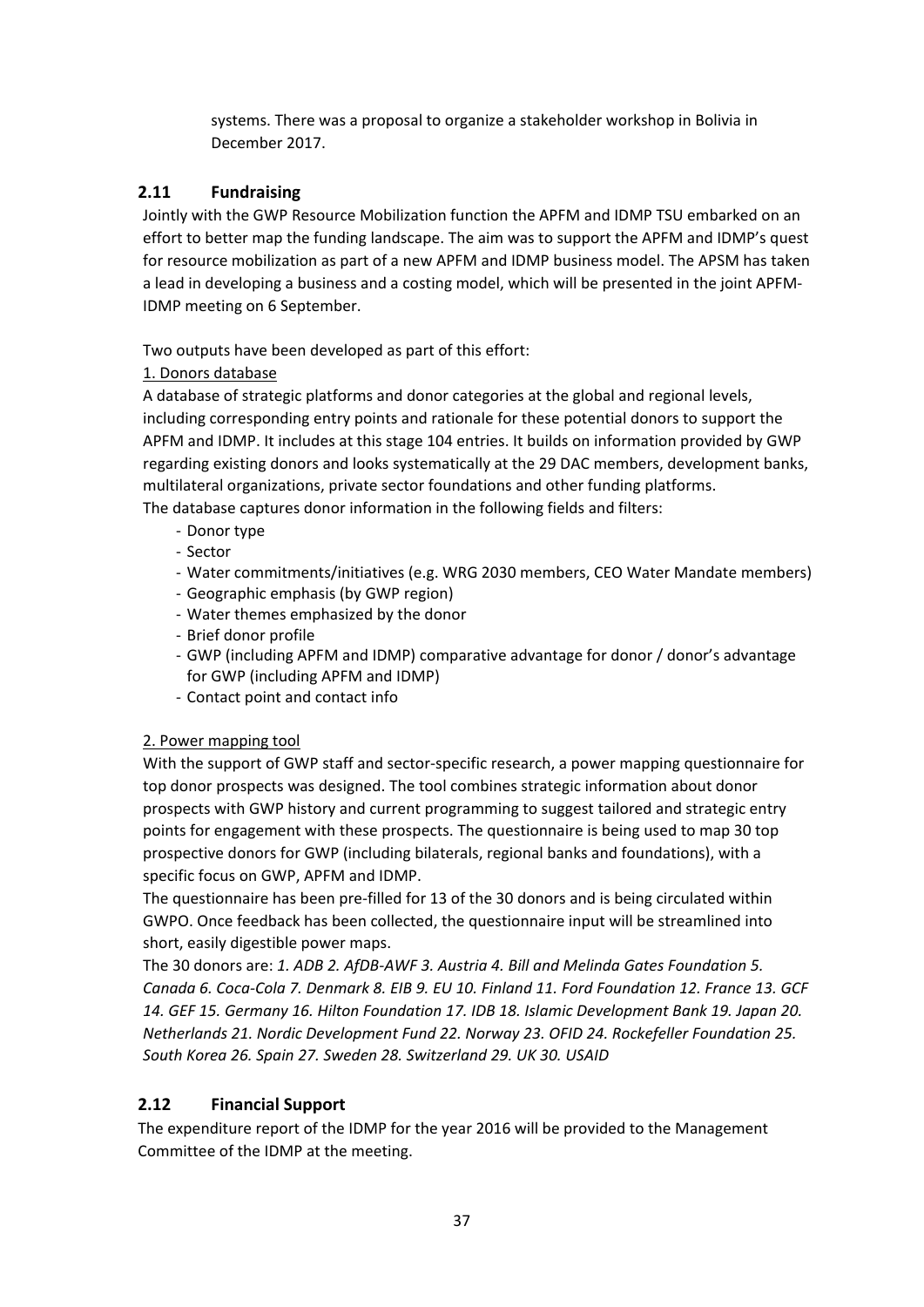## <span id="page-37-0"></span>**3. Work Programme for the Period 2017-2019**

The activity plan below only covers ongoing and already planned activities. New activities can be proposed and discussed at the Advisory and Management Committee meetings. Activities will be shaped by the new work programme for 2017-2019, which has been developed (Annex 2) and will be discussed in the 2017 Advisory and Management Committee meetings.

### <span id="page-37-1"></span>**3.1 Support to Regional Activities for 2017-2019**

### <span id="page-37-2"></span>**3.1.1 IDMP Central and Eastern Europe**

#### IMPACT:

**Improved preparedness for drought risk management and enhanced cooperation of key actors (operational services, decision making institutions, end users) on national and regional level for an integrated drought management approach.**

#### OUTCOMES:

**Enhanced regional drought resilience and improved capacities of target groups for integrated drought management approach:** 

- Improve drought monitoring / early warning system
- Unification of drought risk and impact assessments
- Built capacities to monitor, forecast, evaluate and respond; enhancing accessibility of knowledge and appropriate information, and increased capacity for the effective use of drought information before, during and after a drought event, use/communicate drought information
- fostering dialogues between the scientific and policy-making communities for integrating water security and drought resilience into national development planning and decisionmaking processes.

**WP1 FOCUS:** Support the establishment of the efficient and operational drought management in CEE region and contribute to the **improvement of the drought monitoring** by operational innovative service and **unification of drought impacts and risk assessments** for the whole region.

*\*Majority of the WP1 activities will be implemented within DriDanube project – focus more on the Danube part of the CEE region.* 

|                                                                                                   |   | 2017                |                     |                     | 2018              |                     |        |   | 2019              |                |        |   |  |
|---------------------------------------------------------------------------------------------------|---|---------------------|---------------------|---------------------|-------------------|---------------------|--------|---|-------------------|----------------|--------|---|--|
| <b>Project activity</b>                                                                           | Q | $\overline{2}$<br>Q | $\overline{3}$<br>Q | $\overline{4}$<br>Q | $\mathbf{1}$<br>Q | $\overline{2}$<br>Q | 3<br>Q | 4 | $\mathbf{1}$<br>Q | $\overline{2}$ | 3<br>Q | 4 |  |
| <b>WP1: Regional and Trasboundary Cooperation</b>                                                 |   |                     |                     |                     |                   |                     |        |   |                   |                |        |   |  |
| Act. 1.1: Drought User Service                                                                    |   |                     |                     |                     |                   |                     |        |   |                   |                |        |   |  |
| Task 1.1.1: Designing the service based on user requirements                                      |   |                     |                     |                     |                   |                     |        |   |                   |                |        |   |  |
| Task 1.1.2: Collection and preparation of satellite data                                          |   |                     |                     |                     |                   |                     |        |   |                   |                |        |   |  |
| Task 1.1.3: Development of the graphical user interface/web<br>application (Drought User Service) |   |                     |                     |                     |                   |                     |        |   |                   |                |        |   |  |
| Act. 1.2. Drought Impact Assessment                                                               |   |                     |                     |                     |                   |                     |        |   |                   |                |        |   |  |
| Task 1.2.1: Preparation of common methodology for near<br>real-time drought impact assessment     |   |                     |                     |                     |                   |                     |        |   |                   |                |        |   |  |
| Task 1.2.2: Collection of historical drought events in CEE                                        |   |                     |                     |                     |                   |                     |        |   |                   |                |        |   |  |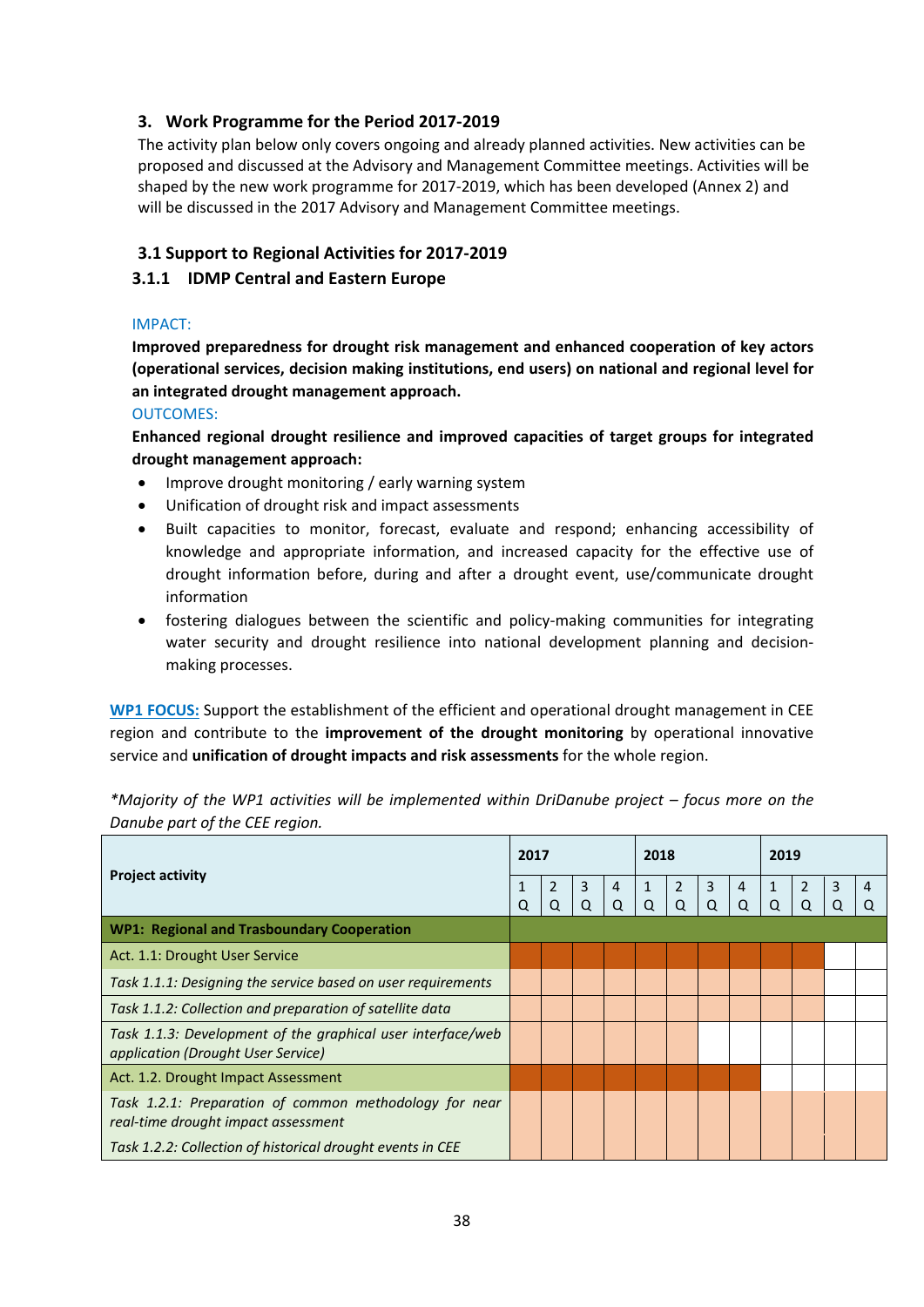| Task 1.2.3.: Preparation of common methodology for near<br>real-time drought impact forecast |  |  |  |  |  |  |
|----------------------------------------------------------------------------------------------|--|--|--|--|--|--|
| Act. 1.3: Drought Risk Assessment                                                            |  |  |  |  |  |  |
| Task 1.3.1: State-of-the-art analysis                                                        |  |  |  |  |  |  |
| Task 1.3.2.: Preparation of common methodology for drought<br>risk assessment                |  |  |  |  |  |  |
| Task 1.3.3: Mapping of Risk                                                                  |  |  |  |  |  |  |

**WP2 FOCUS:** Support national and regional organizations in **overcoming gaps in decision-making processes** in drought management, **improve dialogue between the scientific and policy-making communities** and **increased knowledge on EU policy instruments and their relevance to drought policy** implementation in CEE.

| <b>Project activity</b>                                                                                                | 2017 |   |                |            | 2018         |                |   |                | 2019         |  |   |   |  |
|------------------------------------------------------------------------------------------------------------------------|------|---|----------------|------------|--------------|----------------|---|----------------|--------------|--|---|---|--|
|                                                                                                                        |      |   | $\overline{3}$ | $\sqrt{4}$ | $\mathbf{1}$ | $\overline{2}$ | 3 | $\overline{4}$ | $\mathbf{1}$ |  | 3 | 4 |  |
|                                                                                                                        | Q    | O | O              | O          | Q            | O              | Q | O              | O            |  | O |   |  |
| WP2: National and development sector plans                                                                             |      |   |                |            |              |                |   |                |              |  |   |   |  |
| Act. 2.1: Improvements of the drought management cycle                                                                 |      |   |                |            |              |                |   |                |              |  |   |   |  |
| Act. 2.2: "Science - Policy Interface" workshops (national<br>level)                                                   |      |   |                |            |              |                |   |                |              |  |   |   |  |
| Act. 2.2: "Bridging the gap" conference (continuation of the<br>Science - Policy Interface workshop on national level) |      |   |                |            |              |                |   |                |              |  |   |   |  |
| Act. 2.4: Governance for Drought Resilience                                                                            |      |   |                |            |              |                |   |                |              |  |   |   |  |

**WP4 FOCUS:** Increased **fundraising capacity**, connect all "drought related" initiatives in the region and partners interested to work on different aspects of drought management

| <b>Project activity</b>                                                                               | 2017 |                     |                            |                     | 2018          |          |                            |               | 2019     |  |        |   |  |
|-------------------------------------------------------------------------------------------------------|------|---------------------|----------------------------|---------------------|---------------|----------|----------------------------|---------------|----------|--|--------|---|--|
|                                                                                                       | Q    | $\overline{2}$<br>O | $\overline{3}$<br>$\Omega$ | $\overline{4}$<br>O | 1<br>$\Omega$ | $\Omega$ | $\overline{3}$<br>$\Omega$ | 4<br>$\Omega$ | $\Omega$ |  | 3<br>Q | 4 |  |
| <b>WP4: Project Preparation and Financing</b>                                                         |      |                     |                            |                     |               |          |                            |               |          |  |        |   |  |
| Activity 1: Follow-up, fundraising, regional cooperation                                              |      |                     |                            |                     |               |          |                            |               |          |  |        |   |  |
| Task 4.1.1: Development of a dedicated Resource Mobilization<br>and Partnership plan                  |      |                     |                            |                     |               |          |                            |               |          |  |        |   |  |
| Task 4.1.2: Implementation of a dedicated Resource<br>Mobilization and Partnership plan               |      |                     |                            |                     |               |          |                            |               |          |  |        |   |  |
| Task 4.1.3: Cooperation with regional organization and<br>strengthening IDMP CEE /GWP CEE partnership |      |                     |                            |                     |               |          |                            |               |          |  |        |   |  |

**WP5 FOCUS: demonstrating operational value of the new developed tool** for forecasting, monitoring and responding before, during and after the drought (tool tested in real situation with realistic data) *(act. 5.1 will be implemented within DriDanube project)* / **Increasing the buffer capacity of the landscape using the N(S)WRM** approach in a systematic way *(act. 5.2 will be implemented within FramWat project)*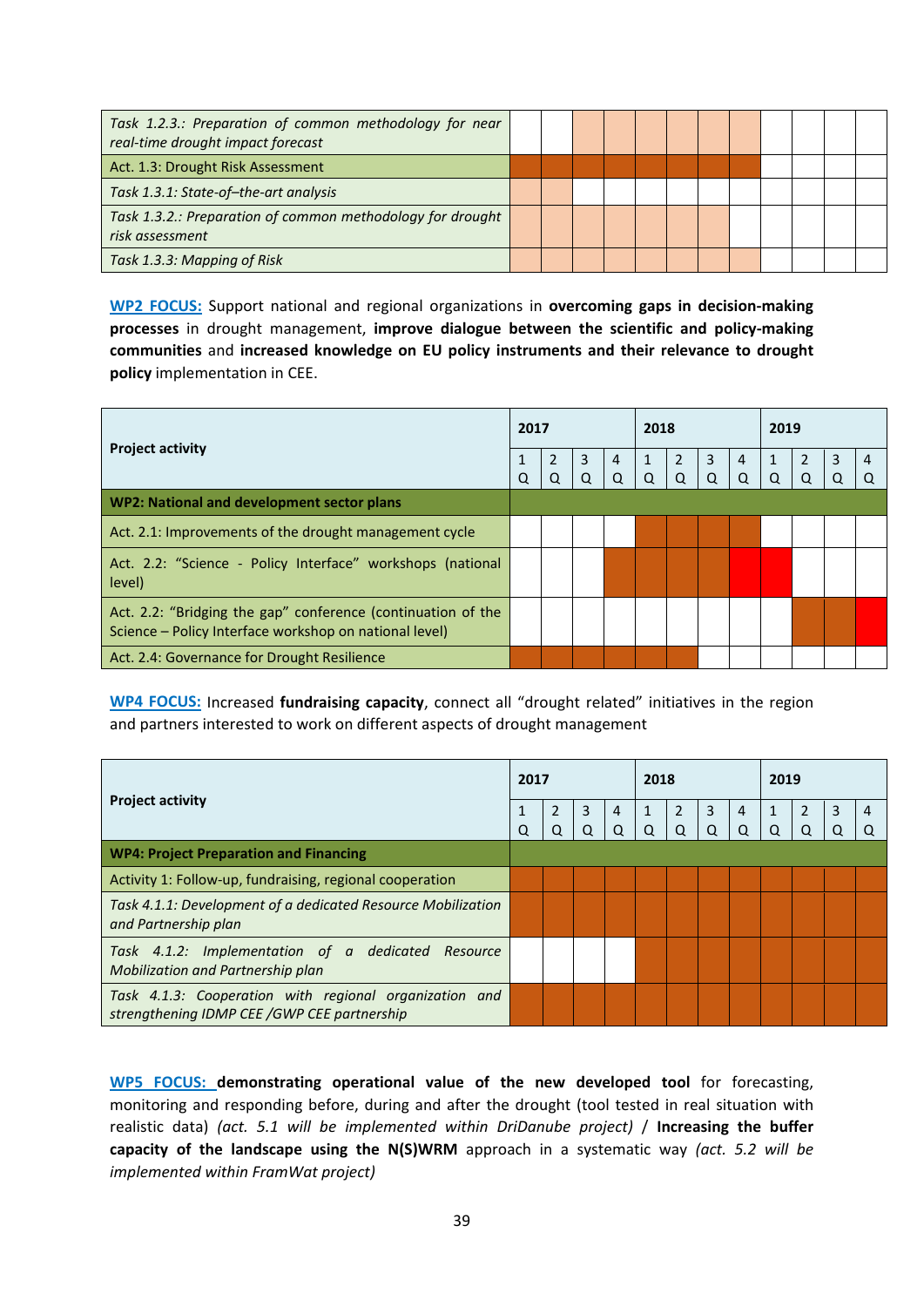|                                                                                                           | 2017   |                     |        |                     | 2018              |                     |                     |                     | 2019              |                     |        |        |  |
|-----------------------------------------------------------------------------------------------------------|--------|---------------------|--------|---------------------|-------------------|---------------------|---------------------|---------------------|-------------------|---------------------|--------|--------|--|
| <b>Project activity</b>                                                                                   | 1<br>Q | $\overline{2}$<br>Q | 3<br>Q | $\overline{4}$<br>Q | $\mathbf{1}$<br>Q | $\overline{2}$<br>Q | $\overline{3}$<br>Q | $\overline{4}$<br>Q | $\mathbf{1}$<br>Q | $\overline{2}$<br>Q | 3<br>Q | 4<br>Q |  |
| <b>WP5: Demonstration Projects</b>                                                                        |        |                     |        |                     |                   |                     |                     |                     |                   |                     |        |        |  |
| Act. 5.1: Demonstration / testing of the new developed<br>Drought User Service (act. 1.1)                 |        |                     |        |                     |                   |                     |                     |                     |                   |                     |        |        |  |
| Act. 5.2: Natural Small Water Retention Measures                                                          |        |                     |        |                     |                   |                     |                     |                     |                   |                     |        |        |  |
| Task 5.2.1: Identification of potential locations of the Natural<br><b>Small Water Retention measures</b> |        |                     |        |                     |                   |                     |                     |                     |                   |                     |        |        |  |
| Task 5.2.2: Training course on how to use GIS tool                                                        |        |                     |        |                     |                   |                     |                     |                     |                   |                     |        |        |  |
| Task 5.2.3: Testing the GIS tool in pilot catchments                                                      |        |                     |        |                     |                   |                     |                     |                     |                   |                     |        |        |  |
| Task 5.2.4: Policy integration and economic instruments                                                   |        |                     |        |                     |                   |                     |                     |                     |                   |                     |        |        |  |
| Task 5.2.5: National and regional policy dialogues                                                        |        |                     |        |                     |                   |                     |                     |                     |                   |                     |        |        |  |
| Task 5.2.6: Cost analysis                                                                                 |        |                     |        |                     |                   |                     |                     |                     |                   |                     |        |        |  |

**WP7 FOCUS:** Improving knowledge base, with **better access to information and products** and enhancing the accessibility of IDMP CEE knowledge and outputs to the stakeholders across sectors. **Building communication capacities** for conveying drought information.

| <b>Project activity</b>                 | 2017 |   |                | 2018       |                |                |                | 2019         |            |   |   |  |
|-----------------------------------------|------|---|----------------|------------|----------------|----------------|----------------|--------------|------------|---|---|--|
|                                         | 1    | 3 | $\overline{4}$ | $\sqrt{1}$ | $\overline{2}$ | $\overline{3}$ | $\overline{4}$ | $\mathbf{1}$ | $\sqrt{2}$ | 3 | 4 |  |
|                                         | Q    |   |                |            |                | Q              | $\Omega$       |              |            |   |   |  |
| <b>WP7: Knowledge and awareness</b>     |      |   |                |            |                |                |                |              |            |   |   |  |
| Act. 7.1: Communication activities      |      |   |                |            |                |                |                |              |            |   |   |  |
| Act. 7.2: Conveying drought information |      |   |                |            |                |                |                |              |            |   |   |  |
| Act. 7.3: Media (journalists) training  |      |   |                |            |                |                |                |              |            |   |   |  |

**WP8 FOCUS:** Efficiently managed and implemented IDMP CEE

|                                             | 2017 |   |   |          | 2018     |   |   | 2019 |  |   |   |  |
|---------------------------------------------|------|---|---|----------|----------|---|---|------|--|---|---|--|
| <b>Project activity</b>                     |      |   | 3 | 4        |          | 3 | 4 |      |  | 3 | 4 |  |
|                                             | Q    | O | Q | $\Omega$ | $\Omega$ |   | Q |      |  |   |   |  |
| <b>WP8: Governance and Fundraising</b>      |      |   |   |          |          |   |   |      |  |   |   |  |
| Act. 8.1: Coordination of the IDMP CEE      |      |   |   |          |          |   |   |      |  |   |   |  |
| Act. 8.2: IDMP CEE Strategic Advisory Group |      |   |   |          |          |   |   |      |  |   |   |  |

#### <span id="page-39-0"></span>**3.1.2 IDMP Horn of Africa**

IDMP HOA overall aim is to promote drought resilience of communities and ecosystems in the Horn of Africa region. In achieving this aim, IDMP HOA efforts are contributing to the global IDMP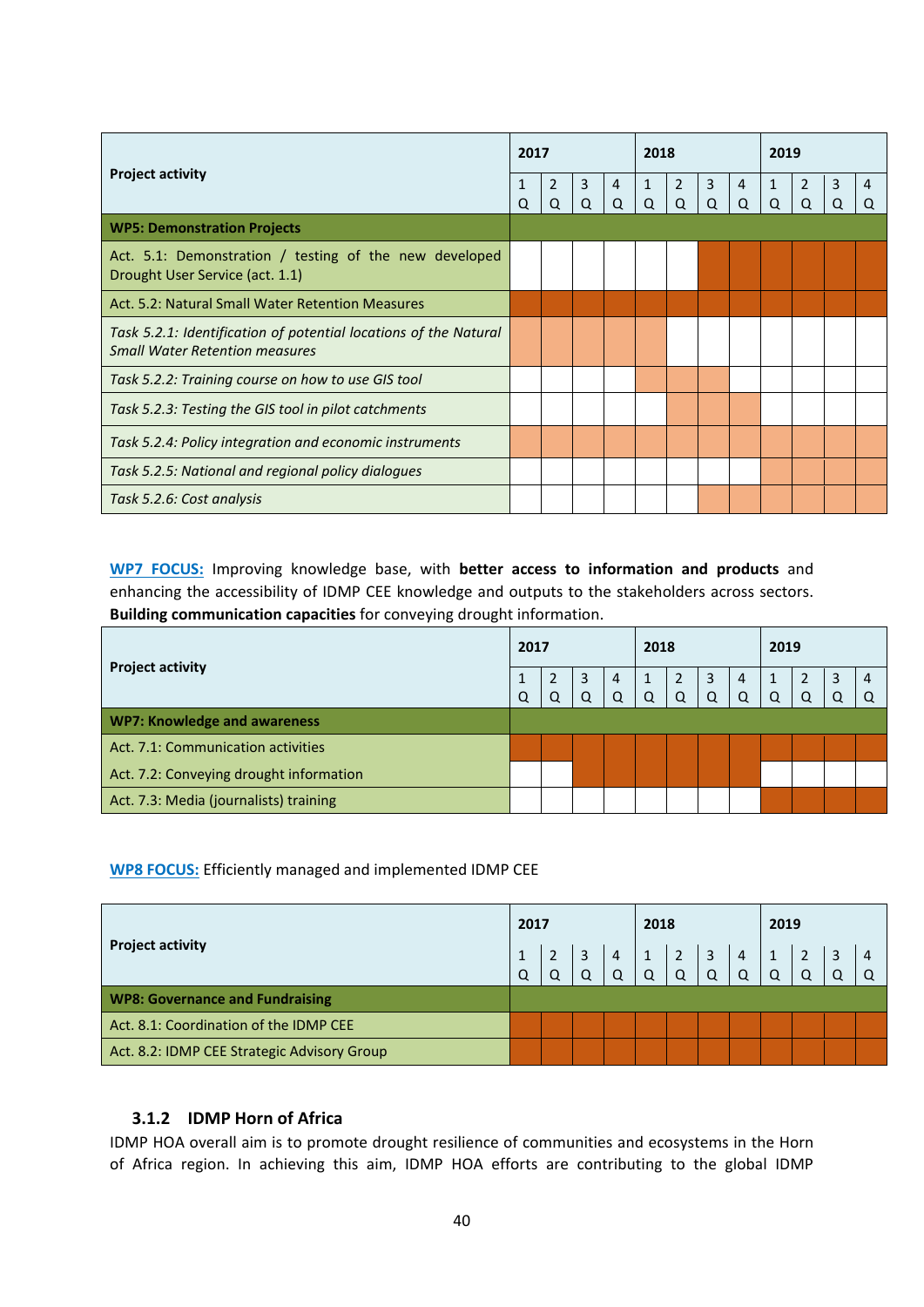programme objective which is to support stakeholders at all levels by providing policy and management guidance and by sharing scientific information, knowledge and best practices for Integrated Drought Management.

The IDMP HOA programme is set to enter the second implementation phase (2018-2019). The 2018- 2019 implementation period will carry forward and build on the achievements, successes, lessons and experiences emanating from its work to further enhance the resilience of stakeholders in the Horn of Africa countries. This phase will further Strengthen linkages with other on-going programmes like the Water, Climate and Development programme at the regional and global level; and also create linkages with the global component of the IDMP and the Associated Programme on Flood Management. This approach will ensure concretization and sustainability of IDMP HOA interventions beyond its project life. The focus will be to firm up the interventions and achievements in the first phase of IDMP HOA and support the three pillars of integrated drought management which include: i) drought monitoring and early warning systems; ii) vulnerability and impact assessment; and iii) drought preparedness, mitigation, and response. The programme will also support countries in implementation of the Paris Agreement commitments on Nationally Determined Contributions (NDCs). Furthermore, the second phase of IDMP HOA will make a follow up on the implementation of the Sendai Framework for Disaster Risk Reduction [link](http://www.ifrc.org/docs/IDRL/Sendai_Framework_for_Disaster_Risk_Reduction_2015-2030.pdf) and the Windhoek declaration on enhancing drought resilience in Africa [here](http://www.droughtmanagement.info/wp-content/uploads/2016/08/Windhoek-Declaration_Final-Adopted-by-ADC-15-19-August-2016.pdf) . The IDMP HOA programme will utilize the available expertise within the Partnership i.e. GWP and WMO at the global, regional and country levels. The existence of IDMP help desk and experiences from APFM and other collaborations on droughts and floods offers a great opportunity to learn, share and contribute to the IDMP HOA achievements in the second phase.

Overall, IDMP HOA 2018-2019 implementation phase will support the following components below:

#### **1. Influencing policies and practice towards more integrated drought management**

This component will facilitate engagement of policy makers in the countries. It will support review of the Policy instruments and strategies and their potential to contribute to IGAD drought strategy. Further, the interventions will seek to interest IGAD member states (Djibouti, Eritrea, Ethiopia, Kenya, Somalia, South Sudan, Sudan, and Uganda) to put in place drought management guidelines/plans. Linkages of the policy instruments with the Sendai Framework for Disaster Risk Reduction and the Windhoek declaration to enhance drought resilience in Africa will be made as part of follow up on the frameworks implementation. The project will support countries in implementation of the Paris Agreement commitments on Nationally Determined Contributions (NDCs). Countries in the IGAD region have put in place the NDC as part of their national development processes. In addition, the countries have developed National Adaptation Plans (NAPs) and /or National Adaptation Frameworks. IDMP HOA will engage the responsible entities and focal point institutions in the countries to identify priorities and synergies in their NDCs and NAPs for potential support. The 2018-2019 IDMP HOA phase will integrate SDGs as part of the programme framework and contribute to their (SDG) achievements in the targeted countries. Many of the targets of SDGs are closely linked to water resources management, as water remains a key resource in several sectors of the economies of countries. Strengthening national, regional and inter-regional alliances is required not only in realizing Goal  $6^1$  $6^1$ , but for many other development goal targets such as 13<sup>[2](#page-40-1)</sup>.

<span id="page-40-1"></span><span id="page-40-0"></span> $1$  Ensure availability and sustainable management of water and sanitation for all-Target 6.5: By 2030, implement integrated water resources management at all levels, including through transboundary. IDMP HOA will contribute to the IWRM- which promotes transboundary cooperation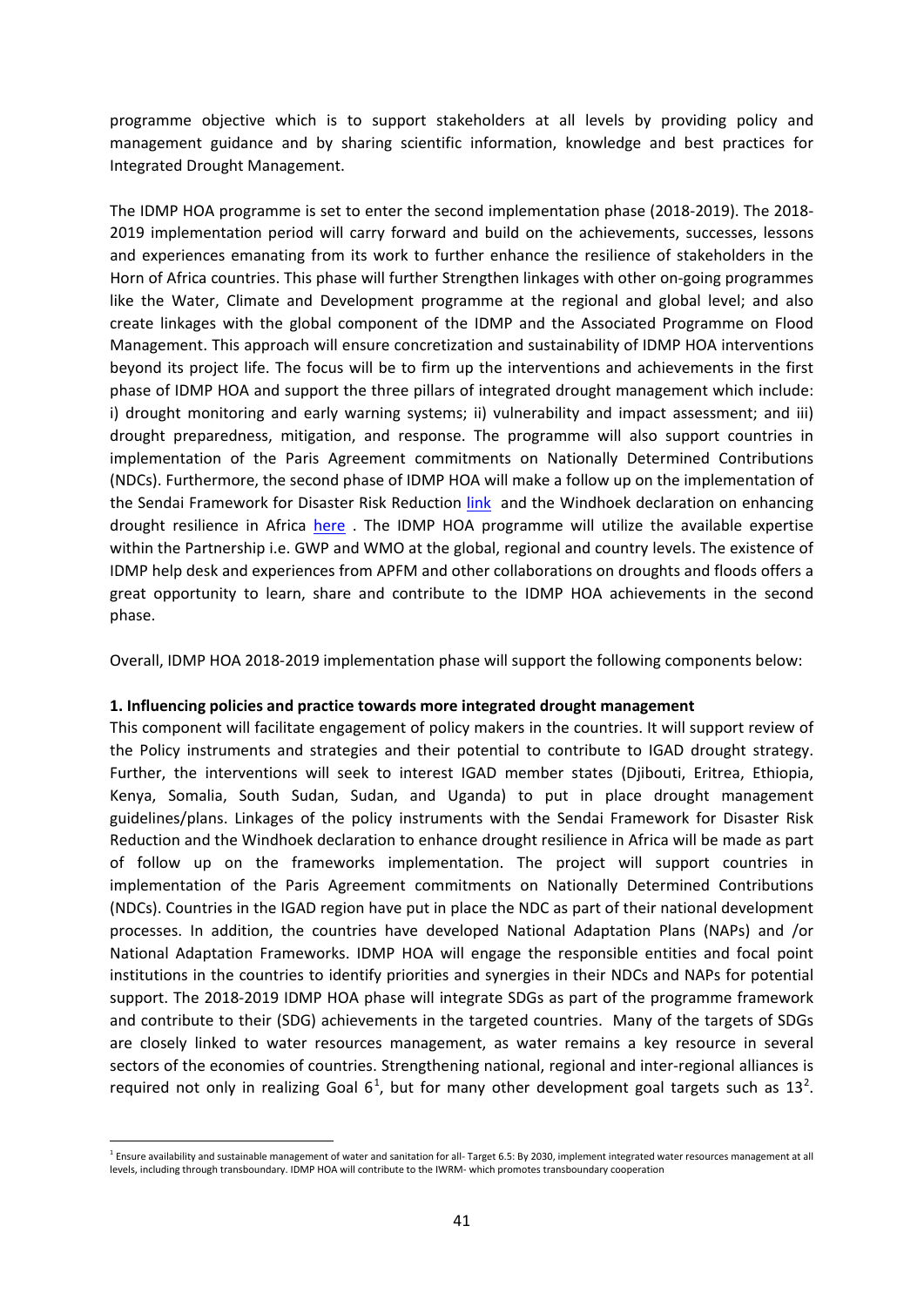These two goals align quite well with the strategic framework proposed in the 2018-2019 implementation period. Also, IDMP HOA capacity development approach reflects the essence of SDG  $17<sup>3</sup>$  $17<sup>3</sup>$  $17<sup>3</sup>$  i.e. use of national, regional and global partnerships for developing a knowledge base, and effective capacity development.

#### **2. Strengthening capacities and enhancing knowledge development for drought management at regional, national and local levels.**

The project will support capacity to monitor, forecast early warning information to disseminate it to the information users. In addition, the project will support the improvement to timely response of droughts- through engaging the responsible institutions in the countries to act timely and fast. This will contribute to drought preparedness, mitigation, and response. The project will improve the knowledge base of stakeholders in drought management, better access to information and productsthis will be through building better communication capacities to convey drought information. The help desk at WMO (with various experts identified to support the programme) will be instrumental in both knowledge management and capacity building on drought. Interested countries will request for information within the framework of drought management.

#### **3. Support demonstration of innovative initiatives by stakeholders and document best practices and lessons on drought management.**

Innovative drought initiatives and their priorities were identified during the IDMP HOA first phase. The 2018-2019 phase will focus on supporting partners to implement the identified adaptation actions (this will include technical and financial support to develop early warning systems. For the traditional early warning systems, efforts will be made to combine generated climate information from technical institutions and the available indigenous knowledge systems with aim of better informing the stakeholders. Also, packaging existing and generated drought data/information into usable form by stakeholders will be supported.

#### **4. Strengthen partnerships in drought management.**

This component will target net-working to coordinate and collaborate on project interventions. In addition, the component will enhance fundraising. For example, the programme will partner with accredited entities to access climate funds and- will support preparation of projects and proposals to access climate funds from the Green Climate Fund (GCF), Adaptation Fund (AF) and other identified opportunities.

#### **Workplan for 2018-2019 IDMP HOA**

The Workplan below presents the activities to be done with the period 2018-2019. To deliver on the workplan, resource mobilization is on-going. For example, IDMP HOA programme is collaborating with partners like IGAD, Sahara and Sahel Observatory (OSS) to mobilise resources for the work programme. A project worth \$USD 12.9 has been submitted in partnership with OSS to adaptation fund. This is work in progress and partners are welcome to join efforts in this fundraising drive to realize resources to implement the activities.

<sup>&</sup>lt;sup>2</sup> Take urgent action to combat climate change and its impacts. This is taken in combination with target 1.5 of goal 1 (to build the resilience of the poor and those who are in vulnerable situations and reduce their vulnerability to climate related extreme events and other economic social and environmental disasters. IDM will contribute to the three targets i.e. Target 13.1; 13.2; 13.3<br><sup>3</sup> Strengthen the means of implementation and revitalize the global partnership for sustainable development everywhere- IDMP HOA will contribute to tar

<span id="page-41-0"></span><sup>17.18.</sup> IDMP HOA will use its networks e.g. use of national, regional and global partnerships for developing a knowledge base, and effective capacity development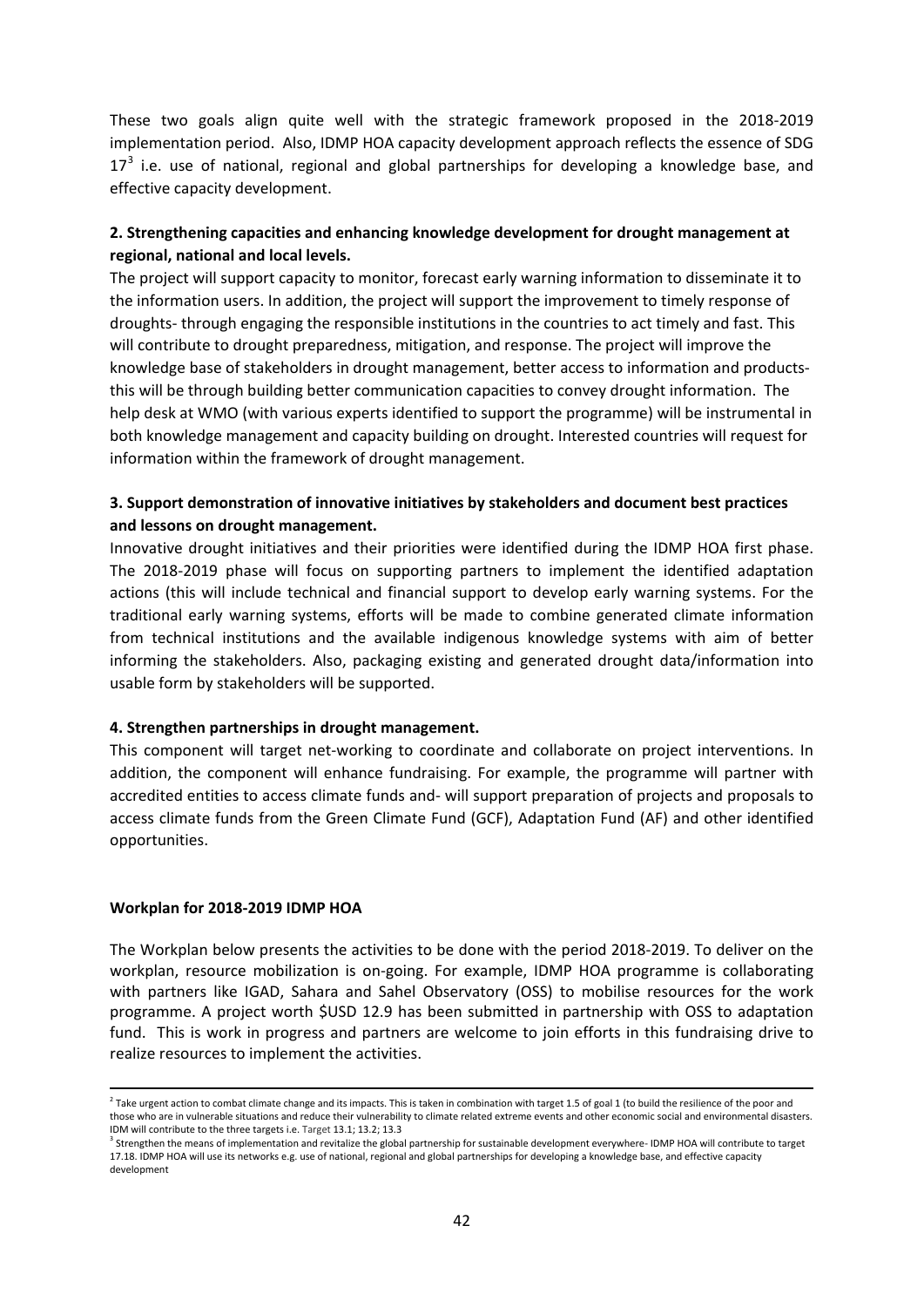| <b>IDMP Project</b>                                                                                                                                                                                                                 | Total<br><b>Budget</b><br>2018 | Total<br>budget<br>2019 | <b>TOTAL</b><br><b>BUDGET</b> |
|-------------------------------------------------------------------------------------------------------------------------------------------------------------------------------------------------------------------------------------|--------------------------------|-------------------------|-------------------------------|
|                                                                                                                                                                                                                                     | 418,000                        | 379,000                 | 797,000                       |
| <b>TOTAL BUDGET</b>                                                                                                                                                                                                                 |                                |                         |                               |
| Goal 1 - Catalyse change in policy and practice                                                                                                                                                                                     |                                |                         |                               |
| Output 1: Regional/National policies, strategies and programs towards sustainable drought<br>management influenced                                                                                                                  |                                |                         |                               |
| Outcome challenge: Regional and trans boundary organizations support integrated drought<br>management for regional economic development                                                                                             |                                |                         |                               |
| Activity 1: Collaborate with IGAD on policy issues for IDMP i.e. develop/review regional strategic                                                                                                                                  | 18.000                         | 20,000                  |                               |
| documents e.g. MOUs, strategic plans and guidelines in Drought Managemen<br>Activity 2: Support drought information exchange Platforms in the region                                                                                | 7,000                          | 8,000                   | 38,000<br>15,000              |
|                                                                                                                                                                                                                                     |                                |                         |                               |
| <b>Total Outcome Challenge</b>                                                                                                                                                                                                      | 25,000                         | 28,000                  | 53,000                        |
| Outcome challenge: Countries integrate water security and drought resilience into national<br>development planning and decision-making processes                                                                                    |                                |                         |                               |
| Activity 1: Support countries to integrate drought management in their policy frameworks, strategies,<br>sectoral, development plans                                                                                                | 60,000                         | 55,000                  | 115,000                       |
| Activity 2: Support identified priorities related to drought resilience (guided by the content in the<br>documents-NDCs, NAPs and NDPs)                                                                                             | 30,000                         | 25,000                  | 55,000                        |
| Activity 3: Intergrate/align SDG interventions into the IDMP programme                                                                                                                                                              |                                |                         |                               |
| <b>Total Outcome Challenge</b>                                                                                                                                                                                                      | 10,000<br>100,000              | 10.000<br>90,000        | 20,000<br>190,000             |
| Outcome Challenge: Support to No/low regret investments in regional and national                                                                                                                                                    |                                |                         |                               |
| development<br>Activity 1: Support to institutions (Ministry Finance, Water and disaster related ministries) in                                                                                                                     |                                |                         |                               |
| incorporating drought management into their development of investment strategies/plans                                                                                                                                              | 30,000                         | 30,000                  | 60,000                        |
| <b>Total Outcome Challenge</b>                                                                                                                                                                                                      | 30,000                         | 30,000                  | 60,000                        |
| Outcome challenge: Governments and other stakeholders demonstrate enhanced efficiency in<br>project preparation to leverage funding from traditional sources of water financing as well as<br>new financing mechanisms              |                                |                         |                               |
| Activity 1: Support to countries/institutions in the development of projects to access drought                                                                                                                                      |                                |                         |                               |
| resilience related funds<br>Activity 2: - Organise capacity building trainings in project preparation to key partners- focusing on                                                                                                  | 10,000                         | 10,000                  | 20,000                        |
| drought management                                                                                                                                                                                                                  | 15,000                         | 12,000                  | 27,000                        |
| <b>Total Outcome Challenge</b><br>Output 2: Innovative drought Management demonstrated                                                                                                                                              | 25,000                         | 22,000                  | 47,000                        |
| Outcome challenge: Stakeholders develop and implement innovative pro-poor and gender<br>sensitive 'green 'solutions for addressing critical water security challenges to enhance<br>drought resilience of countries and communities |                                |                         |                               |
| <b>Outcome Challenge/ Work Package 5: Demonstration Projects</b>                                                                                                                                                                    |                                |                         |                               |
| Activity 1: Support the priorities in innovative small scale initiatives in the countries with potential                                                                                                                            |                                |                         |                               |
| multiplier effect and support scaling up<br><b>Total Outcome Challenge</b>                                                                                                                                                          | 40,000<br>40,000               | 25,000<br>25,000        | 65,000<br>65,000              |
| <b>SUM GOAL 1</b>                                                                                                                                                                                                                   | 220,000                        | 195,000                 | 415,000                       |
| Goal 2 - Generate and communicate knowledge                                                                                                                                                                                         |                                |                         |                               |
| Output 3: Capacities and knowledge development in drought management at national and                                                                                                                                                |                                |                         |                               |
| local levels strengthened<br>Outcome challenge: Institutions and stakeholders have enhanced capacity to develop and                                                                                                                 |                                |                         |                               |
| integrate water security and drought resilience in development plans<br>Activity 1: Conduct trainings at regional and national levels targeting institutions that are responsible                                                   |                                |                         |                               |
| for water and drought management                                                                                                                                                                                                    | 30,000                         | 25,000                  | 55,000                        |
| <b>Total Outcome Challenge</b>                                                                                                                                                                                                      | 30,000                         | 25,000                  | 55,000                        |
| Outcome challenge: Institutions and stakeholders have access to and use information and<br>knowledge on how to enhance water security and drought management                                                                        |                                |                         |                               |
| Activity 1: Facilitating knowledge sharing and raising awareness of stakeholders /link the                                                                                                                                          |                                |                         |                               |
| stakeholders to the demonstration of innovative projects<br>Activity 2: Supporting institutions and communities in drought early warning systems (linkages with                                                                     | 10,000                         | 10,000                  | 20,000                        |
| indigenous knowledge)                                                                                                                                                                                                               | 10,000                         | 10,000                  | 20,000                        |
| Activity 3 Support to participation in key events eg. Disaster/drought Risk management platforms,<br>meetings to popularize the program and influence policy                                                                        |                                |                         |                               |
| <b>Total Outcome Challenge</b>                                                                                                                                                                                                      | 8,000<br>28,000                | 8,000<br>28,000         | 16,000<br>56,000              |
| <b>SUM GOAL 2</b>                                                                                                                                                                                                                   | 58,000                         | 53,000                  | 111,000                       |
| <b>Goal 3 - Strengthen partnerships</b>                                                                                                                                                                                             |                                |                         |                               |
| Output 4: Partnership and sustainability strengthened                                                                                                                                                                               |                                |                         |                               |
| Outcome challenge: Stakeholders at regional and country levels, partners have enhanced<br>competencies in fund raising, stakeholder engagement and collaboration in drought                                                         |                                |                         |                               |
| management                                                                                                                                                                                                                          |                                |                         |                               |
| Activity 1: Strengthen the existing CWPs as key multi-stakeholder national platforms and effective<br>coordination mechanism for proactive management of droughts                                                                   | 10,000                         | 10,000                  | 20,000                        |
| Activity 2: Training CWP in accessing climate finance-targeting drougfhts/water security                                                                                                                                            | 14,000                         | 14,000                  | 28,000                        |
| Activity 3: Support the youth and women in the drought intervetions                                                                                                                                                                 | 20,000                         | 20,000                  | 40,000                        |
| SUM GOAL 3 - activities (excl Running Costs)                                                                                                                                                                                        | 44,000                         | 44,000                  | 88,000                        |
| <b>Running Costs Secretariat (Region and Country)-30%</b>                                                                                                                                                                           | 96,000                         | 87,000                  | 183,000                       |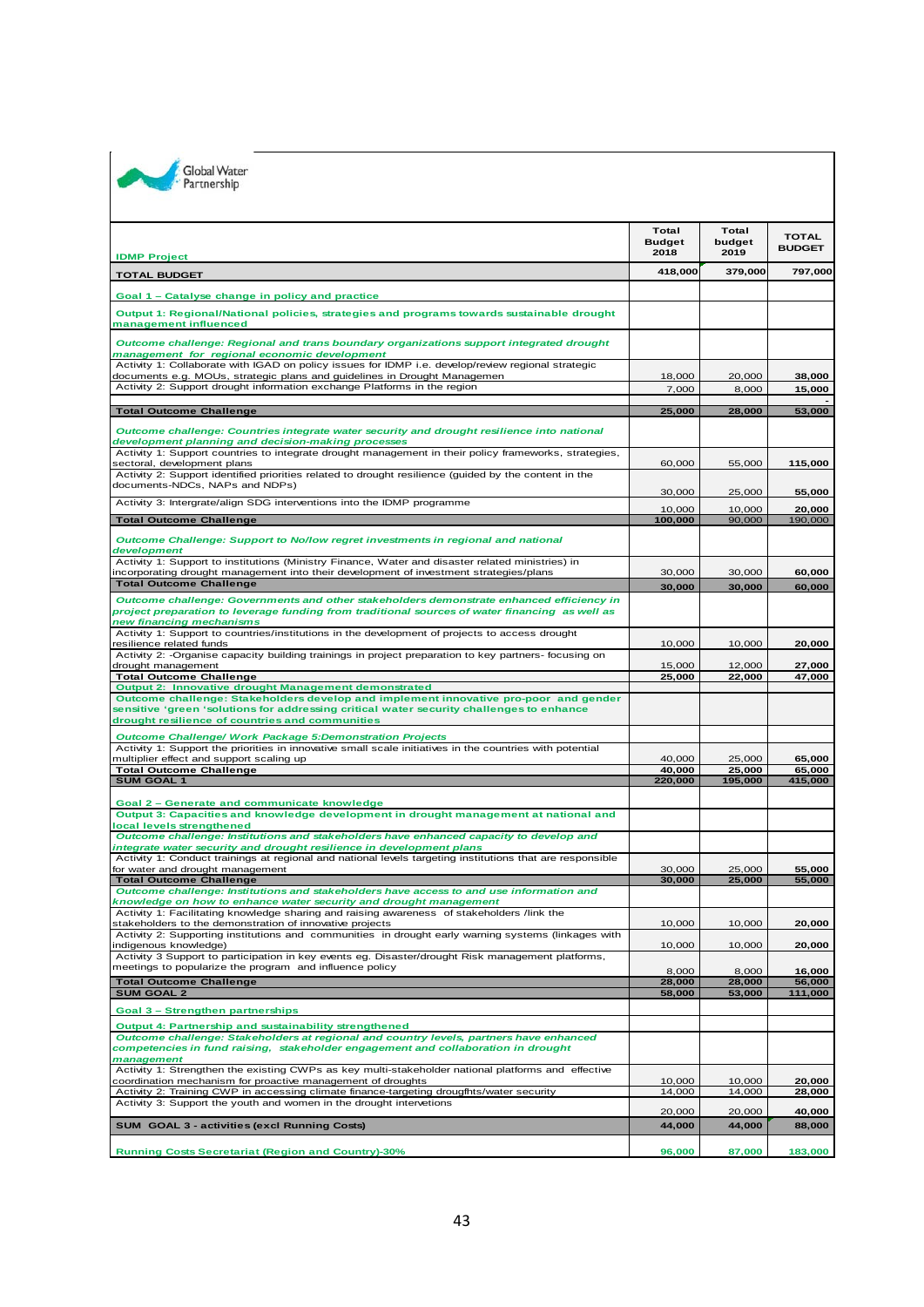#### <span id="page-43-0"></span>**3.1.3 IDMP West Africa**

From 2018 to 2019, during the second phase of IDMP WAF, will continue to contribute to the development of capacity building and investment plans on drought management on the basis of community's experiences and improved existing drought management strategies through 3 specific goals: (i) catalyze change; (ii) generate and share knowledge; and (iii) strengthen partnerships. The actions will be a continuity of the phase 1 (2015 to 2017) and will create synergies with the on-going programmes: GWP/AMCOW Water, Climate and Development Programme (WACDEP) at the regional and global level; the global component of the IDMP and the WMO/GWP Associated Programme on Flood Management (APFM).

#### *Goal 1: Catalyse change*

The implementation of the activities defined by national and regional platforms will continue especially fundraising activities and the dissemination of IDMP WAF documents through the virtual platform and any other channels. There will be a strategy to reinforce information and Knowledge sharing. Joint projects will be elaborate with the core group to respond to some call of proposals and/or submit to some donors. The elaboration and the validation of the technical guidelines of Drought Management is also planned during 2017.

Through the 3 countries platforms actions, there will be a support for the development/implementation of the National Adaptation Plans and for the implementation of the Paris Agreement commitments on Nationally Determined Contributions (NDCs) at Burkina Faso, Niger and Mali.

Countries will integrate drought resilience into NAP development and implementation process.

There will be also a support to No/Low regret investment in National development plan and a support to countries for project preparation and fundraising.

New project pilot document is being elaborated to access climate funds from Green Climate Fund and other funding sources. The main goal of this project is to strengthen the Climate Resilience of Women and Young Farmers to Improve Agricultural Productivity in Rural Communities in Komki Ipala of Burkina Faso, Gouendo in Mali and Torodi in Niger.

#### *Goal 2: Generate and share knowledge*

The Cap-Net revised manual on drought risk reduction will be finalised during 2017 to be used for national actor's capacity building on DM.

The need assessment at personal, organisational and institutional level will help to draw training session from adapted training modules at national level.

Key communication actions points based on GWP/AO communication strategy and specific visibility actions plan will be planned for each activity. A focus will be on Knowledge Management products and the dissemination of IDMP WAF documents: short video on the pilot project, capitalisation documents, etc.

#### *Goal 3: Strengthen Partnerships*

This specific goal concerns the IDMP WAF project financial and technical management, which is a continuous action. The network will be strengthened through several actions with the national and regional platforms and the monitoring/evaluation of demonstration projects with technical partners.

#### **Workplan for 2018-2019 IDMP WAF**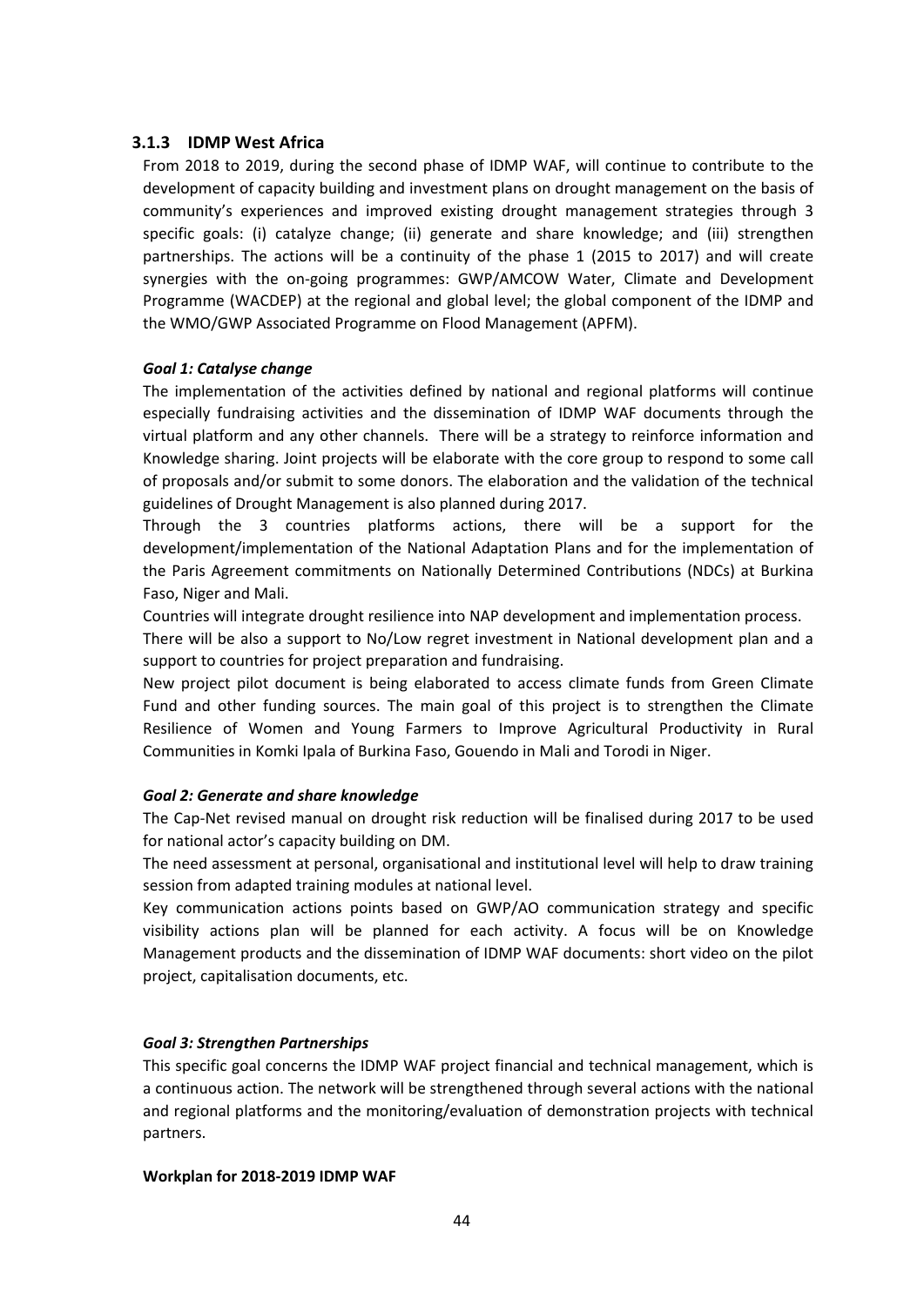| <b>GWP</b> [West Africa]                                                                                                                                          | 2018                | 2019                | TOTAL                 |
|-------------------------------------------------------------------------------------------------------------------------------------------------------------------|---------------------|---------------------|-----------------------|
| TOTAL GOALS                                                                                                                                                       | 369 642             | 240 642             | 610 283               |
| Goal 1 – Catalyse change in policy and practice                                                                                                                   |                     |                     |                       |
| Outcome Challenge/Work Package 1 : Drought negative effects are managed in West Africa through the regional initiatives and cooperation.                          |                     |                     |                       |
| Activity 1: Reinforce regional collaboration among pertinent Institutions on drought<br>management through the nationals platform on DM                           | 6 0 0 0             | 6 0 0 0             | 12 000                |
| Activity 2: Reinforce regional collaboration among pertinent Institutions on drought<br>management through the regional platform on DM                            |                     | 12 000              |                       |
| Activity 3 : Dissemination of regional guidelines on Drought Management                                                                                           | 12 000<br>15 000    | 5 0 0 0             | 24 000<br>20 000      |
| Activity 4<br>Total Outcome Challenge/ Work Package 1                                                                                                             | 33 000              | 23 000              | $\Omega$<br>56 000    |
| Outcome Challenge/ Work Package 2 : Countries integrate drought resilience into NAP development and implementation process                                        |                     |                     |                       |
| Activity 1: Support countries to integrate DM in their strategic documents (NAP, policy, etc)                                                                     | 50 000              | 0                   | 50 000                |
| Activity 2 : Support identified priorities related to drought resilience in line with NDCs, NAPs<br>and NDPs                                                      | 15 000              | 0                   | 15 000                |
| Total Outcome Challenge/ Work Package 2                                                                                                                           | 65 000              | 0                   | 65 000                |
| Outcome Challenge/ Work Package 3 : Support to No/Low regret investment in national development                                                                   |                     |                     |                       |
| Activity 1: Identify and advocate for integration of no regret investment option into national<br>budget mechanism                                                | $\mathbf 0$         | 20 000              | 20 000                |
| Total Outcome Challenge/ Work Package 3                                                                                                                           | 0                   | 20 000              | 20 000                |
| Outcome Challenge/Work Package 4 : Project preparation and fundraising                                                                                            |                     |                     |                       |
| Activity 1: Actors capacity building and mapping financial source<br>Activity 2 : Support countries through CWP for the development of projects to access drought | 10 000              | 10 000              | 20 000                |
| management related funds                                                                                                                                          | 25 000              | 25 000              | 50 000                |
| Total Outcome Challenge/ Work Package 4                                                                                                                           | 35 000              | 35 000              | 70 000                |
| Outcome Challenge/ Work Package 5 : New innovatives solutions found for Drought Management in the agriculture area.                                               |                     |                     |                       |
| Activity 1: Identification/Validaton and situation analysis of the sub area                                                                                       | 7500                | 0                   | 7500                  |
| Activity 2 : Validation of the pilot project document                                                                                                             | 10 000              |                     | 10 000                |
| Activity 3 : Implementation and monitoring of the demonstration projects                                                                                          | 86 000              |                     | 86 000                |
| Activity 4: Monitoring and evaluation of the demonstration projects                                                                                               |                     | 17 000              | 17 000                |
| Total Outcome Challenge/ Work Package 5<br><b>SUM GOAL 1</b>                                                                                                      | 103 500<br>236 500  | 17000<br>95 000     | 120 500<br>331 500    |
| Goal 2 – Generate and communicate knowledge                                                                                                                       |                     |                     |                       |
| Outcome Challenge/ Work Package 6 : National stakeholder's capacities are built on D.M. / New capacities improved by the previous stakeholders                    |                     |                     |                       |
| trained                                                                                                                                                           |                     |                     |                       |
| Activity 1 : Assessment of the personal, organizational and institutional capacity need at<br>national level in the 3 countries                                   | 0                   | 0                   | $\mathbf 0$           |
| Activity 2 : Elaboration of the module of the training session based on the adapted training<br>module                                                            | $\mathbf 0$         | 0                   | $\mathbf{0}$          |
| Activity 3 : Implementation of the training                                                                                                                       | 37 500              | 37 500              | 75 000                |
| Activity 4 : Evaluation/follow up of the trainers<br>Total Outcome Challenge/ Work Package 6                                                                      | 37 500              | 22 500<br>60 000    | 22 500<br>97 500      |
|                                                                                                                                                                   |                     |                     |                       |
| Outcome Challenge/Work Package 7: The results of IDMP WAF are well shared in the region and Burkina Faso, Mali and Niger/Awareness on<br>drought are improved     |                     |                     |                       |
| Activity 1: Developpement of communcation keys actions                                                                                                            | 5 0 0 0             | 5 0 0 0             | 10 000                |
| Activity 2: Engage the media for drought Management in the region and in the 3 countries                                                                          | 3 0 0 0             | 3 0 0 0             | 6 000                 |
| Activity 3 Include for each step of the project an awareness activity                                                                                             | 0                   | 0                   | $\mathbf{0}$          |
| Total Outcome Challenge/ Work Package 7                                                                                                                           | 8 0 0 0             | 8 0 0 0             | 16 000                |
| <b>SUM GOAL 2</b>                                                                                                                                                 | 45 500              | 68 000              | 113 500               |
| <b>Goal 3 – Strengthen partnerships</b><br>Outcome Challenge/Work Package 8: Regional/ countries level partnerships' competencies enhanced                        |                     |                     |                       |
| Activity 1: Project financial and technical management                                                                                                            | $\vert$ 0           | $\Omega$            | $\bf o$               |
| Activity 2: Key stakeholder engagement and Strengthening the network                                                                                              | 5 0 0 0             | 5 0 0 0             | 10 000                |
| Activity 3 : Fundrainsing                                                                                                                                         | 10 000              |                     | 10 000                |
| Activity 4 : Monotoring and evaluation                                                                                                                            | 7500                | 7500                | 15 000                |
| SUM GOAL 3 - activities (excl Running Costs)                                                                                                                      | 22 500              | 12 500              | 35 000                |
| <b>Running Costs Secretariat (Region and Country):</b>                                                                                                            |                     |                     |                       |
| Staff costs Secretariat (salaries, social security etc.)                                                                                                          | 42 5 29             | 45 529              | 88 058                |
| Office Running Costs<br>Audit fees                                                                                                                                | 12412<br>2 2 0 0    | 12412<br>2 2 0 0    | 24 8 25<br>4 4 0 0    |
| Financial costs                                                                                                                                                   | $\overline{0}$      | $\overline{0}$      | 0                     |
| Bank Interest (reported as negative expenditures)<br>Host Institution fees                                                                                        | $\Omega$<br>8 0 0 0 | $\Omega$<br>5 0 0 0 | $\mathbf 0$<br>13 000 |
| <b>SUM Running Costs</b>                                                                                                                                          | 65 142              | 65 142              | 130 283               |
| <b>SUM GOAL 3 INCLUDING Running Costs</b>                                                                                                                         | 87 642              | 77 642              | 165 283               |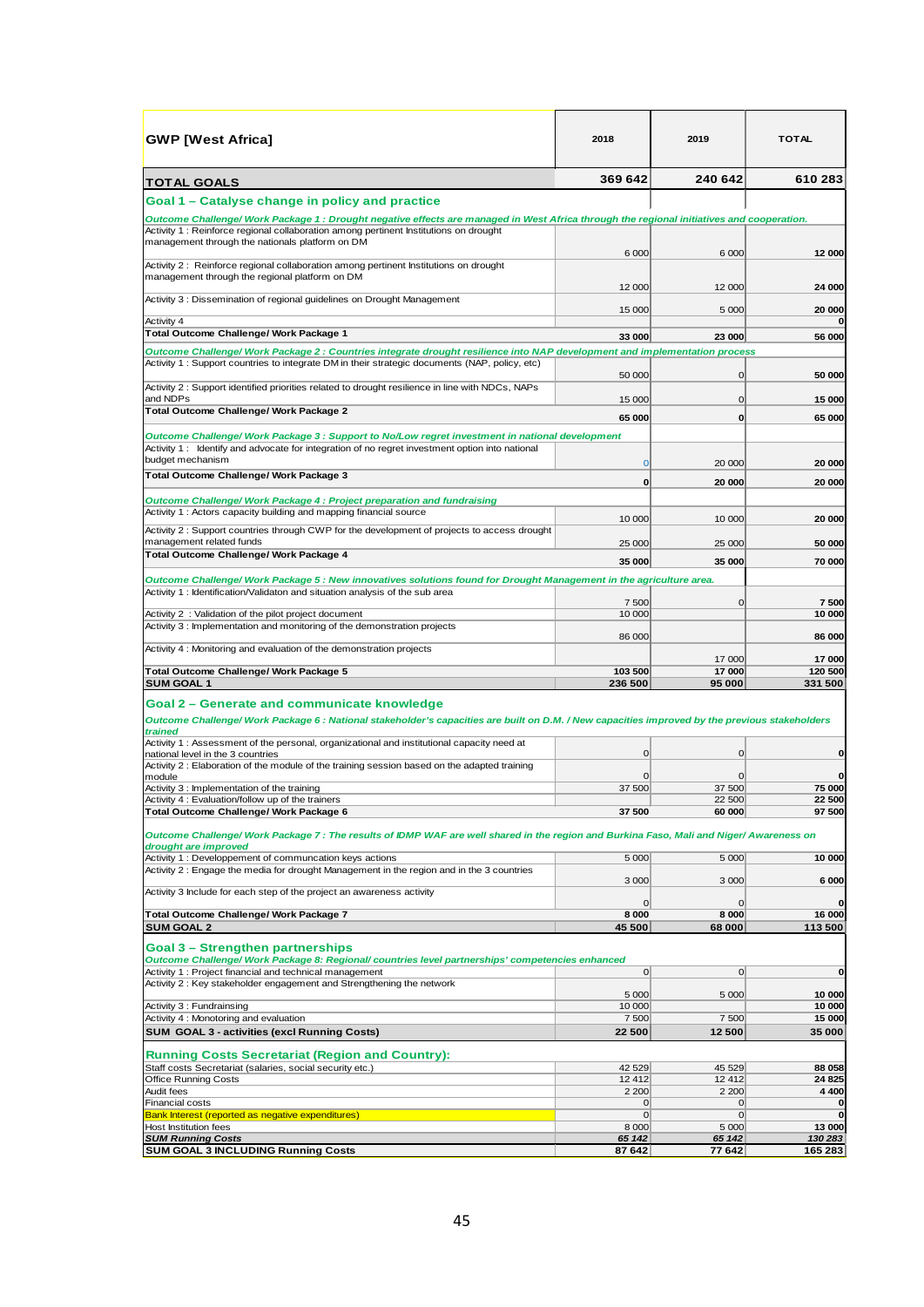In addition to the plans described above, the APFM has developed a pre-concept note for a project titled 'Integrating Flood and Drought Management and Early Warning for Climate Change Adaptation in the Volta Basin' and submitted it to the Adaptation Fund in early August 2017. The overall objectives of the project is to assist the six riparian countries of the Volta Basin in the implementation of joint measures for flood and drought management at regional, national and local level and to build on the lessons learned from the past and current projects related to disaster risk reduction and climate adaptation. The six riparian countries will therefore benefit not only from a coherent basin-wide transboundary management framework to ensure longterm environmental and economic development, but also from concrete solutions to alleviate a potential increase of poverty (reducing risks and vulnerabilities) and to build an effective network of actors along with increased capacity to prepare bankable projects to access finance from traditional and non-traditional sources.

The Volta Basin project has the ambition to provide the first large scale and transboundary implementation of these well recognized strategies by empowering the National Meteorological and Hydrological Services (NMHS) of the six riparian countries with robust, as well as innovative solutions for disaster risk reduction and climate adaptation.

The result of the pre-concept note submission is expected to come out in October 2017. The workshop that will be conducted with GWP West Africa, Permanent Representatives and Hydrological Advisors from the 6 riparian countries in Ouagadougou, Burkina Faso, on 30 October-3 November 2017 will provide useful information that will be integrated in the Concept Note (next stage after the submission/review of the pre-concept note).

#### <span id="page-45-0"></span>**3.1.4 South Asian Drought Monitoring System (SADMS)**

With the SADMS Tool ready at the regional level there is a need for further buy-in by the respective countries which lead to customization and capacity building. This application and use at the country level is a major task and will be crucial for the SADMS to demonstrate its value, particularly vis-à-vis other initiatives in the region.

#### <span id="page-45-1"></span>**3.1.5 Activities in Central America**

After the successful activities in Central America (see section 2.5.5), GWP Central America is scoping the further development of its efforts. The WMO Regional Office, GWP Central America and CRRH are continuing to explore the establishment of an early warning system on drought and work with national decision-makers on the formulation on national drought policies.

#### <span id="page-45-2"></span>**3.1.6 Activities in South America**

Following from the workshop in San Miguel de Tucuman, Argentina and the South America regional drought monitoring initiative (see section 2.5.6), as well as the UNCCD Regional Conference in Bolivia (see section 2.10), follow-up actions will be taken the IDMP partners.

#### <span id="page-45-3"></span>**3.2 Publications planned for 2016/2017**

#### <span id="page-45-4"></span>**3.2.1 Integrated Drought Management framework document**

The framework document started in 2014/2015 shall be finalized in 2017 (see section 2.4.5).

#### <span id="page-45-5"></span>**3.2.2 Drought management case studies**

The IDMP is continuing to develop case studies to highlight how elements of an integrated approach to drought management are applied in practice, what the challenges and lessons are. Partners of the IDMP are invited to propose ideas for case studies.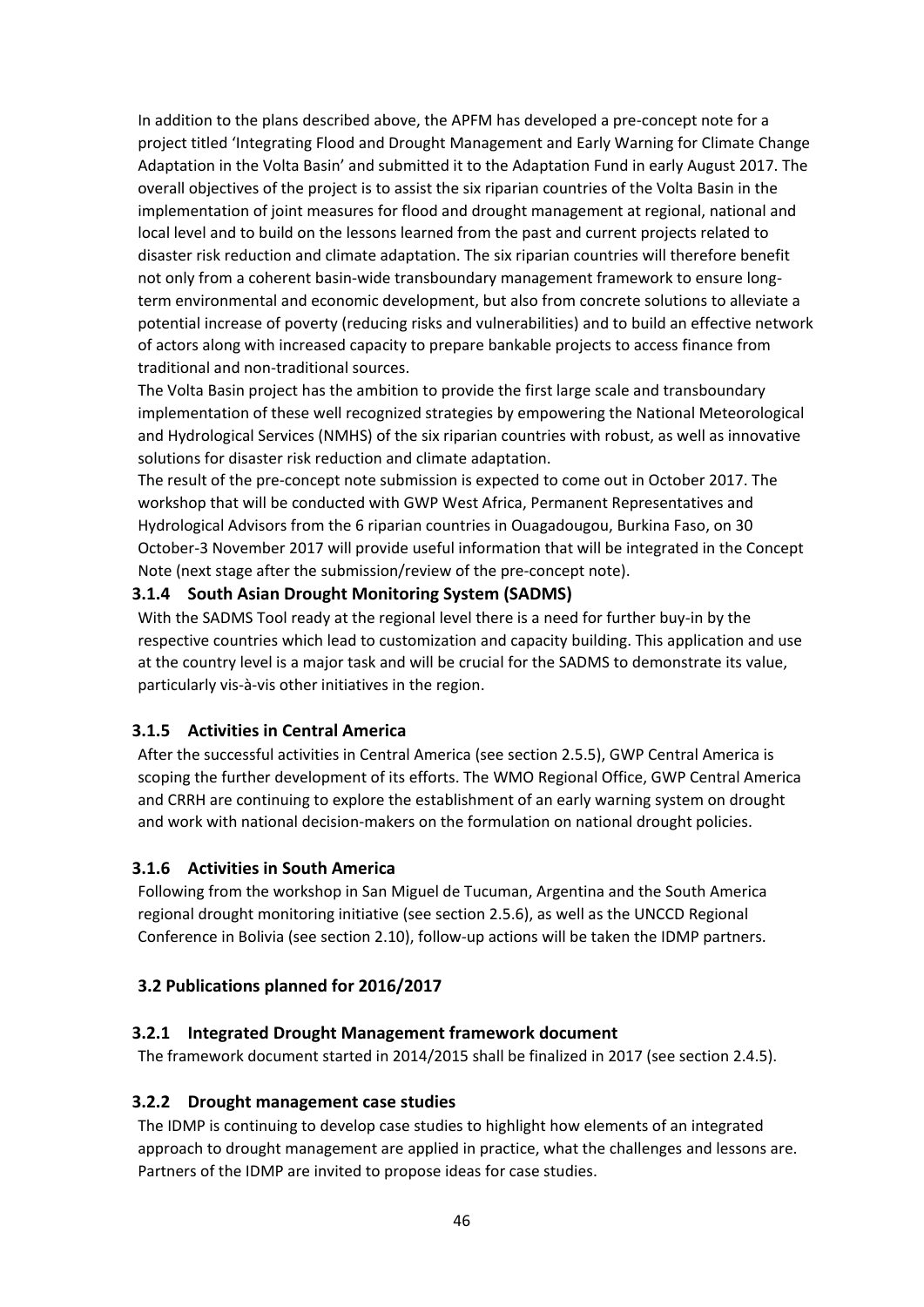## <span id="page-46-0"></span>**3.2.3 Benefits of action and costs of Inaction for drought preparedness**

Following the workshops in 2016 and 2017 (see section 2.7.1) a way forward, which crystallized in the discussions is to develop a common but flexible framework for assessments of the benefits of actions and costs of inaction for drought mitigation and preparedness (BACI). This framework should be systematic enough to allow for comparability across countries and contexts. However, it should also be modular/provide options so that it can tailored depending on the context in which it is being used. In the discussions was mentioned several times that this framework should help actors to ask the right questions to establish the case for more proactive response.

Key elements of this framework that were discussed and will now be taken forward jointly with the World Bank include:

- The framework needs to relevant to multiple disciplines and sectors, and hence flexibility will be important. It should be able to take account of issues such as conflict that intersect with drought.
- The conceptual framework needs to include a communications plan to ensure that any assessments contribute to capacity building and planning for action.
- It needs to include examples and case studies of where frameworks/assessments have resulted in positive action.

The methodology developed by Wilhite of a set of generic steps that can be used to develop a drought risk management plan provides clear entry points for embedding a BACI-type assessment within this wider drought risk management framework. It is therefore proposed that a framework for embedding a BACI-type assessment is developed based on this framework.

#### <span id="page-46-1"></span>**3.3 Integrated Drought Management HelpDesk**

With the Integrated Drought Management HelpDesk now entering into its pilot phase with the "Find", "Connect" and "Ask" function established as described in section 2.7, a campaign to promote its services and regular feedback of the IDMP TSU and participating partners is planned to learn and adapt. Discussions on the APFM, IDMP and the envisioned Global Framework for Climate Services (GFCS) HelpDesks are ongoing to ensure synergies and avoid duplication. It has been agreed that multiple entry points should be retained, acknowledging that each HelpDesk focuses on a specialized topic and addresses a specific audience. However, it has been proposed that the terminology, functionality, and look and feel of the different HelpDesks should be streamlined to provide a consistent user experience on the front-end and prepare for the possibility of integration on the back-end. Integrating the IFM, IDM and HydroHub HelpDesks into a similar structure seems to be advancing well, as per the rationale described above.The integration might prove to be more difficult with the GFCS HelpDesk, due to the fact that GFCS should also accommodate the needs of its partners as identified at the Scoping Workshop for the development of the GFCS HelpDesk held in Offenbach in June 2017 in which the IDMP participated.

#### **3.4 Strategic Opportunities for 2017/2018**

Efforts will be continued to support the regional programmes to connect with partners in the region and identify clearly their added value and synergies in relation with on-going activities of WMO, GWP and (regional) partners.